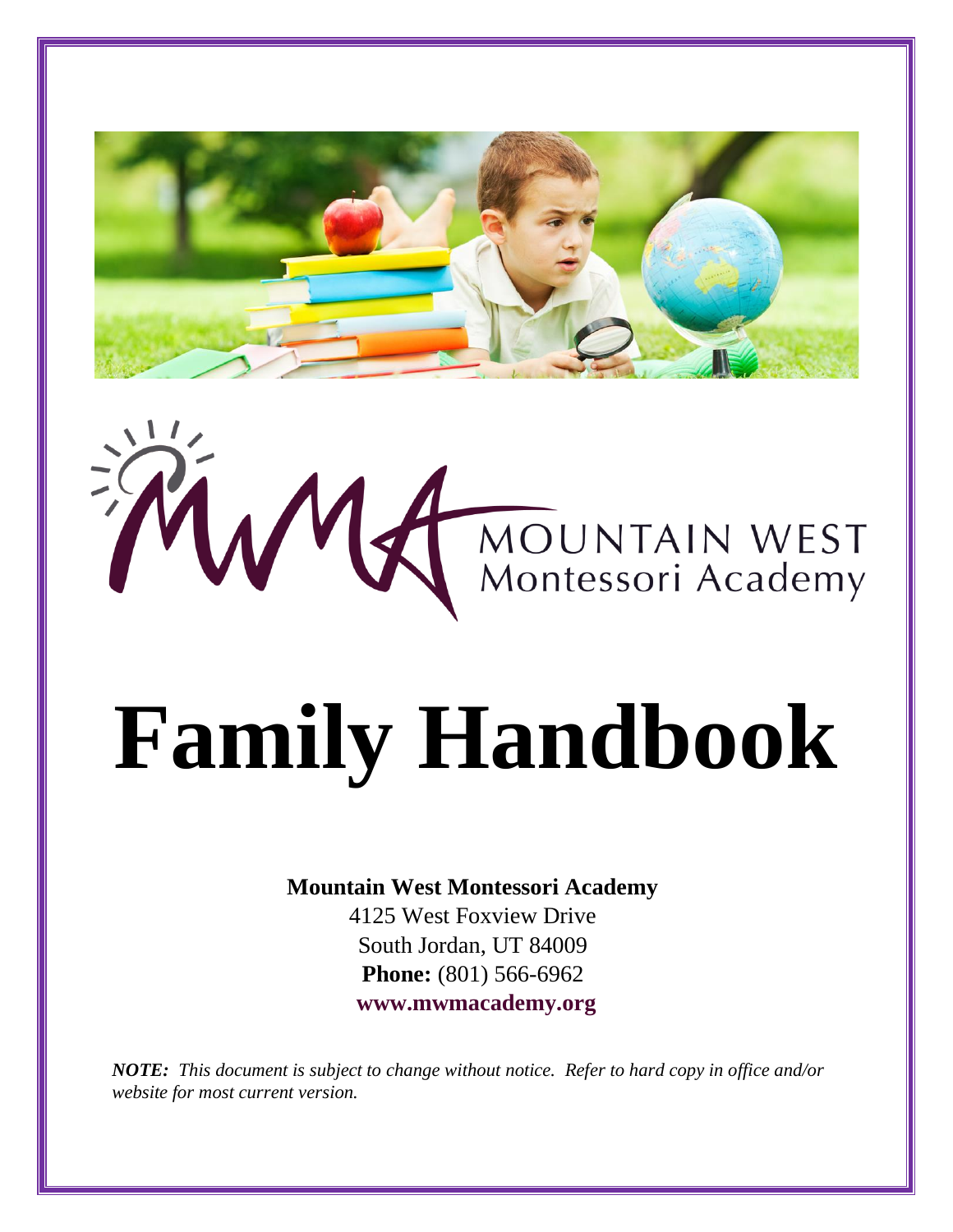#### **MISSION**

*"Founded upon Montessori philosophy, the mission of Mountain West Montessori Academy is to facilitate student-centered learning and intellectual curiosity through an individualized and interdisciplinary curriculum, hands-on experience, and community involvement."* 

### **CHARTER SCHOOLS (What are they?)**

Charter schools are publicly funded and are not private schools. They are open to all students, are committed to improving public education, demonstrate a record of student achievement, and have specific educational missions and focuses. Charter schools are public schools created by a group of parents, teachers, or community leaders who see an educational need in their community and want to meet that need. To operate, charter founders must submit an application for approval by the State Charter School Board or the board of a school district. The MWMA Charter Application can be viewed on the MWMA website.

*Disclaimer: Please note that policies are always in the process of being reviewed and voted upon. Parents and students should check the website (mwmacademy.org) for the most accurate list of procedures and policies. The policies and procedures described in this handbook are not exhaustive.* 

# **KEY POINTS OF THE MONTESSORI METHOD OF EDUCATION**

- Montessori schools promote respect for children as unique individuals.
- The child's social and emotional development along with academic development is of great concern.
- Montessori schools are supportive schools where children don't get lost in the crowd.
- Peace education is paramount to the Montessori philosophy. Dr. Maria Montessori was nominated for the Nobel Peace Prize three times in her lifetime.
- Classrooms are bright and aesthetically pleasing environments for learning.
- The classrooms are multi-age classes which span three grade levels-children develop close and long‐term relationships with teachers and classmates.
- The multi-grade classroom encourages a strong sense of community and teachers come to know each child's learning style.
- Classrooms are not teacher centered but child centered. This allows students to develop their leadership skills and independence.
- The Montessori method assumes that children are born intelligent, they simply learn in different ways and progress at their own pace. Multiple intelligences are recognized and encouraged.
- Students move ahead as quickly as they are ready.
- Texts and workbooks are rarely used because many of the skills and concepts are abstract and a text simply doesn't bring them to life.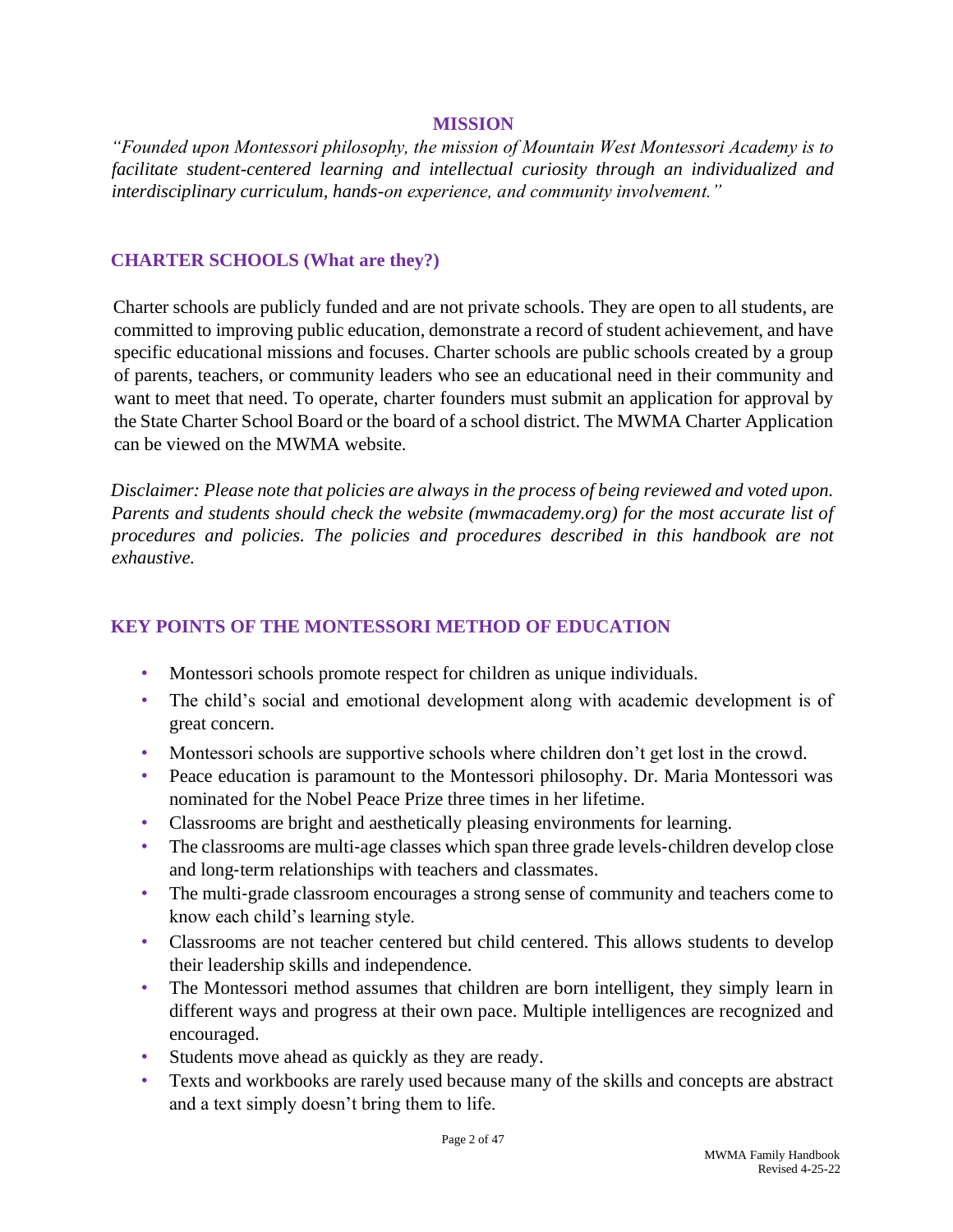- Montessori relies on hands‐on, concrete materials to introduce new concepts. Investigation and research are experiences that actively engage the student.
- Learning is not based on rote drill and memorization.
- Montessori schools set high expectations and challenges all students not just those considered "gifted."
- The students develop self-discipline and an integral sense of purpose and motivation.
- Montessori schools normally promote diversity in their student body, creating an atmosphere of mutual respect and global perspective.
- Students develop a love of the natural world-outdoor education is a very important part of the Montessori curriculum.
- Students learn to care and contribute to others through their community service.
- Montessori teachers facilitate learning, coach students and come to know them as friends and mentors.
- Students learn that mistakes are natural steps in the learning process.
- Montessori students learn to collaborate and work together on major projects. They strive for their personal best in this non-graded environment rather than competing for the highest grade in the class. Families are important in these caring environments.

# **SCHOOL HOURS**

*Front Office:* The Front Office will be open Monday – Thursday 8:30 a.m. – 3:45 p.m. and Friday 8:30 a.m. – 1:45 p.m. The school office can be reached at (801) 566-6962.

| <b>Daily School Schedule</b> |                                                                                          |  |
|------------------------------|------------------------------------------------------------------------------------------|--|
| <b>AM Kinder</b>             | Monday – Thursday: $8:40$ am - 11:25 am                                                  |  |
|                              | Friday: $8:40 \text{ am} - 10:45 \text{ am}$                                             |  |
| <b>PM Kinder</b>             | Monday – Thursday: $12:30 \text{ pm} - 3:15 \text{ pm}$<br>Friday: $11:35$ am $-1:35$ pm |  |
| Grades 1-9                   | Monday – Thursday: $8:40$ am - $3:15$ pm<br>Friday: $8:40 \text{ am} - 1:35 \text{ pm}$  |  |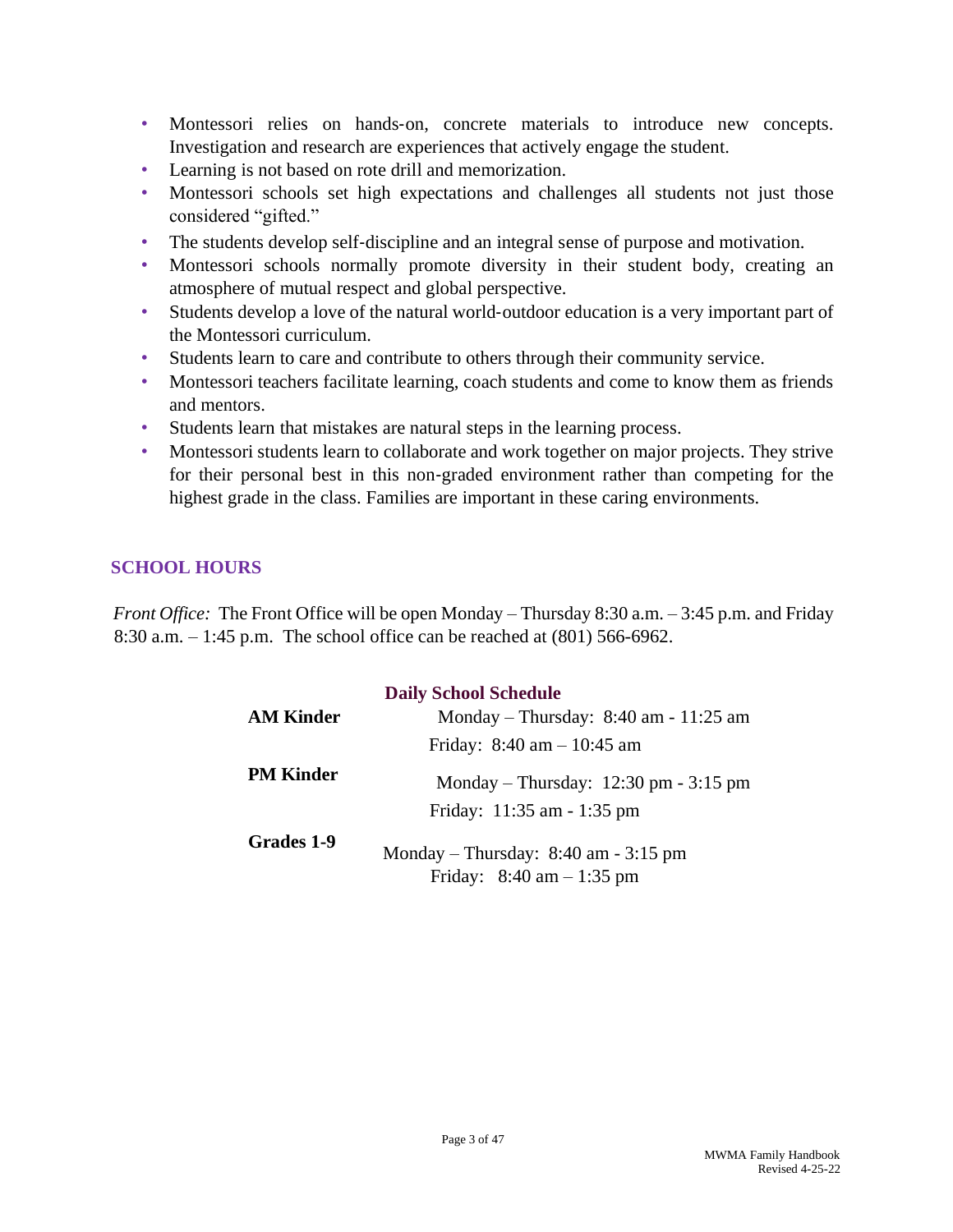# **Table of Contents**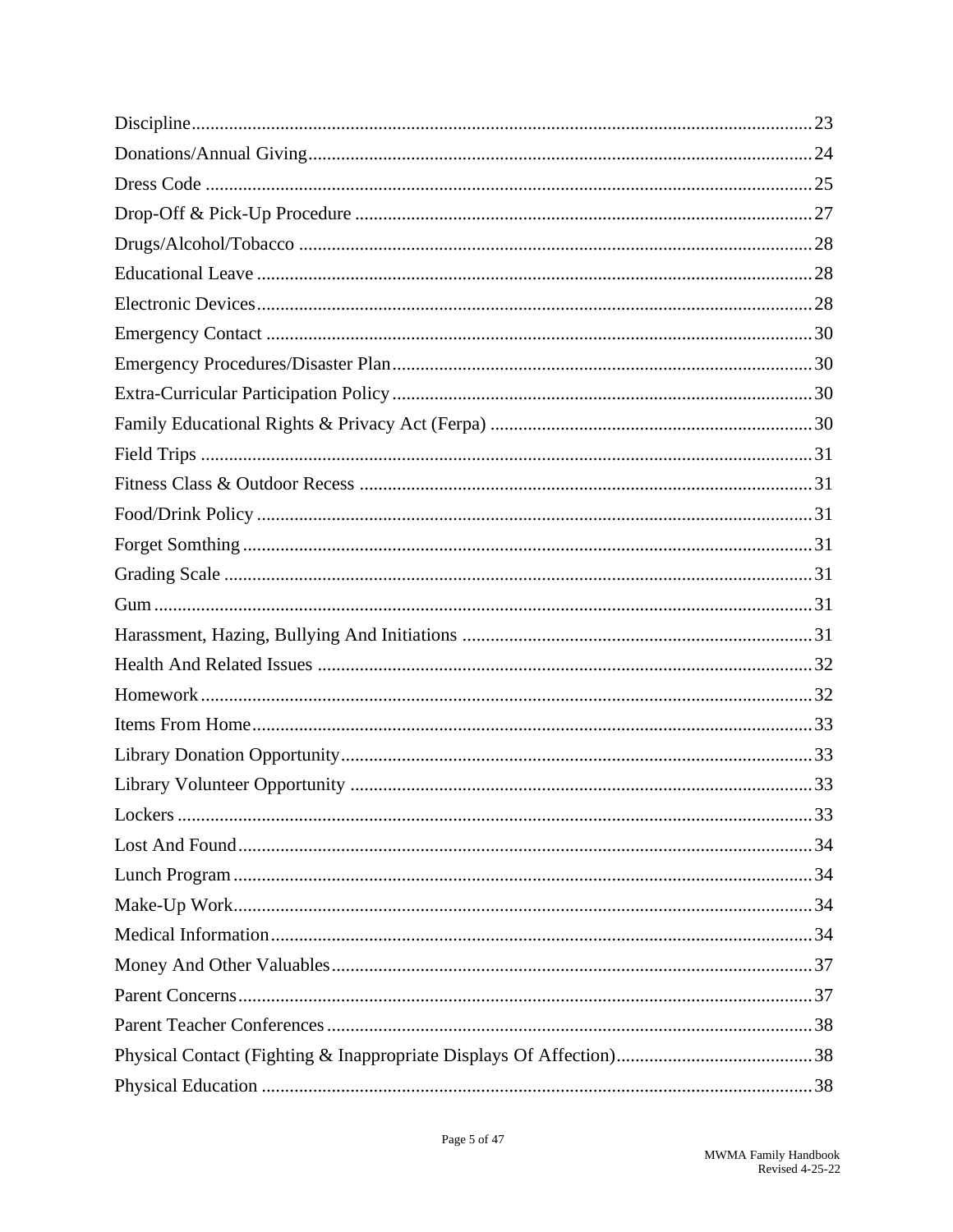# The following Information is in Alphabetical Order

# <span id="page-5-0"></span>**ACADEMIC HONESTY**

Honesty is expected in all academic endeavors. The honest academic work of a student reflects his/her unique, independent thoughts while also crediting other people who helped shape the development and expression of his/her ideas.

Cheating is academic dishonesty and includes copying other's work on tests or homework. Plagiarism is a form of cheating and includes taking another person's work or ideas and using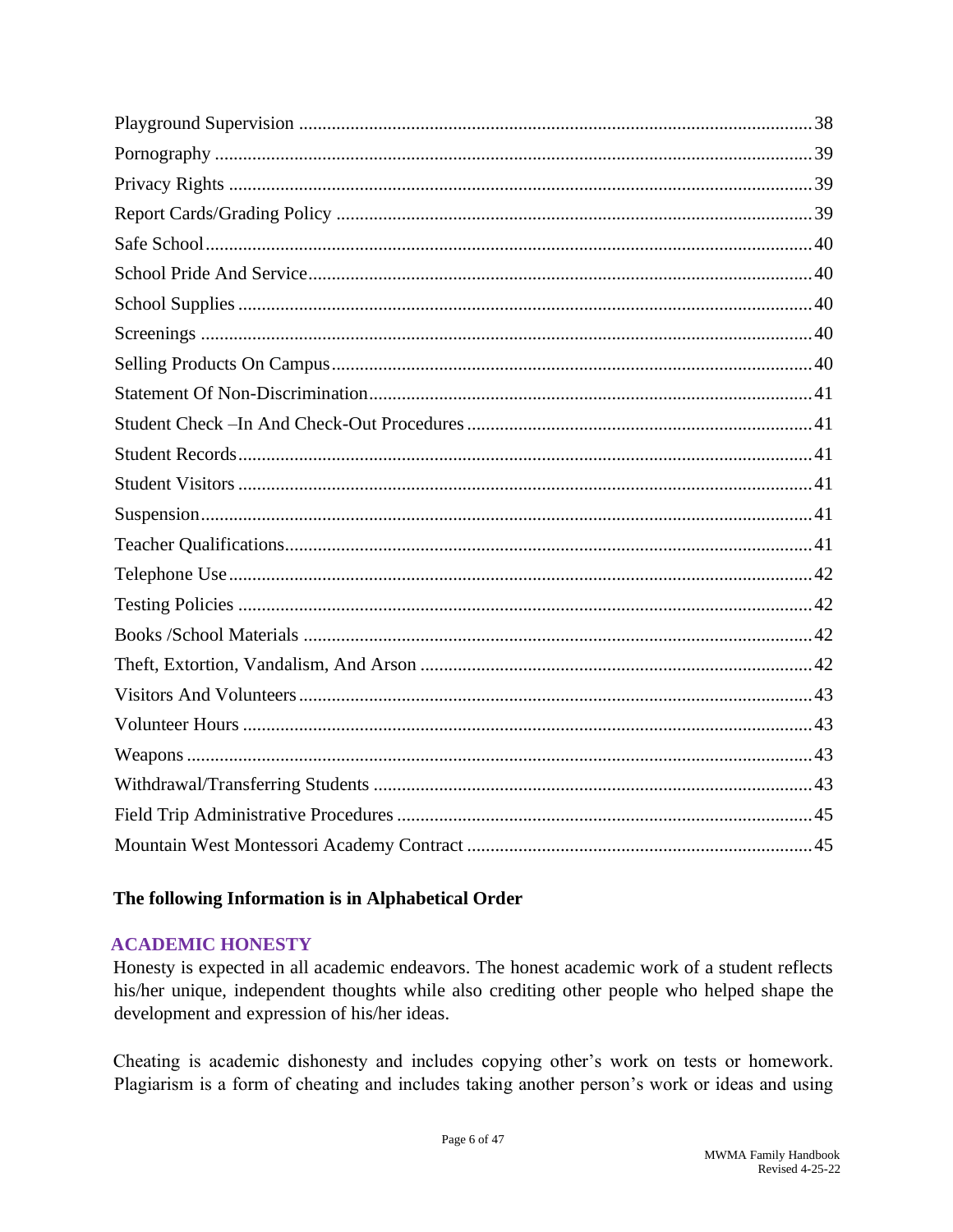them as your own. Students must fully understand the concepts of cheating and plagiarism. When in doubt, ASK.

Some examples of plagiarism:

- Paraphrasing text from a book or web site without citing
- Cutting and pasting or copying text without quoting
- Copying and using an image without saying what it is and where it was found
- Using an online translator instead of completing your own required translation
- Submitting a paper written by a parent or tutor without acknowledgement
- Copying the answers to an assignment

Students involved in cheating, as determined by their classroom teacher, will automatically receive a "0" grade for the assignment. The Administration will be notified with a referral from the teacher. Additional disciplinary action may occur at the discretion of the classroom teacher or administration. Such consequences may include but are not limited to: missing class parties, field trips, or extra-curricular activities. Repeated offenses may result in suspension.

# <span id="page-6-0"></span>**ADDRESS CHANGES & PARENT CONTACT INFORMATION**

In order to ensure the safety of all students Mountain West Montessori Academy needs all parents' correct home and work addresses, phone numbers, and email addresses. You may update your personal information on MWMA's website. Go to the Aspire log in link and log into your Aspire account. It is the parent's responsibility to keep emergency information current. If there is a change to emergency information, please contact the office.

# <span id="page-6-1"></span>**ADMISSION & SUSPENSION/EXPULSION PROCEDURES**

# *Admission Procedure*

Admission to Mountain West Montessori Academy will be in accordance with the admission procedures approved by the Utah State Board of Education. Accordingly, admission at MWMA is not limited based upon ethnicity, national origin, religion, gender, income level, disabling condition, proficiency in the English language or athletic ability. There is no tuition or fees charged for attending MWMA except those allowed by law. MWMA will admit all eligible pupils who submit a timely application. Enrollment preference at MWMA shall be given to children of founding members, pupils returning to the charter school in the second or any subsequent year of its operation, to siblings of pupils already enrolled in the charter school, and children of MWMA teachers. If, by the application deadline, the number of applications exceeds the capacity of a class, grade level, or building, all applications for that class, grade level or building, students will be selected for the available slots through a lottery, except that preference allowed by law and outlined above shall be given. Selection of students to attend MWMA will be conducted through an audit or certified computer program. After the application deadline, pupils for any remaining slots will be accepted in order of their lottery position. If an opening in the school occurs midyear and no students remain from the original lottery, a notice for applications will be announced and applicants will be enrolled on the same basis as outlined above.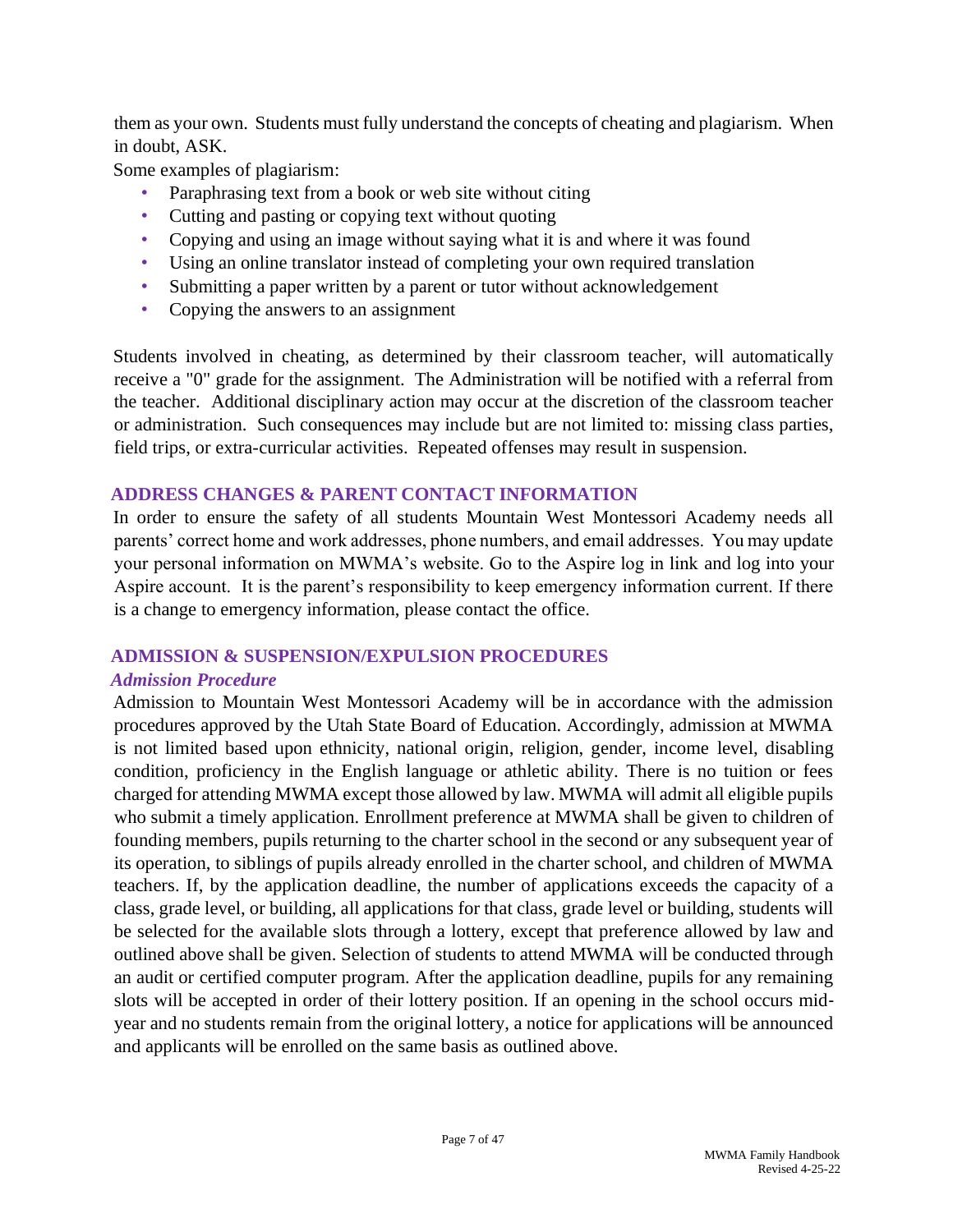### *Suspension / Expulsion Policy*

In as much as Mountain West Montessori Academy emphasizes the Montessori values of grace, courtesy, and respect, these principles will guide administrators and faculty in the application of the school's disciplinary policies and procedures. This begins with teachers addressing disciplinary issues in a respectful and compassionate manner. In most cases, teachers will address and remedy discipline issues in the classroom. If the teacher is unable to remedy the problem generated by the student in the classroom, teachers will work closely with school administrators and parents to coordinate their efforts in the resolution of discipline matters. In the event that suspension/dismissal is required, MWMA staff will act pursuant to the Student Suspension and Expulsion Policy and in accordance with IDEA and all other applicable state and federal laws. This policy is defined and is available on the schools website, under "Safe School Policy."

#### <span id="page-7-0"></span>**ARRIVAL DISMISSAL**

*Arrival:* Students will not be permitted in the school buildings prior to 8:30 a.m. Elementary students will wait in designated areas. Students are to be dropped off in the drop-off zone.

• *Dismissal:* At the end of the school day, parents need to meet students at the front of the school in the pick-up zone. All students must be picked up by 3:30 p.m. (or 1:45 p.m. on Fridays), except students who participate in school sanctioned after-school activities.

#### <span id="page-7-1"></span>**ATTENDANCE**

Mountain West Montessori Academy (the "School") is committed to providing a quality education for every student. Much of this learning is done in a "hands-on" manner and requires in class participation to maximize effectiveness. The School firmly believes that consistent attendance teaches students responsibility. Students learn the value of being punctual and prepared. Frequent absences result in a loss of continuity of instruction. Also, frequent absences and tardiness prove disruptive for students, teachers, and staff. In accordance with Utah state law excessive unexcused absences may lead to a student's permanent dismissal from the School. Parents are expected to take a proactive role in ensuring their children attend school. We recommend families plan their vacation schedule around the existing School calendar. When possible, medical and dental appointments should take place outside of school hours and parents should notify the School in advance of any absence. Parents and students are responsible for obtaining homework or assignments for the time period which the student is absent.

The School intends for this policy to be consistent with the provisions of Utah's compulsory attendance laws, Utah Code Ann. §§ 53A‐11‐101 through 53A‐11‐105, and shall review the policy annually. The School will seek to accurately monitor and record attendance information, annually review attendance data, and consider revisions to the policy to encourage student attendance.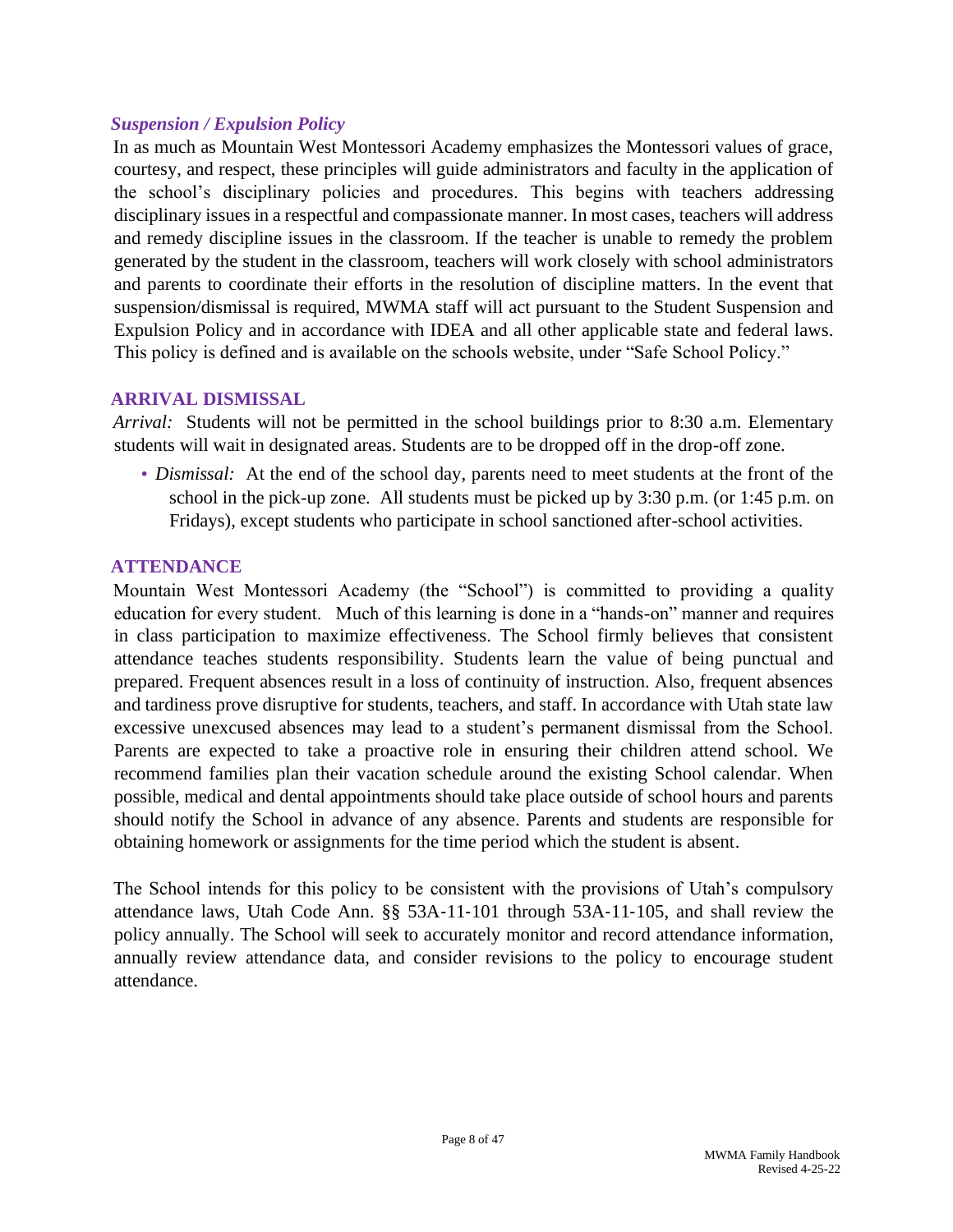# *Definitions*

*"Absence"* means a student's nonattendance at school for one school day or part of one school day.

*"Valid excuse" or "excused absence"* means an absence resulting from: a)

an illness;

- b) a death of a family member or close friend;
- c) a documented medical appointment;
- d) a family emergency;
- e) an approved school activity;
- f) a preapproved extended absence for a family activity or travel, consistent with school policy; or
- g) an absence permitted by an individualized education program or accommodation plan,
- h) developed pursuant to relevant law.

The Director has the discretion to consider other absences as "valid excuses."

*"Habitual truant"* means a school‐age minor who: (1) is at least 12 years old; (2) is subject to the requirements of Section 53A‐11‐101.5; and (3)(a) is truant at least ten times during one school year; and (b) fails to cooperate with efforts on the part of school authorities to resolve the minor's attendance problem as required under Section 53A‐11‐103.

*"Truant"* means absent from school without a valid excuse.

**Excused Absences:** An oral or written communication documenting a valid excuse must be received from the student's parents/guardian within one (1) business day of the absence in order for the absence to be excused. In the event of multiple consecutive absences, written communication must be received within one (1) business day of the student's return to school. All written communication must be submitted to the school office, not the classroom teacher. In the event of an unforeseeable illness or emergency, the School should be notified as soon as reasonably possible.

**Preapproved Extended Absence**: A parent/guardian may request approval from the Director prior to a student's extended absence of up to ten (10) days per school year. The Director will approve the absence if the Director determines that the extended absence will not adversely impact the student's education.

**Make-up Work:** The teacher will provide the student or the parent/guardian with any make-up work upon request. Make-up work must be completed within a reasonable time-frame as determined by the teacher.

**Tardiness:** A student is tardy if he or she is not in the assigned classroom by 8:45 a.m. **If your child arrives after 9:00 a.m. the parent/guardian will need to sign the student in through the main office**. In general, tardiness will be handled on an individual basis with the teacher.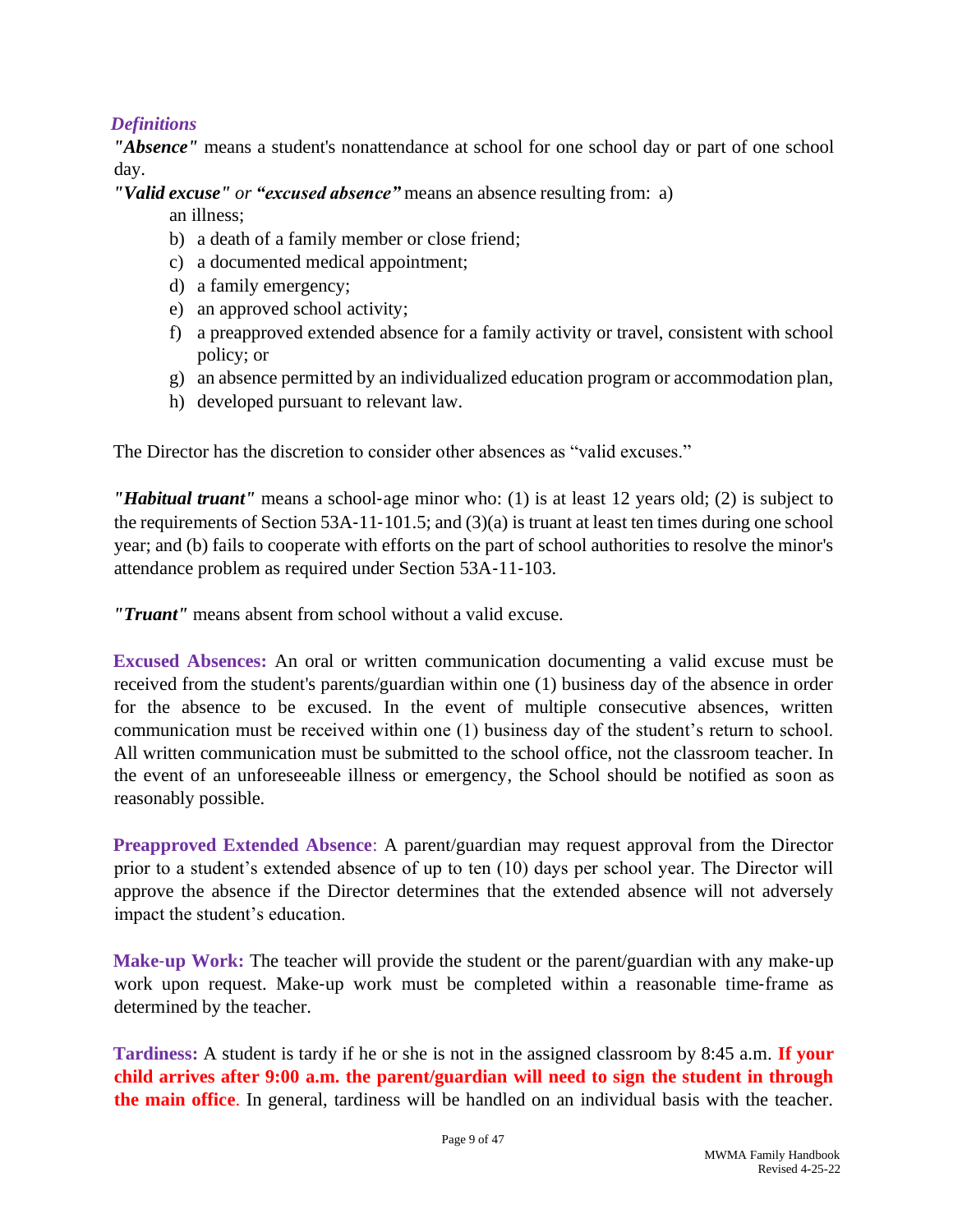Middle School students who are tardy may be assigned community improvement. If a student is chronically tardy, then the student may be referred to the administration. The first 15 minutes of each day is when the classroom community meetings are held. Information and instruction is given that is crucial to the success of the daily schedule.

**Notification of Absences and Tardies:** Parents will be notified when their student reaches excessive tardies. If the maximum limit for unexcused absences or tardiness is reached, the Director will attempt to schedule a meeting with the parents to review the situation and will outline the appropriate corrective action.

# <span id="page-9-0"></span>**BEHAVIOR**

*Mountain West Montessori Academy works hard to create a clam and peaceful learning environment for all students. This environment is created to help all students learn and embrace the Montessori values of grace, courtesy, and respect. Creating this environment is the job of all employees, students, and volunteers at MWMA.* 

**Assembly Behavior***:* Assemblies are planned for student learning and enjoyment. Students are expected to be orderly while entering the gym and sit with their classes. Students who disrupt assemblies will be given a warning, and if behavior continues, students will be removed and may not be permitted to attend future assemblies. Further disruptions in future assemblies may result in students forfeiting their opportunity to attend assemblies for the remainder of the school year.

**Bus Behavior:**MWMA provides students with many field trip opportunities that involve transportation on a bus. The bus is an extension of the classroom, therefore all school policies concerning student behavior will apply on the bus. Student safety and respect for others are our main concern while riding on a bus. The following are bus rules and regulations: remain seated and quiet while the bus is in motion, only use appropriate physical contact, be respectful, keep arms, legs, and other objects inside the bus. Students who do not obey these rules may forfeit their opportunity to participate in school fieldtrips.

**Cafeteria Behavior:** Students must maintain an orderly behavior for the cafeteria. Students are responsible for cleaning the area where they eat. Throwing food, dripping items on the floor, and making messes are not appropriate behaviors in the cafeteria, and may result in administrative consequences. Students must sit at tables to eat and drink. Food is to be eaten in the cafeteria. No food or drink may be eaten in school hallways or on the playgrounds. Upon finishing lunch, each student will pick up his/her area, properly dispose of all refuse, and exit the cafeteria doors. Students are not allowed in the school halls during lunch.

**Classroom Time:**Students are to be in class on time each day. Students must be prepared for class with necessary supplies and completed assignments. Students will be active participants in class. Students will respect the learning environment and activities of the classroom. A student will be removed from class for being uncooperative, disrespectful, or disruptive, and will receive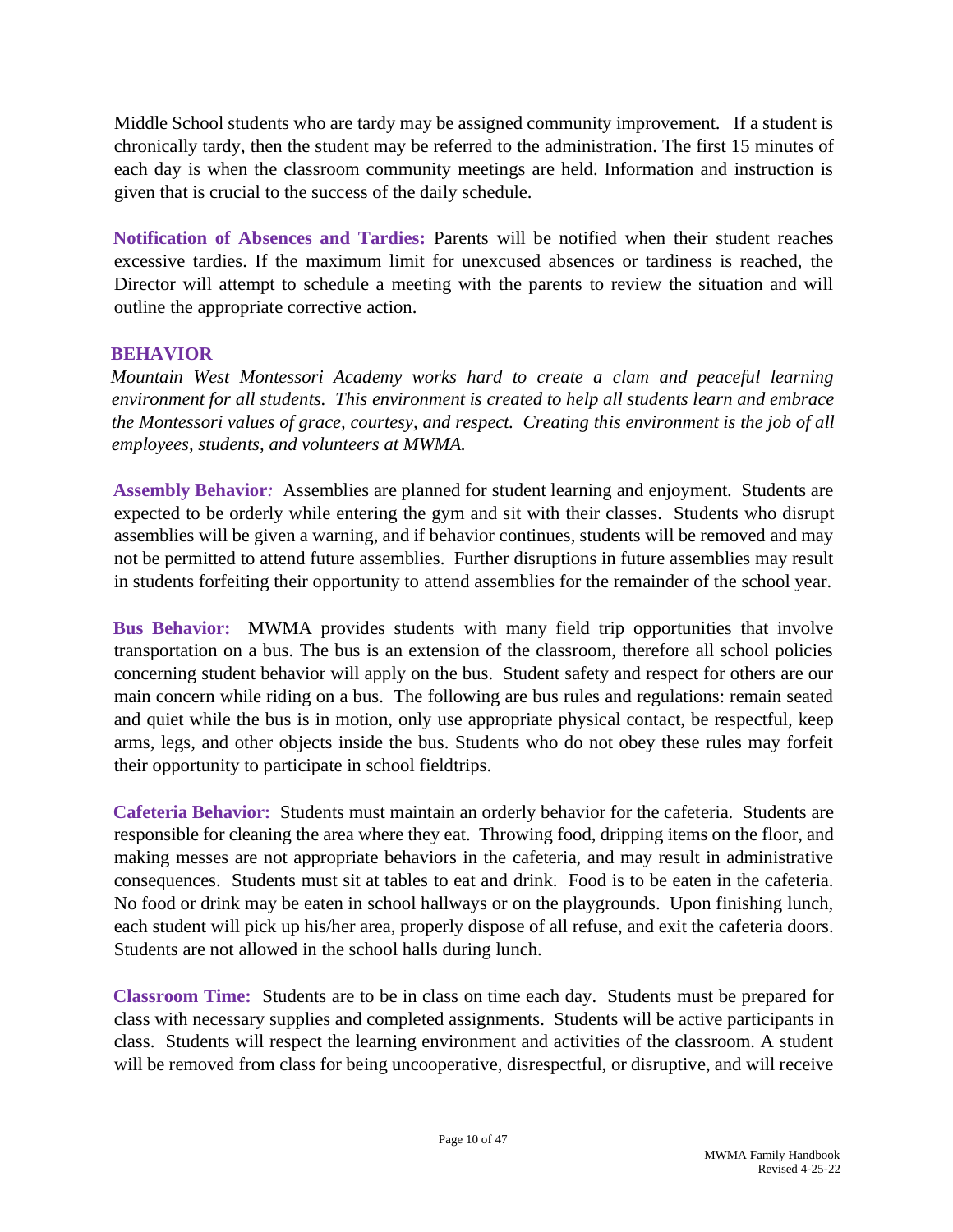an office referral. The consequence for removal from class can result in disciplinary action by administrators.

**Field Trip Behavior:**Field trips are an opportunity to help students make connections between the classroom and the wider community. Since field trips take place during the school day, it is the expectation that students follow all school policies concerning student behavior, while on a field trip. In addition, student safety and respect for our community are the utmost concern, therefore, students who violate the outlined rules may have their field trip privileges suspended and may face further consequences. The following are general field trip expectations and guidelines, although each individual field trip has unique hazards and will therefore constitute varying expectations. Students must stay with their assigned group throughout the field trip. Students shall respect personal and public property. Students who do not exhibit respectful and appropriate behavior may be denied participation on a field trip if past behavior has given reason to expect that the student may not behave appropriately during the trip or if the student has not participated in class or is missing excessive assignments in any class.

**Hallway Behavior:**Hallway behavior includes the time: before school, between classes, during class, and after school. Behavior that is appropriate for the hallways includes but is not limited to: walking, quiet and calm voices, appropriate physical behavior, and demonstrating respect for yourself, others, and school property. All school rules are to be followed whenever students are in hallways.

**Recess:** During recess and lunch, students must remain within the fenced playground. Mountain West Montessori Academy is a closed campus, and therefore, students are not allowed to leave campus during school hours. Students are to listen to all individuals on the playground. Students may not leave the assigned playground or indoor recess area without permission from the supervisor that is on duty at the time. Students are responsible for any sports equipment taken outside. Such equipment is to be returned when recess time is over. If a ball or equipment goes onto a roof or off the playground, the teacher or adult on duty will inform the office to arrange for retrieval.

We are not properly prepared for tackle football, "keep away", or similarly aggressive games that involve physical contact and as such they are not allowed on school grounds. No snowballs are to be made or thrown on or near school property. Safety rules for the playground and playground equipment are based on the following, which are prohibited: fence climbing, walking on the slide, throwing rocks/stones/mulch/wood chips, and shoving or pushing at any time.

CONSEQUENCES: For minor infractions, students will receive a warning and verbal correction and can return to play; physical aggression will result in the loss of recess for a designated period of time and possible suspension. Recess with other students is a privilege. Students who frequently choose to ignore playground/recess expectations or commit more serious infractions may lose the privilege of having recess with other students.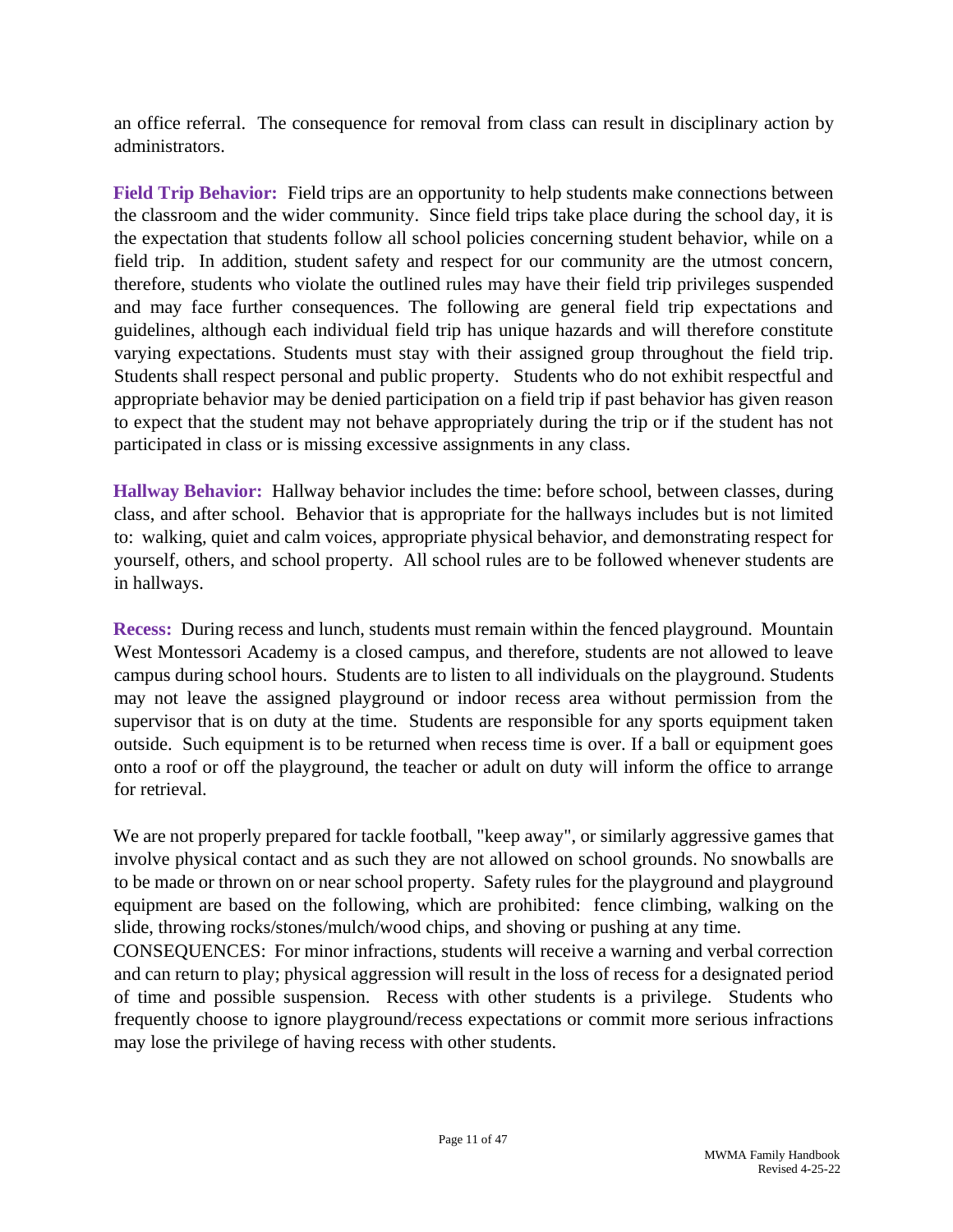# <span id="page-11-0"></span>**Birthday Celebrations/Holidays "CELEBRATION OF LIFE"**

Birthdays are important to children. The Montessori class has a ceremony used to observe these special occasions called the "Celebration of Life." Please understand that this not a "birthday party" but rather a celebration of the child's life thus far. Parents are asked to provide a brief biography with a few photos of the child. We encourage the parents to attend and to comment about the child's growth and important events in the child's life. **Based on the school wellness policy, no treats will be permitted during your child's "Celebration of Life." Children are also invited to donate their favorite book to the school library in celebration of their birthday. A special name plate will be added to recognize the child and the donation.**

Children with summer birthdays will have an opportunity to celebrate their birthday as a half year celebration. Please note that this is a special ceremony for each child. Children from other classes will not attend siblings Celebration of Life, since this is disruptive to other classes and lessons. **It is a parents' responsibility to schedule the Celebration of Life with the student's teacher BEFORE September 30th.** Please note that due to scheduling constraints this celebration may not be scheduled on your child's actual birthday. **If your child is inviting classmates to any kind of party outside of school, please mail these invitations from home and DO NOT distribute them at school.** If the whole class is not invited, please talk with your child about not discussing the party or who is invited at the school, as it can hurt others' feelings.

# <span id="page-11-1"></span>**BOARD RESPONSIBILITIES**

The responsibility of the board is to act as one governing body in order to determine the mission of the school, articulate and implementing the mission statement; select, support and evaluate the Head of School; ensure effective organizational planning, adequate resources, effective management of resources; enhance the school's public standing; ensure legal and ethical integrity and maintain accountability; and recruit and orient new board members and assess Board performance. The Board is not responsible for the daily management of the school.

*Mountain West Montessori Academy Board Members* 

**Steve Barnes** – President **Corbin White** – Vice President **Andrew Marx**– Financial Coordinator **Nelson Altamirano** – Board Secretary **Dr**. **Lois Bobo** – Member

# <span id="page-11-2"></span>**BULLYING & HAZING**

The purpose of this policy is to prohibit bullying, hazing, harassment and intimidation of students and school personnel. The Board of Directors (the "Board") of Mountain West Montessori Academy (the "School") has determined that a safe, civil environment in school is necessary for students to learn and achieve high academic standards and that conduct constituting bullying, hazing, harassment and intimidation disrupts both a student's ability to learn and the School's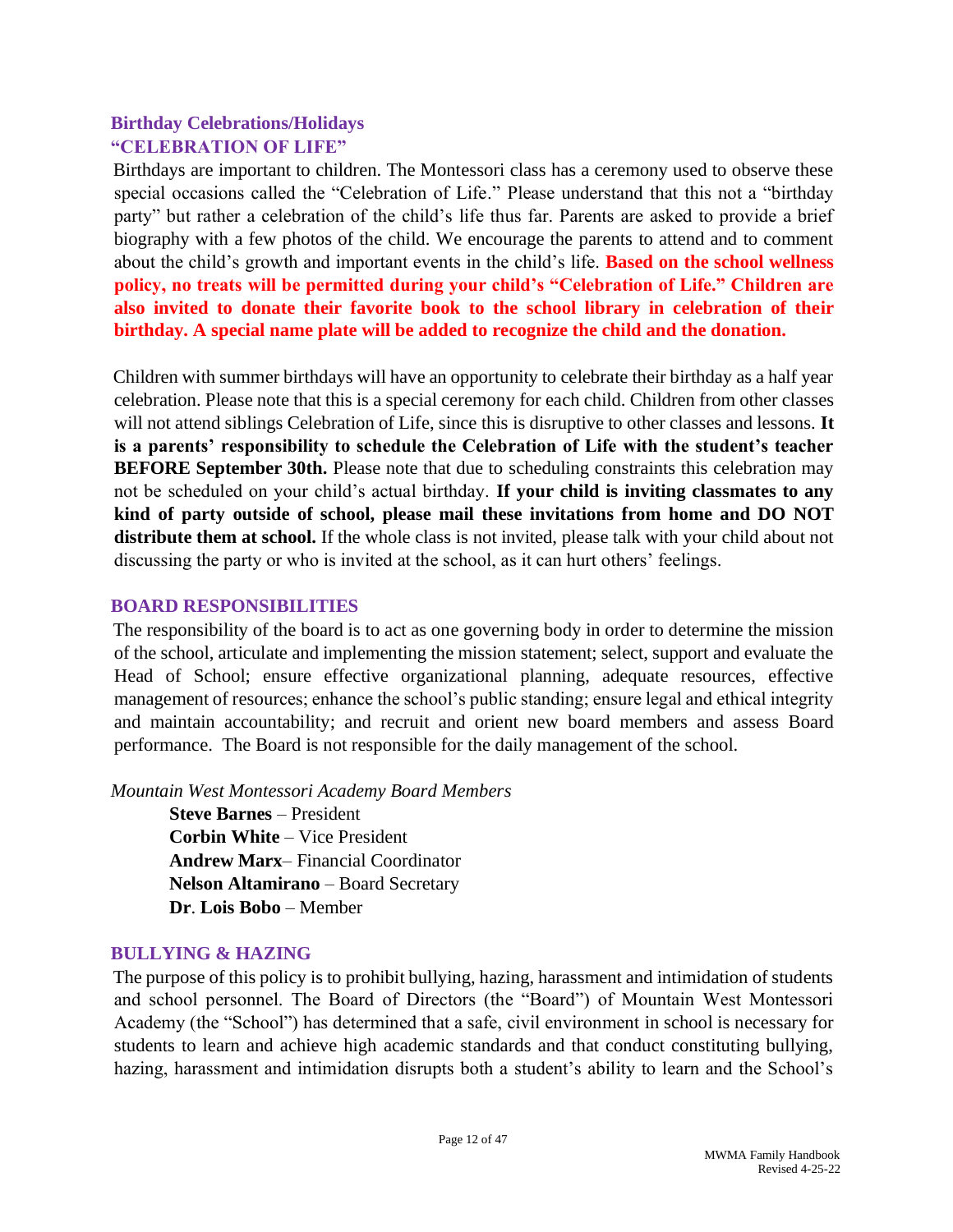ability to educate its students in a safe environment. For detailed description and additional information please refer to the "Safe Schools Policy" on the school website.

# *Prohibitions*

In order to promote a safe, civil learning environment emphasizing the Montessori values or grace, courtesy, and respect the School prohibits all forms of bullying of students and School personnel (a) on School property, (b) at a School‐related or sponsored event, or (c) while the student or School personnel is traveling to or from School property or a School-related or sponsored event. The School prohibits all forms of hazing of students and School personnel at any time and any location.

Students and School personnel are prohibited from retaliating against any student, School personnel or individual investigating an allegation of bullying, hazing or retaliation. Students and School personnel are prohibited from making false allegations of bullying, hazing and retaliation against a student or School personnel.

In addition, School personnel, coaches, sponsors and volunteers shall not permit, condone or tolerate any form of hazing or bullying and shall not plan, direct, encourage, assist, engage or participate in any activity that involves hazing or bullying.

# *Reporting and Investigation*

Students who have been subjected to or witnessed hazing or bullying must promptly report such incidents to any School personnel orally or in writing. School personnel must report to the School's Director (the "Director") incidents of hazing and bullying, including both oral and written reports as well as conduct that they witness themselves. In connection with a report of bullying, hazing or retaliation, students and School personnel may request that their identity be kept anonymous, and reasonable steps shall be taken by the Director and others involved in the reporting and investigation to maintain the anonymity of such individuals, if possible. The Director shall promptly make a reasonably thorough investigation of all complaints of hazing and bullying, including, to the extent possible, anonymous reports, and shall administer appropriate discipline to all individuals who violate this policy. The Principal will report to law enforcement all acts of bullying, hazing or retaliation that constitute criminal activity.

# *Consequences of Prohibited Behavior*

Students and School personnel participating in or encouraging conduct prohibited by this policy will be disciplined.

For students, such discipline may include, but is not limited to, assigned community improvement activities, alternative placement, restitution or making amends, in-school suspension, suspension or expulsion from the School and removal from participation in School activities. School personnel that violate this policy will be disciplined or terminated.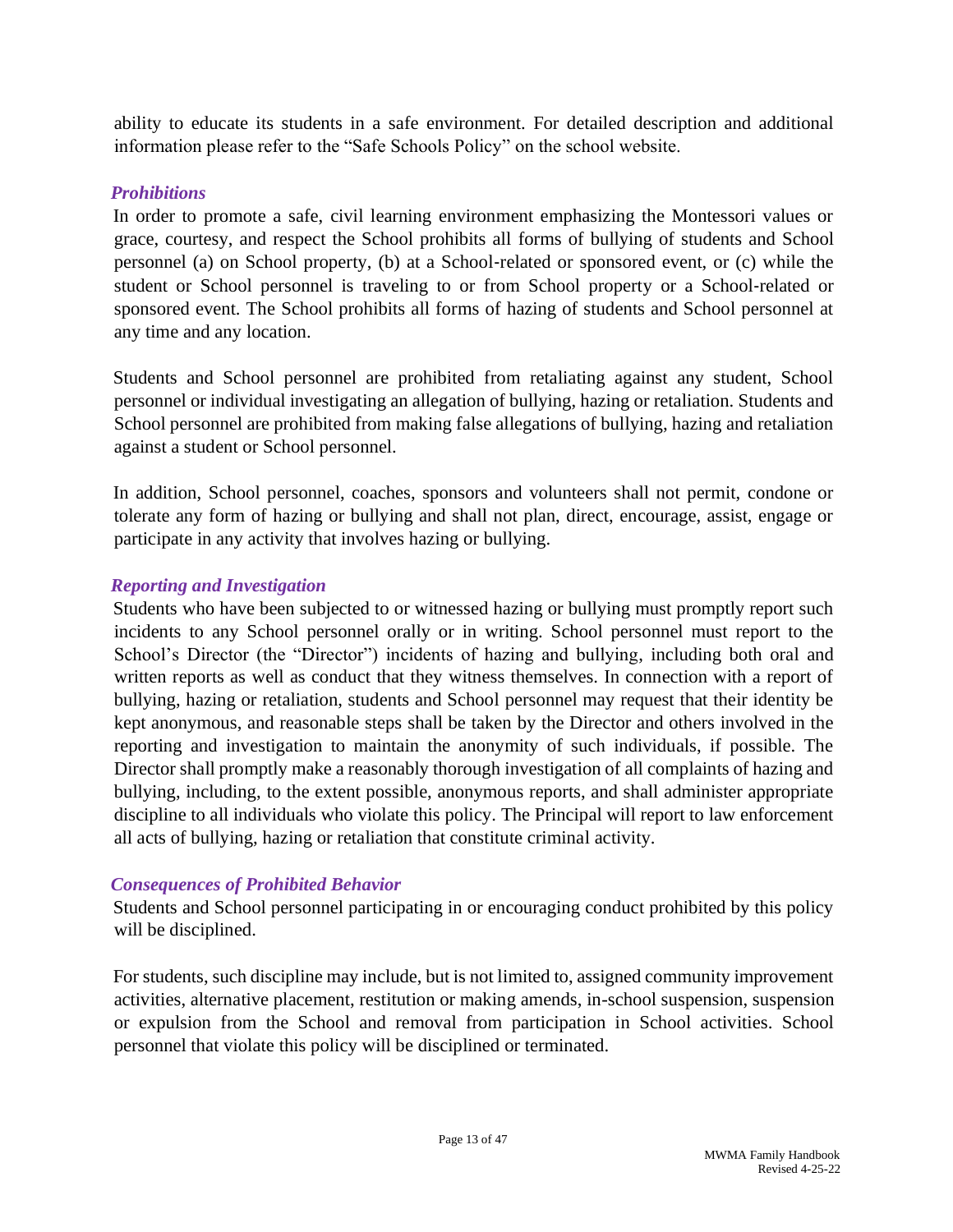# **Definitions**

*Hazing* -- For purposes of this policy, "hazing" means intentionally or knowingly committing an act that: (1) endangers the physical health or safety of a school employee or student; involves any brutality of a physical nature such as whipping, beating, branding, calisthenics, bruising, electric shocking, placing of a harmful substance on the body, or exposure to the elements; involves consumption of any food, liquor, drug, or other substance; involves other physical activity that endangers the physical health and safety of a school employee or student; or involves physically obstructing a school employee's or student's freedom to move; involves any forced or coerced act or activity of a sexual nature or with sexual connotations, including but not limited to asking prospective or active team members to remove articles of clothing or expose or touch private areas of the body; and

(2) is done for the purpose of initiation or admission into, affiliation with, holding office in, or as a condition for, membership or acceptance, or continued membership or acceptance, in any school or school sponsored team, organization, program, or event; or if the person committing the act against a school employee or student knew that the school employee or student is a member of, or candidate for, membership with a school, or school sponsored team, organization, program, or event to which the person committing the act belongs to or participates in.

The conduct described above constitutes hazing regardless of whether the person against whom the conduct is committed directed, consented to, or acquiesced in, the conduct.

*Bullying* -- For purposes of this policy, "bullying" means intentionally or knowingly committing an act that: (1) endangers the physical health or safety of a school employee or student; involves any brutality of a physical nature such as whipping, beating, branding, calisthenics, bruising, electric shocking, placing of a harmful substance on the body, or exposure to the elements; involves consumption of any food, liquor, drug, or other substance; involves other physical activity that endangers the physical health and safety of a school employee or student; or involves physically obstructing a school employee's or student's freedom to move; involves any forced or coerced act or activity of a sexual nature or with sexual connotations, including but not limited to asking prospective or active team members to remove articles of clothing or expose or touch private areas of the body; involves sexually explicit language directed towards a school employee or student; and (2) is done for the purpose of placing a school employee or student in fear of: physical harm to the school employee or student; or harm to property of the school employee or student.

# <span id="page-13-0"></span>**CANCELED/BOUNCED CHECKS**

Checks sent for payment of expenses are subject to a returned check fee of \$25.00.

# <span id="page-13-1"></span>**CAFETERIA/FOOD SERVICE**

Hot lunch will be available. Information will be available at the beginning of the school year. All lunches must be eaten in the supervised area. There is no eating food in the halls or outside on the playground. Students are expected to dispose of all refuse in available garbage cans to help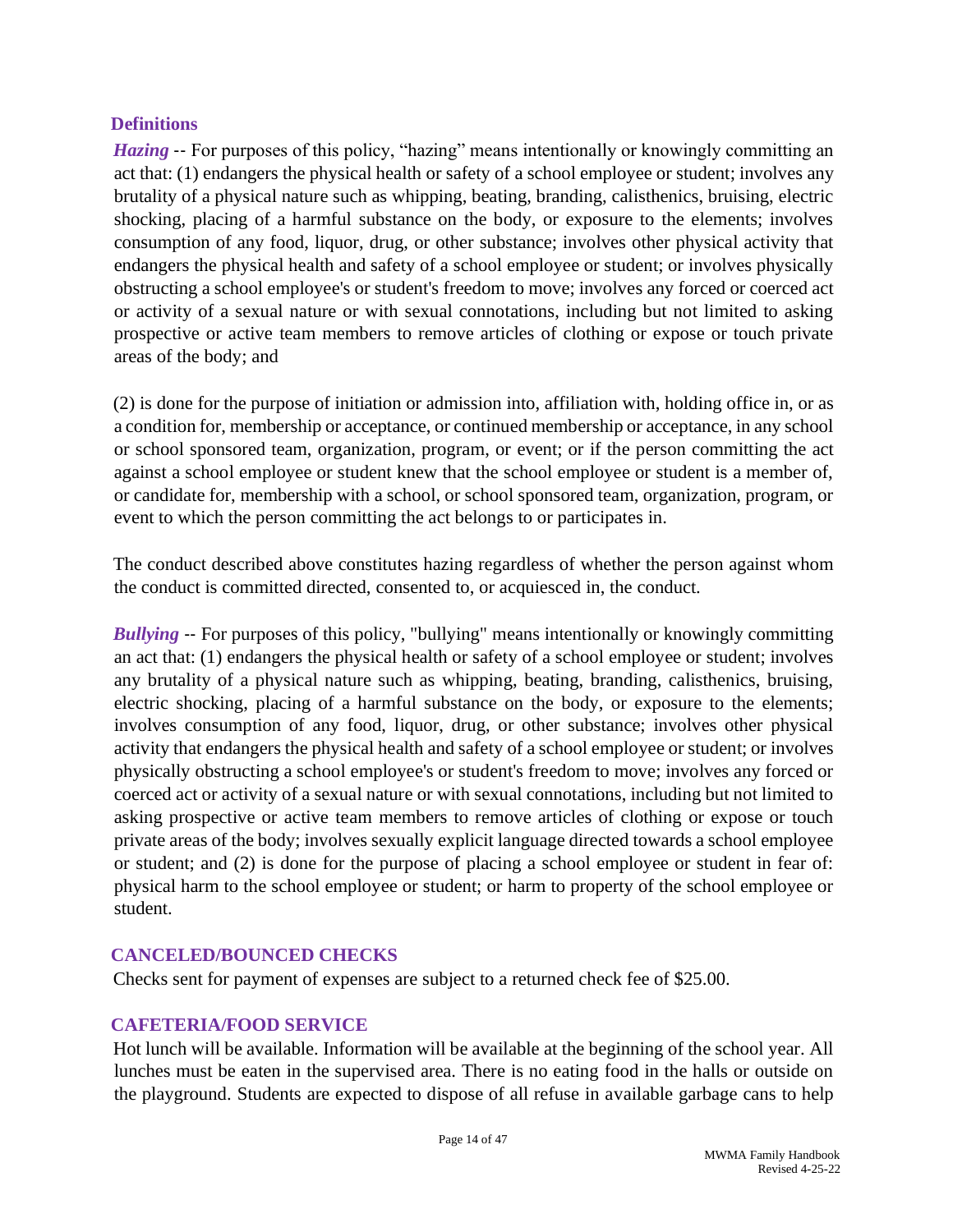keep the area clean. Parents who qualify for Free or Reduced lunches are encouraged to apply at the beginning of the year in order to be eligible for the most benefits. Families that experience a change in life style through-out the year are also eligible to apply though-out the year as needs arise.

#### <span id="page-14-0"></span>**CALENDAR**

The school calendar is posted on the Mountain West Montessori Academy web site, www.mwmacademy.org. This calendar lists all vacations and special events.

#### <span id="page-14-1"></span>**CELL PHONES**

See "electronic devices".

# <span id="page-14-2"></span>**CHILDREN (SIBLINGS) AT SCHOOL**

Children who accompany a parent to school must be under direct supervision at all times. Parents are responsible for supervising their children during parent meetings, book fairs, assemblies, weekends or any school activity.

# <span id="page-14-3"></span>**CHILD ABUSE AND NEGLECT POLICY**

Mountain West Montessori Academy (the "School") takes seriously the legal responsibility of its personnel to protect the physical and psychological well‐being of its students. We believe that the school's personnel have an important role to play in the elimination of child abuse because they are in a unique position to observe children over extended periods of time on a daily basis.

Utah law requires that whenever any person, including any school employee, contracted or temporary employee, or volunteer who has reason to believe that a child has been subjected to incest, molestation, sexual exploitation, sexual abuse, physical abuse, or neglect, or observes a child being subjected to conditions or circumstances which would reasonably result in sexual abuse, physical abuse, or neglect, he/she shall immediately notify the nearest peace officer, law enforcement agency, or the Division of Child Family Service ("DCFS"). The law provides serious penalties for failure to fulfill one's duty to report. If a school employee has reason to believe that a child may have been subjected to incest, molestation, sexual exploitation, sexual abuse, physical abuse, or neglect, or observes a child being subjected to conditions or circumstances which would reasonably result in such, the employee shall immediately make an oral report to the nearest peace officer, law enforcement agency or DCFS, and to the School's Director.

# <span id="page-14-4"></span>**CLASSROOM CELEBRATIONS/PARTIES**

Classroom celebrations that involve food will be allowed 3 times per year at the Administration's discretion. Such celebrations shall comply with the following: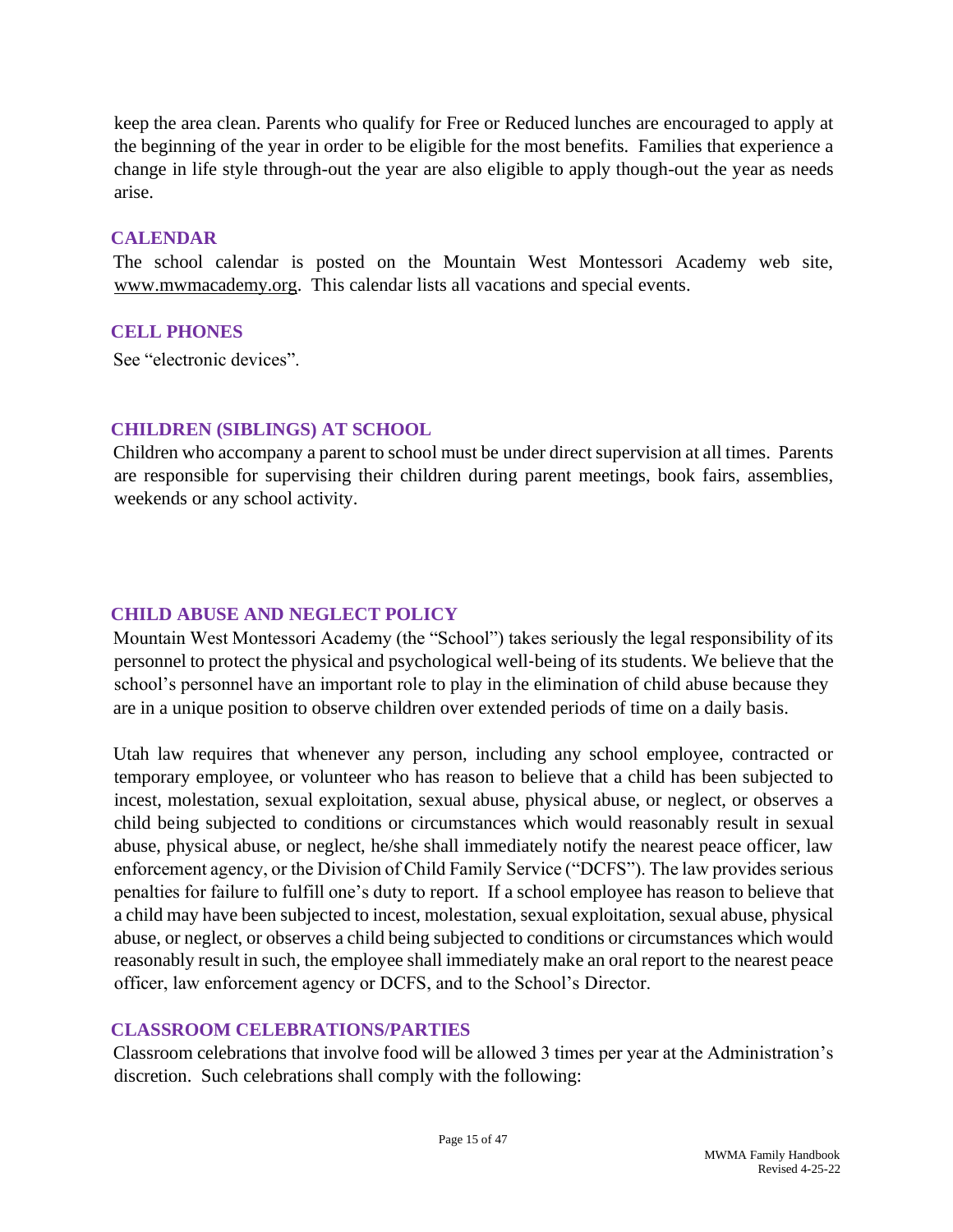- a) All foods made available will comply with state and local food safety and sanitation regulations.
- b) Faculty, staff and parents will be encouraged to make healthy and fun activities the focus of the celebration rather than food.

# <span id="page-15-0"></span>**CLOSING OF SCHOOL**

If the school is to be closed due to storms, road conditions, etc., information will be available on our website, **www.mwmacademy.org**. Parents will also be notified via the school's communication systems. As a general rule, we follow the same closures as Jordan School District.

# <span id="page-15-1"></span>**COLD WEATHER**

Since fresh air and exercise are two very important aspects of a healthy lifestyle, students are taken outside each day. If the administration determines that the weather is inclement or the temperature is below 28 F or if the air quality is ranked as negatively impacting children's health, students may have indoor recess. In addition, all students K through 9th grade will have outside physical education activities at the teacher's discretion. Students must dress appropriately. *(If your student has a health condition that can be negatively impacted by air quality and indoor recessed accommodations need to be made please provide notification and a doctor's note to the front office.)* 

# <span id="page-15-2"></span>**COMMUNICATION/UPDATES**

To help parents be aware of special events and activities, the school publishes frequent update emails and online updates on our website, at **[www.mwmacademy.org](http://www.mwmacademy.org/)** [un](http://www.mwmacademy.org/)der the "news" section. You may sign up to receive a notification each time a new item is posted. You may also opt-in for text messages from the school by texting the word "Alert" to 22300.

In addition to updates, the school or individual classes occasionally send home flyers with important information about upcoming events or activities. We strive to give parents the information they need to help their children be prepared for class each day, so it is important that parents be responsible for and aware of all information published in this handbook, monthly calendars, newsletters, and other written communication that is sent home with your children. Please help us ensure you receive communication in a timely manner by updating your email address with the MWMA office or on Aspire.

# <span id="page-15-3"></span>**COMMUNITY IMPROVEMENT**

Dr. Maria Montessori believed in creating a learning environment that fosters courtesy, grace, respect, and responsibility. These values are a cornerstone on any quality learning environment and especially MWMA. We recognize that part of the learning experience includes making mistakes. When student behaviors negatively impact the learning of others it brings an imbalance to the learning community. Students who have such behaviors will be expected to make a sincere attempt to repay the learning community they have disrupted to the best of their ability depending on the actions of the students. This process of making amends for their actions may include assigned community improvement activities. The assigned community improvement activities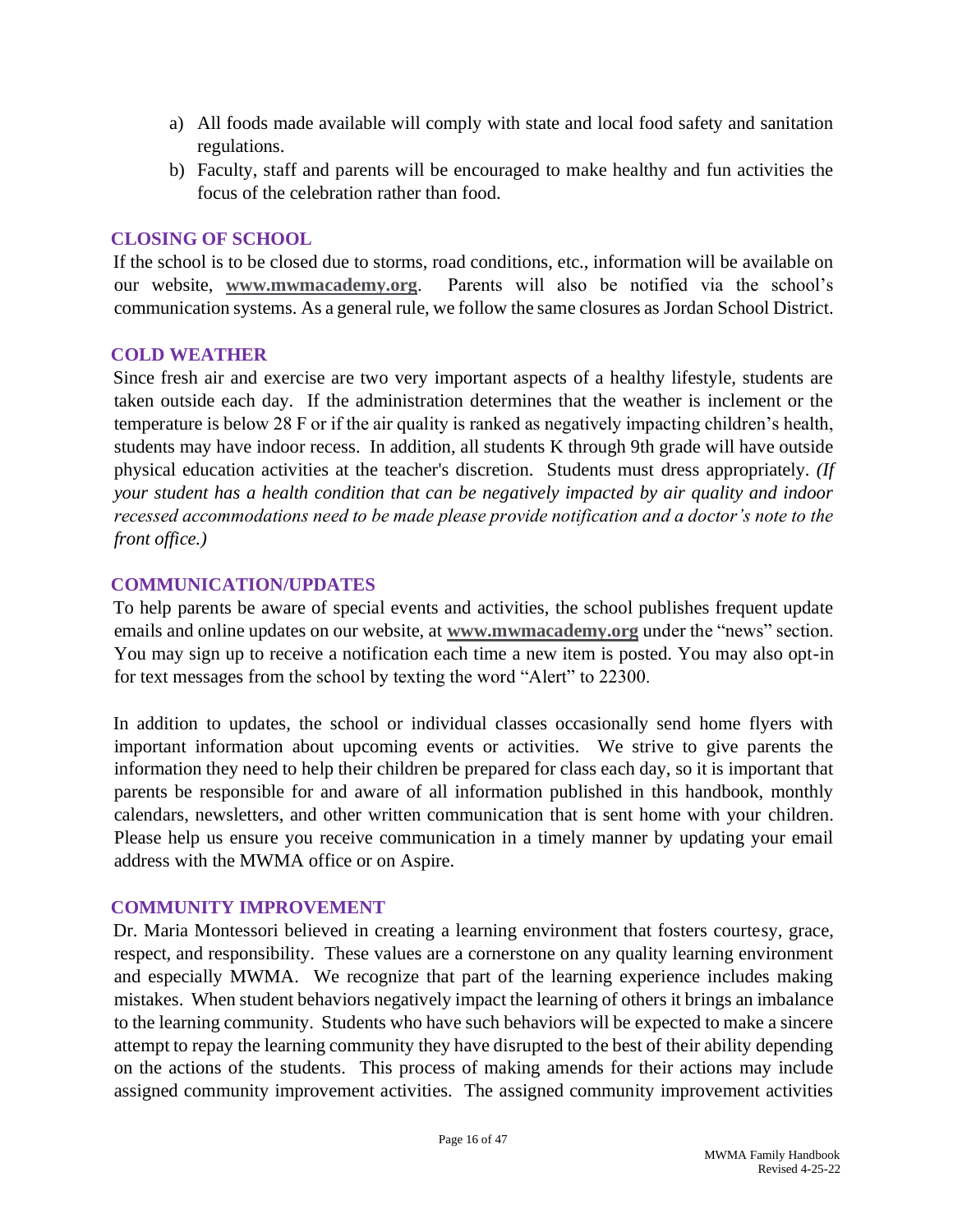will take place outside of the standard instructional time and at the convenience of the educator who is supervising them. The time and place to complete such activities will be provided to the student and they will need to make arrangements to attend/participate. It is expected that students participate in community improvement with a respectful attitude and helpful behavior.

# <span id="page-16-0"></span>**COMPUTERS/INTERNET ACCESS**

The use of the computers by our students is an important learning experience in technology. Our classroom teachers are required to use technology in their classrooms. All staff working with children using computers, monitor internet and intranet access. It is our goal in this program for the computers to become a tool for students in applying their skills to solve problems in striving to reach their full potential. Students and parents are expected to sign an acknowledgement before using computers at Mountain West Montessori Academy.

The following rules apply to all users:

- Users will not damage any computers, printers or any media/technology equipment at Mountain West Montessori Academy.
- Users will not bring any software in any form to use and/or install on any computer at Mountain West Montessori Academy.
- Users are not to e‐mail other students while on the computer at Mountain West Montessori Academy.
- Users will not change any settings and/or formats on any computer at Mountain West Montessori Academy.
- Users will follow all rules for use of software technology installed on computers at Mountain West Montessori Academy.
- Users will only access the internet while at Mountain West Montessori Academy under supervision of a Mountain West Montessori Academy Employee.
- Users, while on the internet, will only explore and/or use sites and areas as directed by the instructor.
- Users who are unsure if a site is acceptable will request assistance from the instructor.
- Failure to follow the above rules WILL jeopardize privileges to use the media/technology available at Mountain West Montessori Academy for anywhere from two (2) weeks to the remainder of the school year, to be decided by the supervising instructor.
- Users are subject to additional rules governing use of media/technology at Mountain West Montessori Academy, which may be added at the discretion of the supervising adults.

Any student wishing to use a personal laptop computer in school must have approval from the Director. In addition, if the computer is determined to be a detriment to the student or class' learning environment, permission for use may be revoked. Remember, Mountain West Montessori Academy cannot be responsible for lost or damaged property brought from outside of school.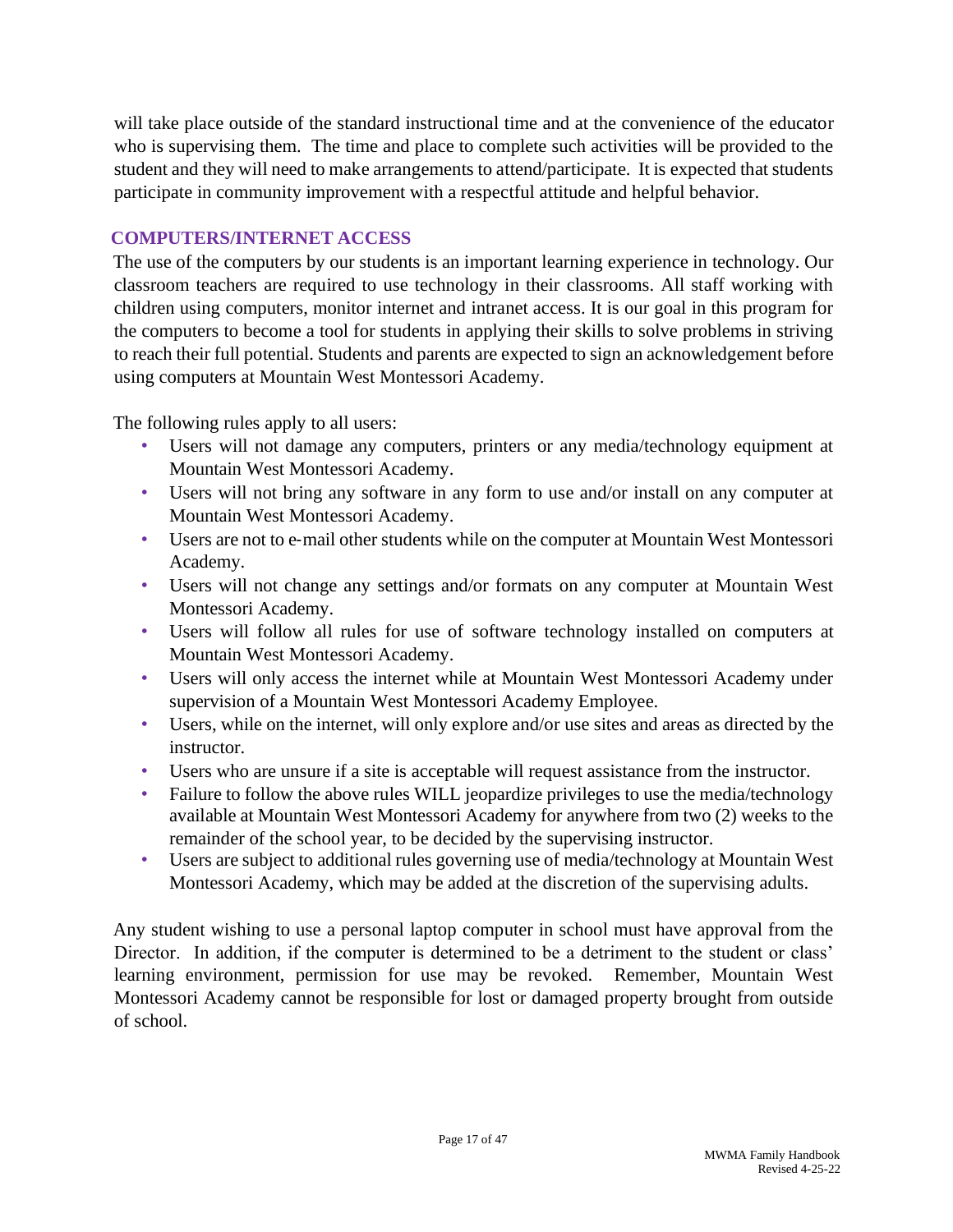# <span id="page-17-0"></span>**COMPUTER/TECHNOLOGY USAGE**

Computers may be available for student use in each classroom and in the library. There are also portable computer labs available to students. Students should only be on a computer when supervised by faculty, and must follow school policies regarding computer usage. Students must have a teacher's permission to use classroom computers. All students must sign the Internet User Agreement form before accessing the internet. Student use of MWMA computers is a privilege. All students will sign the acceptable use agreement before being allowed to use the technology lab or the laptops. All use of computers must have educational objectives. It is not appropriate to use school computers for online gaming, chat rooms, instant messaging, and etc. Any use that violates federal or state laws or school policy may result in Community Improvement Assignments and/or suspension. Students who vandalize or use computers for any inappropriate activities will receive consequences that correlate with the degree of their behavior and may be responsible for the cost of the damage done to devices.

Any student wishing to use a personal laptop computer/device in school must be approved by administration and sign a personal device in school use agreement (See also Electronic Devices). In addition, if the computer/device is determined to be a detriment to the student or class' learning environment, permission for use may be revoked. Remember, MWMA cannot be responsible for lost or damaged property brought from outside of school.

# <span id="page-17-1"></span>**CONFLICT RESOLUTION**

Mountain West Montessori Academy places high value on grace, courtesy, respect and responsibility. As such, we encourage parents/guardians and staff to develop open and respectful lines of communication with each other for the benefit of MWMA students. However, we acknowledge that from time to time, situations may arise that are upsetting. If a parent/guardian, student, staff member or other individuals or groups are not satisfied with a decision, policy or act or believes that MWMA has violated or is violating any rule or regulation, they may take the following steps:

- 1. Discuss the complaint with the staff member that has direct responsibility for the problem.
	- a. Within a week, take the complaint directly to the staff member involved (in the case of violation of laws or issues with school‐wide policies, the school Director would be the appropriate staff member) to resolve the problem through discussion.
	- b. MWMA is committed to using communication to work out problems, therefore, the two parties involved may request mediation from the staff member's immediate supervisor if direct communication fails or would be inappropriate.
	- c. If the aggrieved person is not satisfied, the person should move to step two (2) within one week.
- 2. Discuss the complaint with the staff member's immediate supervisor.
	- a. If a solution is not found between the two parties involved then it should be taken to the staff member's immediate supervisor for discussion including use of mediation if necessary. If the original complaint was with the school Director and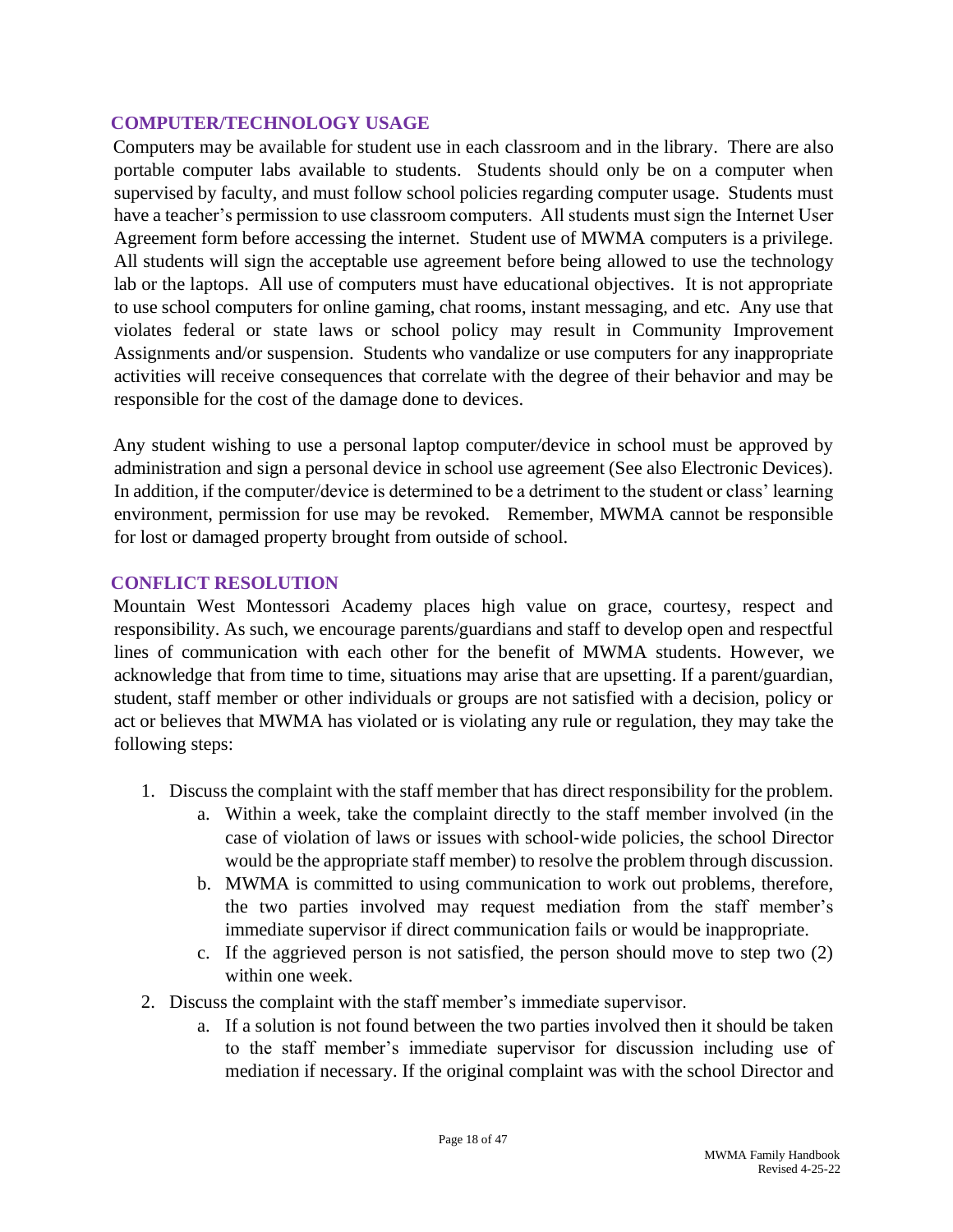discussion (as mentioned in step 1) has not worked, move directly to step three (3).

- b. This should continue through the ranks until the complaint has been discussed with the school Director.
- c. If the complaint has not been satisfactorily addressed after talking with the MWMA's Director, move to step three (3). This should occur no later than a month from the original complaint.
- 3. Submit the complaint in writing to the Director.
	- a. The Director may speak to all parties involved and will try to resolve the issue through discussions with those people. Otherwise, within two weeks, the Director will give a written decision concerning the complaint, giving the reasons for the decision.
	- b. If the Director's written decision is unsatisfactory, move to step four (4) within one

(1) week.

- 4. Submit the complaint in writing to the Chair of MWMA's Board Directors.
	- a. Upon receiving the written complaint, the Chair shall request copies of all written communications from Step three (3).
	- b. The Chair shall convene a complaint review committee consisting of Board members (with no fewer than three (3) board members) that shall meet within 10 working days to discuss the issues. Those involved in the complaint shall have a right to attend the meeting.
	- c. The complaint review committee shall decide on the matter by majority vote and shall respond in writing to the person issuing the complaint and the Director no later than 30 days from the receipt of the complaint.
	- d. If the complaint review committee is unable to reach a decision and/or the complaint is of such a nature that it might interfere with the normal functions of the school, then the committee shall bring this matter to the full board for consideration. The Board will review the complaint at the next scheduled Board meeting after receipt of the request. The Board's decision shall be final and shall be made within 10 working days of the hearing.

# **Exceptions to Procedural Steps**

Mountain West Montessori Academy recognizes that there may be certain circumstances in which it may be inappropriate to resolve a problem as prescribed above. Therefore, the following exceptions are instances where some of the steps above may be bypassed to seek a resolution by the next higher authority: (i) The complaint or problem involves a known or suspected violation of the law; (ii) The complaint or problem is clearly not within the authority of the staff member's supervisor to resolve; or (iii) the complaint falls under the scope of IDEA, Utah Code Ann. §§ 53A‐15‐301 through 53A‐15‐305, or other rules or regulations protecting disabled individuals. Compliance with Section 504 & IDEA.

At MWMA, we recognize the importance of addressing complaints of parents of students served under IDEA, Utah Code Ann.§§ 53A‐15‐301 through 53A‐15‐305, or other applicable laws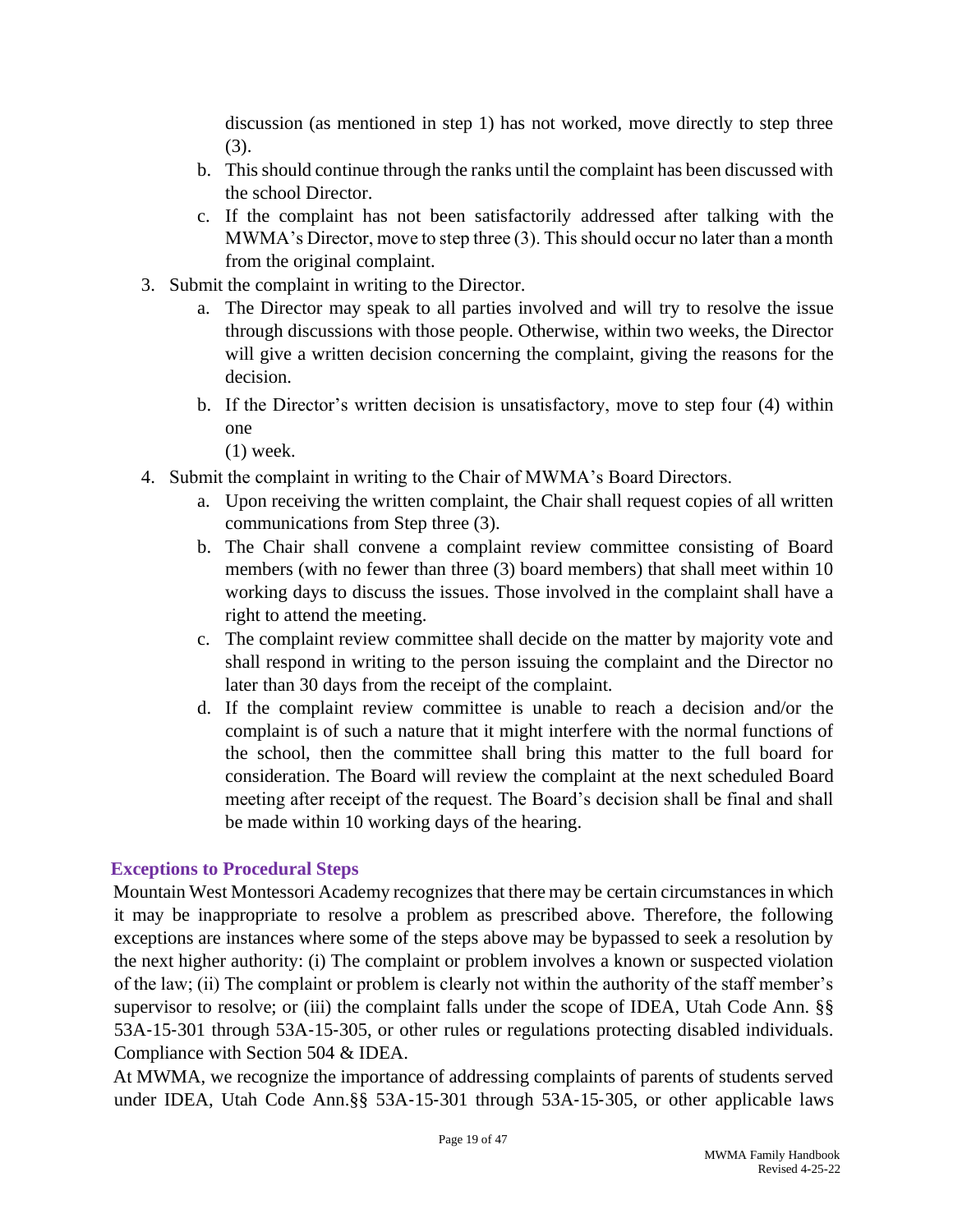protecting disabled individuals. Due to the complexity and importance of these procedural safeguards, MWMA has adopted the procedures endorsed by the Utah Board of Education in their handbook entitled Special Education Policies and Procedures. As part of MWMA's complaint policy, we have established procedures to allow parties the opportunity to resolve disputes through a mediation process that is available whenever a due process hearing or an expedited due process hearing is requested. These procedures are outlined in the Special Education Rules handbook § IV.J. If the application of any provision of our complaint policy to a student with a disability is not permissible, or becomes impermissible, under IDEA or other law, MWMA will implement other actions consistent with the conflicting law or regulation which shall most closely correspond to the requirements of this policy.

#### <span id="page-19-0"></span>**CONFISCATED ITEMS**

Any item determined by faculty/staff to be a distraction or danger to the students or learning environment may be confiscated. A parent will be contacted and may pick up the item from the front office. Any item confiscated more than once during the school year, may be kept by the Administration until the end of the school year and picked up by a parent at that time.

# <span id="page-19-1"></span>**CURRICULUM & INSTRUCTION**

Mountain West Montessori Academy is committed to preparing students to be constructive contributors in their community by focusing on academic, personal and social development. The learning environment of MWMA is based on the Montessori philosophy because of its emphasis on the development of the whole child. Dr. Montessori recognized that children have an innate desire to learn and, given the proper environment, they will thrive intellectually, socially, emotionally and physically. This "prepared environment," as Dr. Montessori termed it, includes not only the classroom with its materials and authentically trained teachers, but also the social setting and atmosphere. Under this philosophy, it is imperative that the learning environment supports the whole child.

The Montessori philosophy, which was initially developed for underprivileged and handicapped children, specifically addresses diversity in communities by providing a child‐centered, individualized approach to teaching and learning. MWMA's educational approach addresses the community's diversity to ensure that no child is left behind. The educational tenets of our philosophy and methods of instruction supporting our mission and distinguishing our program are:

*Individualized & Differentiated Learning***:** Montessori education is built upon the tenet that all learners are individuals in style, pace, and interests. MWMA's individualized curriculum allows children to strive for their own personal best. Teachers, students, and parents at MWMA partner and develop educational goals that provide measurable, yearly objectives. Teachers will provide Weekly Work Plans to support the educational goals by listing the specific actions to be taken each week. These goals and plans support the student's personal development; they allow students to make choices themselves on a daily basis and assess their personal growth, which leads to the development of subsequent plans. Providing students with differentiated instruction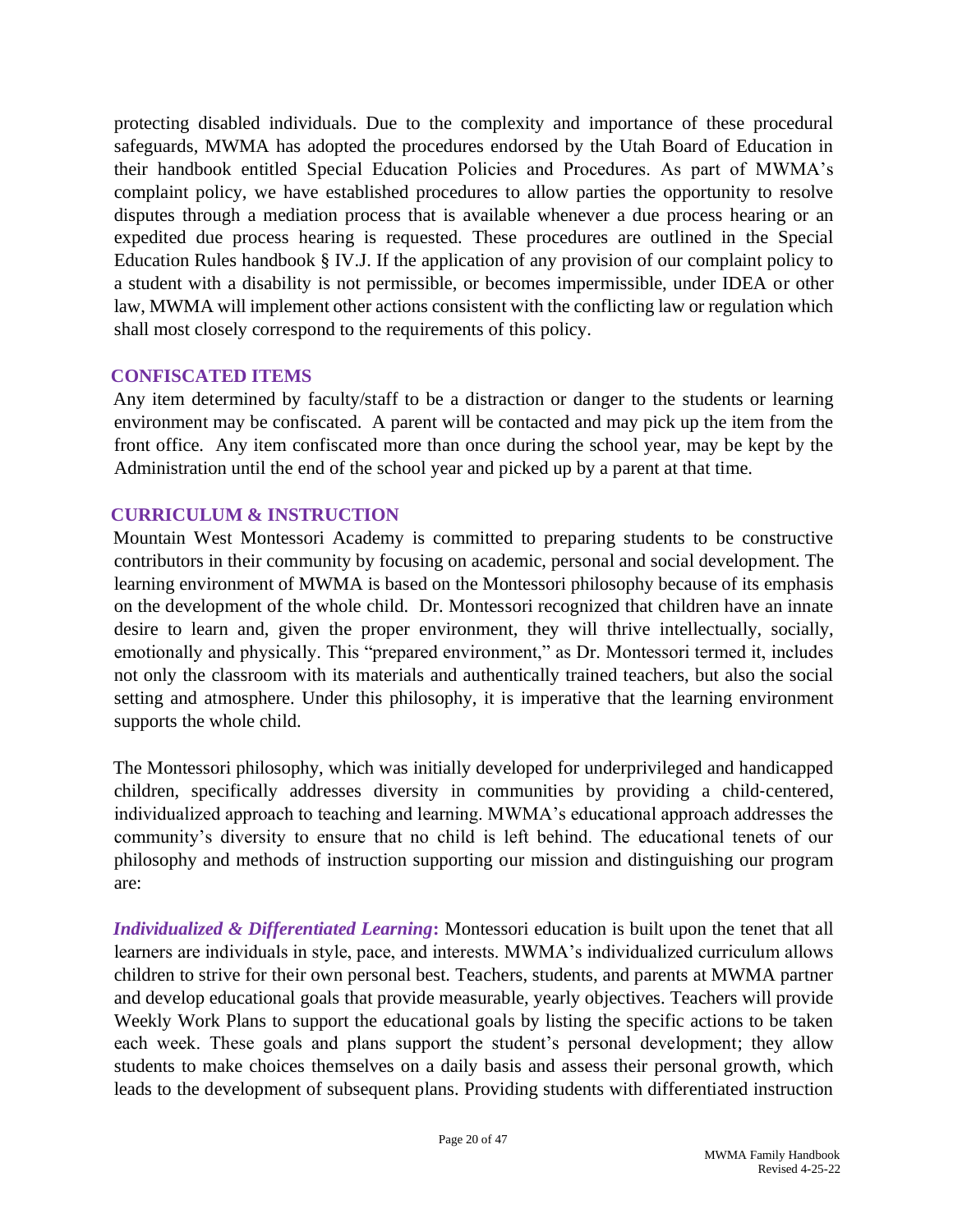(integral to individualized learning and the Montessori philosophy) has been demonstrated to increase success and satisfaction in school. Teacher will work to guide and challenge students as they progress and will help foster situations where the student in successful, situations where a student is unsuccessful will result in intervention by the teacher to guide the teacher back onto a successful path.

*Mixed-age Groupings*: Authentic Montessori classrooms span three years at the elementary level. These mixed age settings provide several benefits to the student. They more closely model reallife situations where people of varying ages and experience work and live together. Children in this setting also benefit from peer tutoring opportunities that naturally occur. Older students' model and motivate the younger students. The younger students aspire to what the older students can do. Skills are thus reinforced for not only the younger students but also the older students. The benefits of collaborative learning arrangements extend beyond academic achievement. The social climate of these classrooms enhances social relations, discipline and individual well-being. In the Middle School program every effort is made to allow students access to mixed age classrooms while in keeping with the state office of educations requirements for graduation. Our  $7<sub>th</sub>$  and  $8<sub>th</sub>$ grade programs are designed to be an alternating two-year cycle in order to make mixed age classrooms available in the middle school program.

*Integrated Teaching & Learning***:** Montessori education emphasizes interdisciplinary teaching to encourage students to make connections across the curriculum and to their own personal lives. Emphasis will be placed on projects that require open‐ended research and in‐depth study using primary and secondary sources as well as other materials. The Montessori didactic materials were specifically designed to enable students to understand the connections in their learning. When students understand these connections in their learning activities, they become more motivated learners.

*Prepared Environment:* Montessori environments are designed to enable instruction to progress from the concrete, hands-on exploration to concept development to abstract understanding. Elementary classrooms at MWMA will have an abundance of carefully sequenced Montessori materials to support this learning progression. The Middle School classrooms teach more abstract concepts and concrete materials are less applicable. Middle school students learn from project based experiences, solving real world problems, inquiry based learning, designing their own learning with the Capstone class, and experiences.

*Teacher's Role:* Montessori teachers are trained to be scientific observers of their students and the learning environment. These observations will guide teachers in their lesson presentations and in their evaluation of each student's progress. Teachers guide students by making changes in the environment, offering invitations for inquiry and direct instruction. Teachers will work to create and sustain a classroom and school culture where demonstrations of respect, initiative, risk‐taking and persistence in learning are the norm. In the younger grades, teachers will work with individuals or small groups.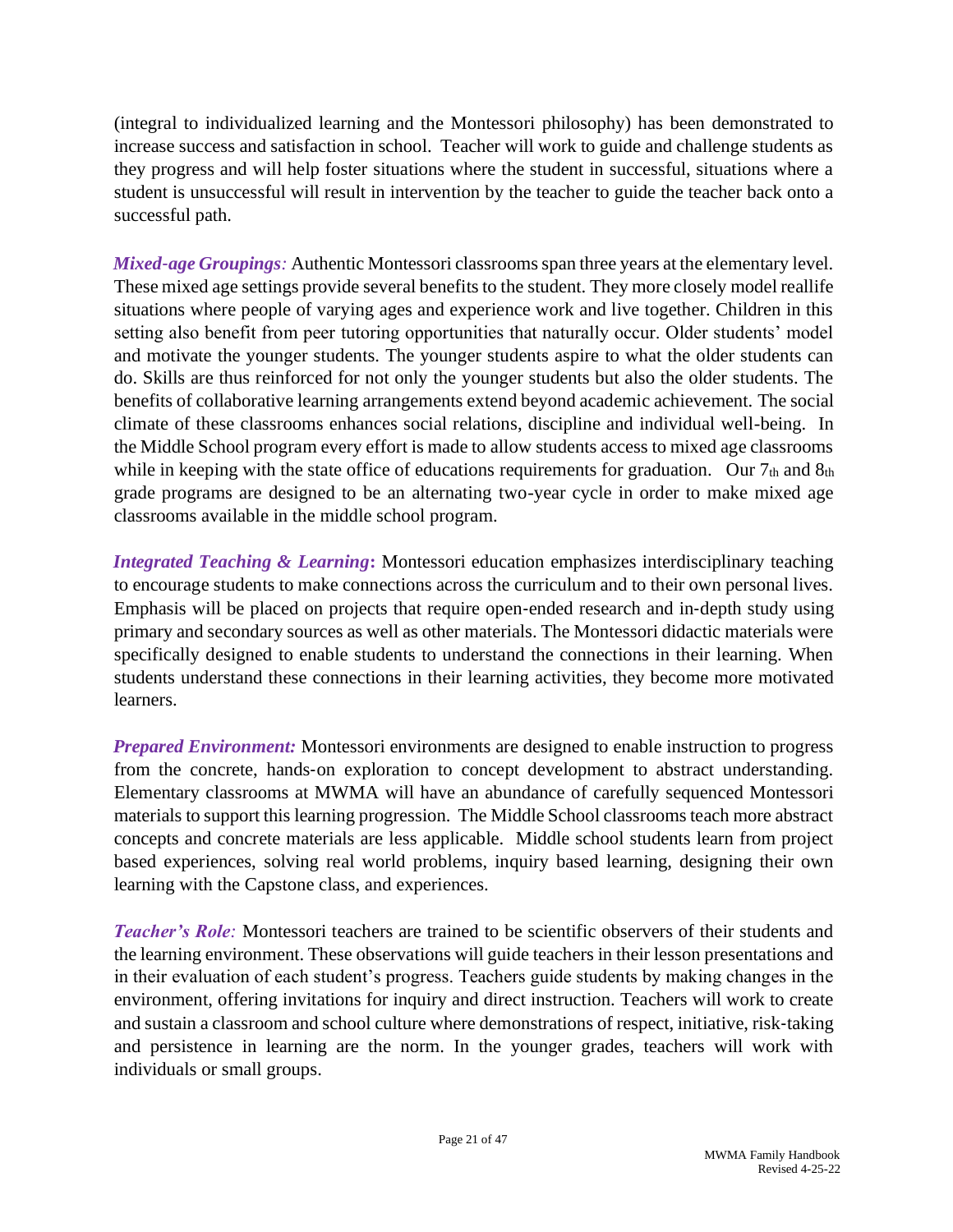Parent Involvement: Communities consist of various types of families and MWMA acknowledges that the term "parents," includes legal guardians. MWMA considers all caregivers to be vital partners in the education of their children. Therefore, parents will be welcome at MWMA and will be encouraged to participate in and help set the direction of school life. **With the importance of parental involvement in mind, please be aware that MWMA also values the creation of a learning community. During the first weeks of school we will be working hard to establish a strong learning community in each classroom and we ask that in consideration of time that parents delay classroom visits until after the first six weeks of**  school. In conjunction with teachers and students, parents will be encouraged to provide input and feedback on the educational goals and Weekly Work Plans. MWMA is committed to providing frequent parent education opportunities so that the Montessori philosophy is well understood and embraced.

*Character Education:* Personal and social education will be integrated into MWMA's learning program. Classroom life will emphasize the Montessori values of grace, courtesy, respect and responsibility. Dr. Montessori's Peace Education efforts, which were acknowledged by her being nominated for the Nobel Peace Prize, will be a cornerstone of the Character Education program. Teachers will model these values and expect them from students throughout the school.

*Community Connection:* Children grow and learn in an increasingly expansive and diverse community. Students at MWMA will first come to understand the world and their part in it by discovering the community within the classroom, then by contributing to the life of the school and caring for the surrounding plant and animal habitats, and finally by supporting the larger community beyond the school.

#### **Methods of Instruction**

Mountain West Montessori Academy's curriculum is divided into four levels:

Level 1: K (Early Childhood) Level 2: 1‐3 (Lower Elementary) Level 3: 4‐6 (Upper Elementary) Level 4: 7‐9 (Secondary I)

MWMA will consist of Kindergarten (the Early Childhood program), Lower Elementary (grades 1‐3), Upper Elementary (grades 4‐6), and Secondary I (grades 7‐9). A teacher and an assistant will be assigned to each elementary class that consists of approximately 27 students.

Each student will stay with the same teacher for each level (or grade). This continuity maximizes teaching and learning because students do not spend time every year getting to know new teachers, classrooms and entire new peer groups. Research on this approach demonstrates increased student achievement and greater parental involvement both of which are central to MWMA's mission.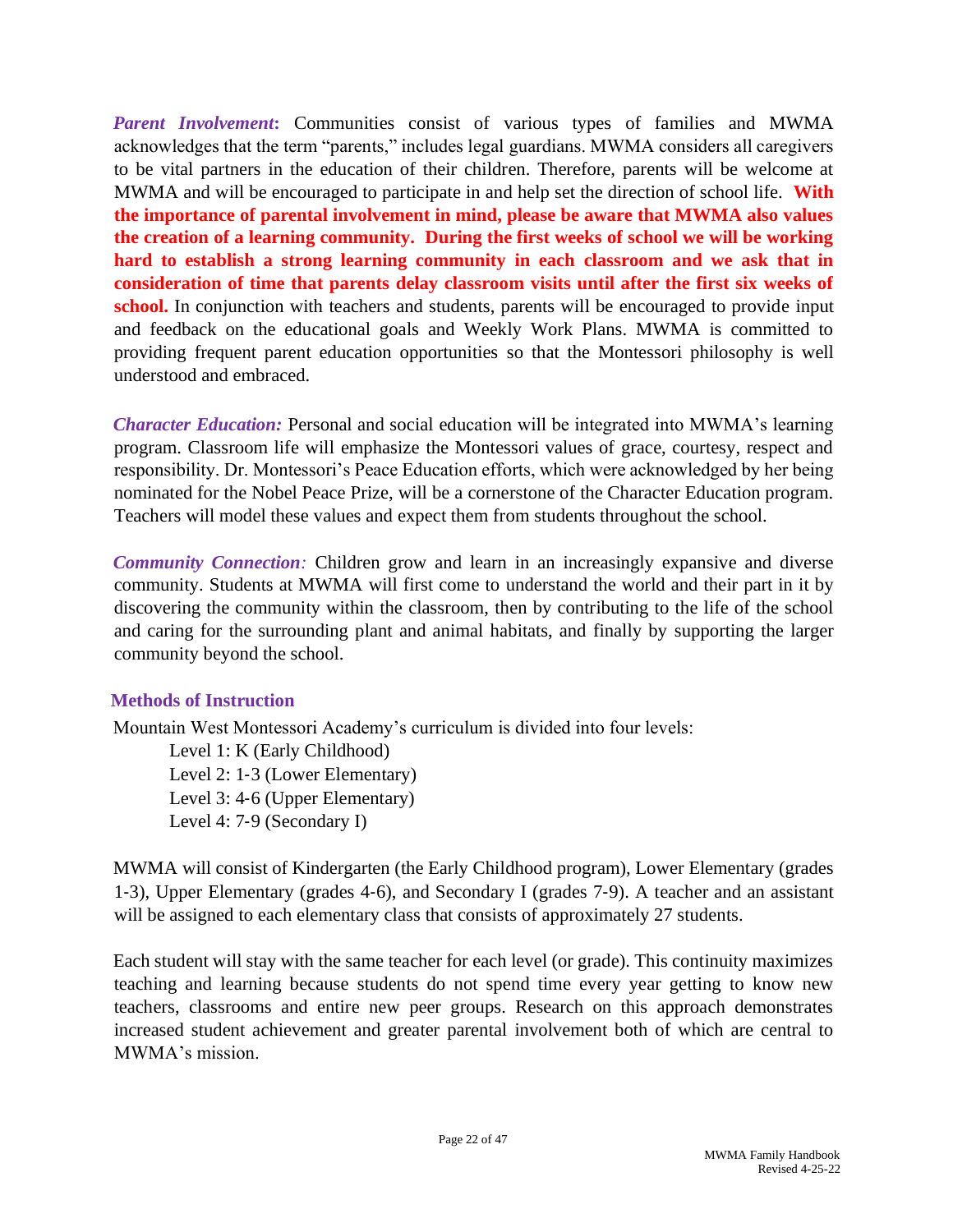A foundational Montessori tenet is that students must have long uninterrupted daily work periods (3 hours) each day. Therefore, the morning will be dedicated to this core work time. The afternoon will include lunch, recess, and time for cultural subjects. This design supports the development of a strong collaborative professional environment by providing teachers with time for planning and meeting during the school day, including regular curriculum and assessment meetings.

In the Kindergarten and Lower Elementary programs, our program will provide an array of specially developed materials and methods. These allow young children to build concepts from concrete models and experiences through self‐directed activity and peer and teacher interaction. These core materials become less evident in the Upper Elementary and Middle School as students begin to transition to symbolic and abstract conceptual understandings.

# <span id="page-22-0"></span>**CUSTODY**

In cases of separation or divorce in which one parent or guardian has custody of the children, the School sometimes receives special requests or instructions regarding the children. In order to clarify the legal regulations and to prevent a misunderstanding, the following information is offered regarding the rights of non‐custodial parents:

According to FERPA: "In the case of divorce or separation, a school district must provide equal access to both natural parents, custodial and non‐custodial, unless there is a legal binding document that specifically removes that parent's FERPA rights."

In this context, a legally binding document (certified court order) is required to prohibit a parent's access to education records or to place restrictions on when and where a parent may contact the child at school. Mountain West Montessori Academy cannot legally limit access to a child based on a handwritten note, telephone call, email or comments on registration forms from one parent. The school must have a copy of a certified court order noting any restrictions.

# <span id="page-22-1"></span>**DISCIPLINE**

# **Discipline/General Expectations**

The Montessori program nurtures self‐discipline, which develops over a period of many years. The basis of discipline is respect: respect for oneself, for others, and for the environment. The adults and children in the prepared environment set limits for behavior based on the group's need for a safe and mutually respectful community.

If a student has difficulty following the rules of the community, the response will be ageappropriate. Personal attention, distraction, substitution and/or removal from the situation are typical approaches. Many instances resolve themselves as the student, within the bounds of safety and common sense, experiences the logical consequences of his actions (i.e. wiping up after throwing a paint can on the floor.) If the student disregards the rules of the classroom community, the Teacher seeks the underlying causes in order to help the student understand the inappropriateness of his/her actions and to find a constructive alternative.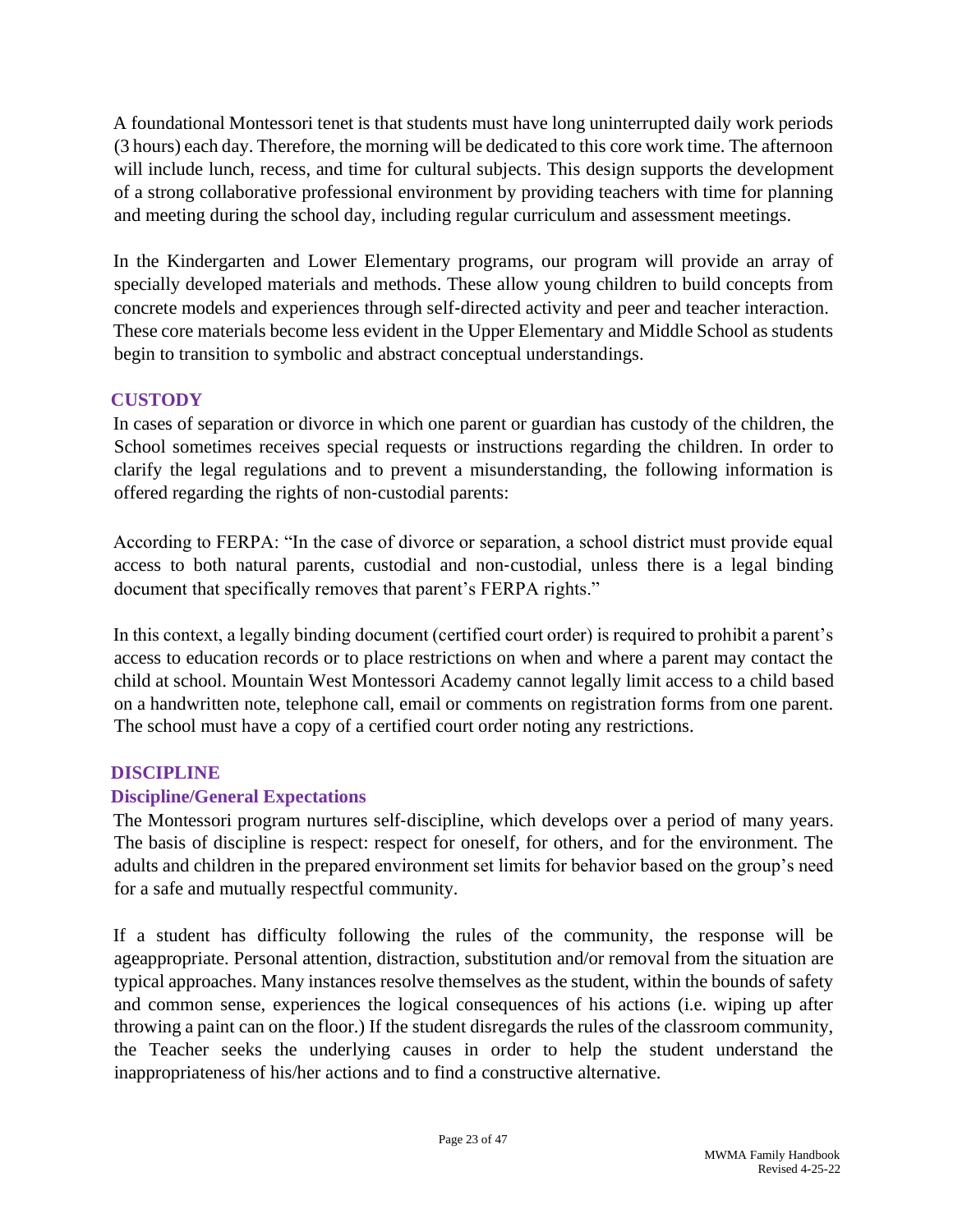If such behavior occurs repeatedly, the Teacher my request the Director and/or other classroom teachers to observe and offer consultation before the parents are contacted for their support and cooperation.

The following are some guidelines of Montessori discipline that parents should seek to apply at home as well as at the school:

- Hold the child to a standard; he will rise to expectations
- Behavior: think satisfaction and motivation vs. gratification and manipulation
- Separate the "denial/hurt/suffering" of growing up from real deprivation
- Make reward internal not external
- To maintain strong, effective discipline, seek consistency and clarity
- Catch children "doing something right"
- Engage, interest the student Redirect the child from destructive, negative behavior
- Involve, stimulate the student
- Be respectful. Maintain unconditional love.
- Use humor to defuse, not to deflate. Sarcasm bites and hurts.
- Let natural consequences flow from inappropriate behavior

# **In the Classroom**

- The teacher will create a classroom environment that establishes clear, consistent expectations for students.
- Teachers will have Classroom expectations (Essential Agreements) in their classroom which:

Are developed collaboratively between students and teachers Define behavioral expectations Are agreed upon as expected school behaviors

This method of discipline works to address the behaviors in a way that will teach the student ways to respond appropriately the next time a frustrating situation arises.

In the event of more serious behavioral issues such as intentional injury to another student, seriously reckless behaviors likely to result in or that do result in injury to others, serious property damage and or safe schools' violations will result in additional discipline up to and possibly including suspension and expulsion. (MWMA follows the legal guidelines of Utah Safe Schools Policy)

# <span id="page-23-0"></span>**DONATIONS/ANNUAL GIVING**

Mountain West Montessori Academy greatly appreciates donations from parents, extended family and friends. We are very grateful for monetary donations or donations of educational materials for our office and classrooms; however, please confirm that donated items are needed before bringing them to the school. Donations may be tax deductible. Check with your tax advisor as appropriate.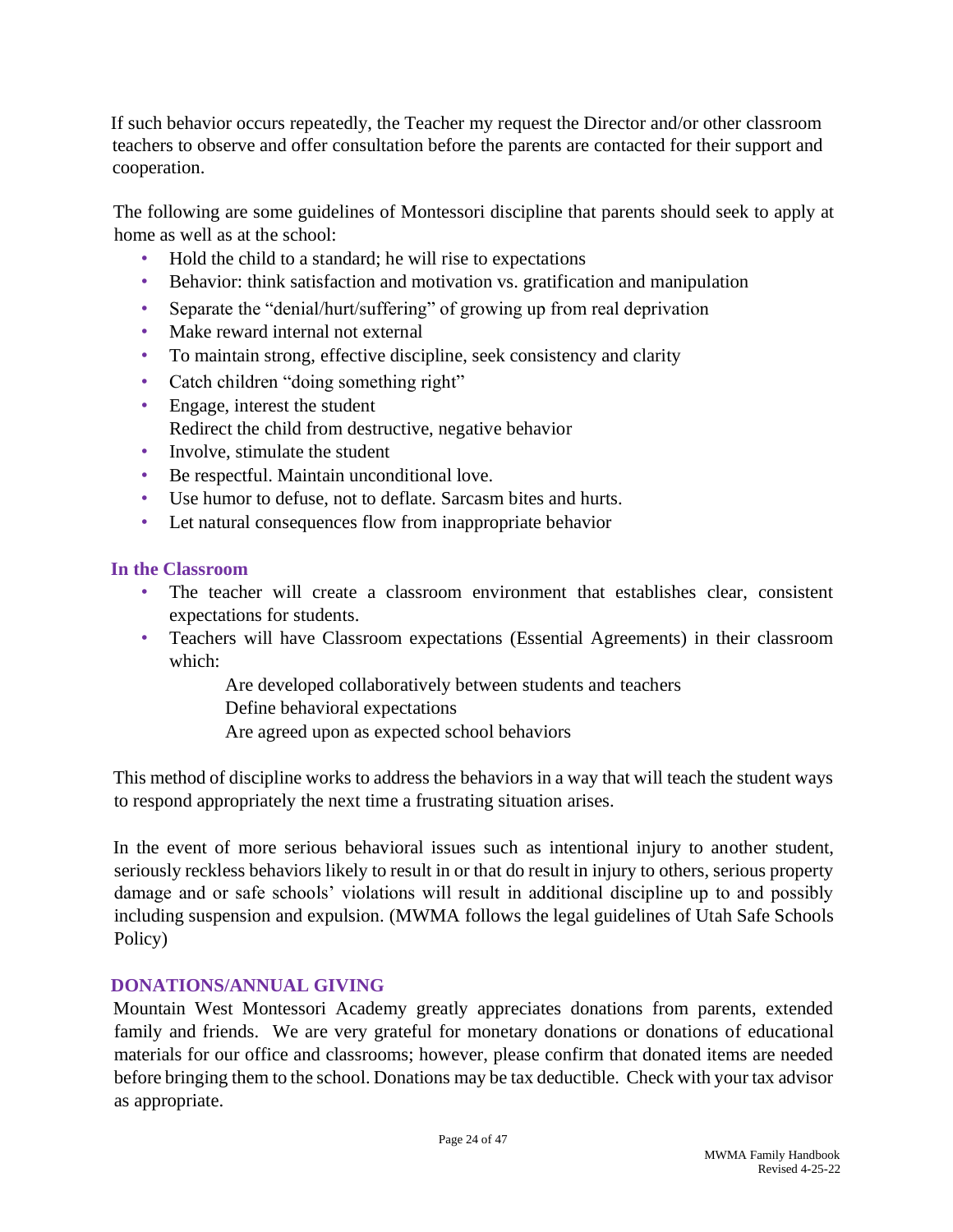#### <span id="page-24-0"></span>**DRESS CODE**

The following comprises MWMA's general dress policies. In general, students are expected to wear clothing which is clean, well-fitting, worn correctly, and free of tears and/or holes.

### **Bottoms**

Pants must be in solid colors only, in the following colors: black, grey, brown, khaki, or navy blue. They may be flat or pleated front in chino, twill, khaki, or corduroy. Cargo pants (pants with outside pockets) are not allowed. No jeans of any color are allowed. Pants must be worn at the waistline and cover all undergarments. Both boys and girls may wear shorts that come to or below mid-thigh in any of the same solid colors. Girls may wear skirts, skorts, jumpers, or capris in any of the same solid colors but all must come to or below mid-thigh; further, tights, leggings, or inconspicuous shorts must be worn underneath skirts and jumpers. Tights and leggings may be any color, solid, print, or patterned. No style of bottoms may have characters, words, or logos. Socks may be worn in any color or pattern; however, socks and tights must be free of holes, pictures, or logos.

# **Tops**

Shirts must be of a collared style (polo, oxford, blouse, turtleneck, or dress shirt) with long or short sleeves, and in one of any of the following **SOLID** colors: white, blue, yellow, purple, or red. Shirts may not display characters, words, logos, or drawings with the exception of the MWMA school logo or name. White or grey t-shirts may be worn underneath the collared shirt, and shirts must long enough to be tucked in. All buttoned-down shirts must remain buttoned even when wearing an undershirt.

Sweaters or sweater vests, as well as cardigans and fleece vests may be worn in plain **SOLID** red or navy blue. No hoodies will be allowed at school. Winter parkas and coats that have an attached hood may be worn to school and placed in a locker or designated storage areas. No clothing item may display characters, words, logos, or drawings with the exception of the MWMA school logo or name.

# **Shoes and Boots**

Shoes and boots may not be open-toed, backless, character, sandals, lighted, heels or wedges over 1/2", make sounds, or overly distracting. "Heelies" are not allowed for safety reasons. All shoes and boots must be worn with socks or tights. Shoes must be tied or fastened. Snow boots must be changed into school-approved socks or socks and slippers while inside the building.

# **Inside Socks and Slippers**

Because Montessori students often work on the floor, elementary students will remove their outside shoes and wear socks or socks with slippers in the classroom to promote comfort, cleanliness, and a quiet classroom environment. Appropriate slippers include: croc slippers, slipper socks, or any slippers that are not open-toed, backless, character, sandals, lighted, or otherwise distracting. MWMA STRONGLY ENCOURAGES students to have HARD SOLED slippers. In the event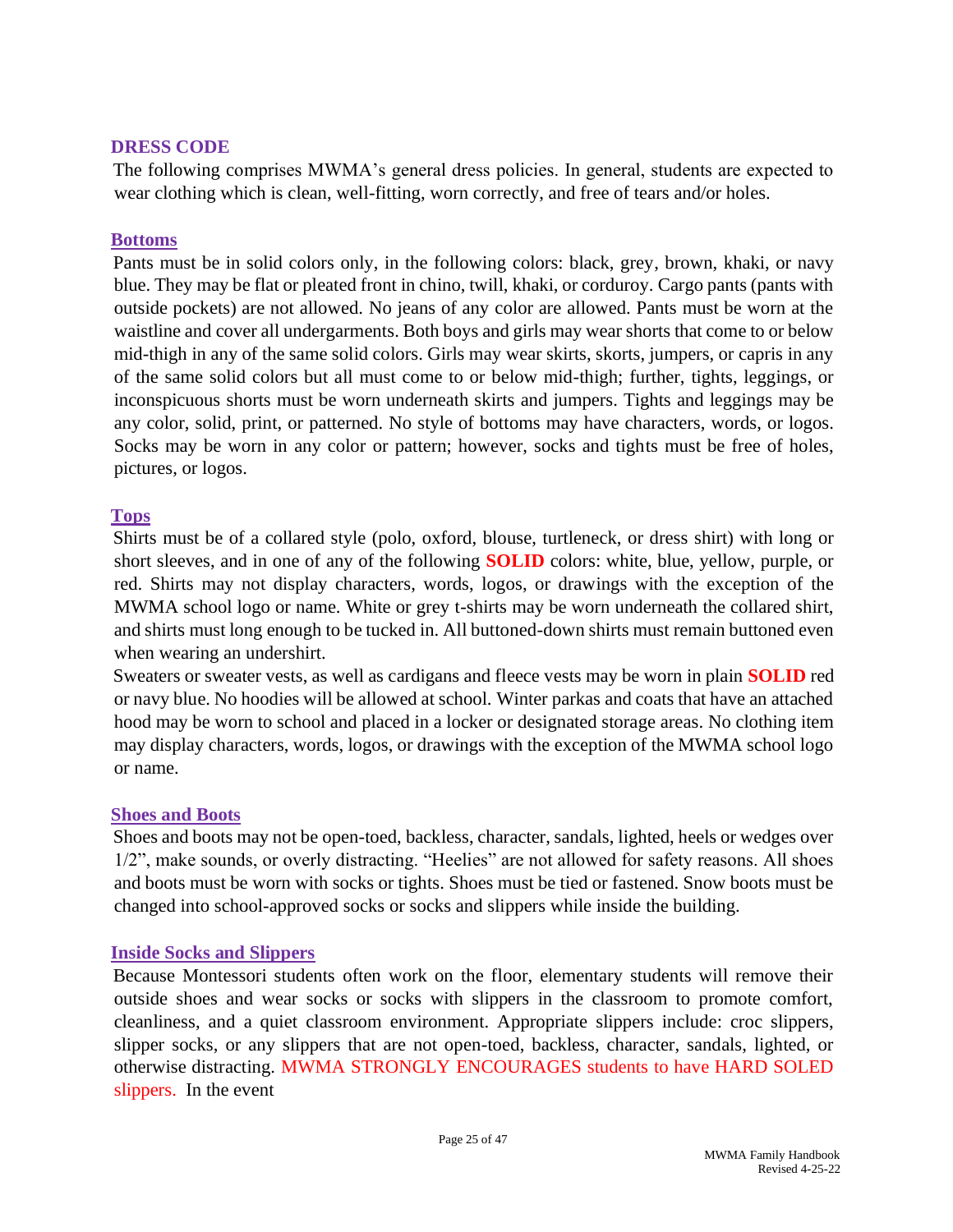that students need to exit the building in an emergency or drill we do not stop to change shoes. The slippers may stay at the school.

# **Hats/Caps**

No hats or caps, including winter hats and baseball caps, may be worn inside the building.

# **Accessories/Body Adornment**

Brown or black belts may be worn but cannot include logos, chains, or other distracting paraphernalia. Jewelry, make-up, and hair accessories may be worn as long as they are not a distraction or danger. Hair must not obstruct student vision. Sunglasses may not be worn in the building. Ear gauges, spike jewelry, and visible tattoos (temporary or permanent) are not permitted.

# **Field Trips**

For field trips, outings, or presentations, the Director may require a school-wide shirt color to help identify our students and enhance school spirit. Information regarding this policy will be presented to families prior to school starting each year.

# **School Spirit Shirts**

Students may choose to purchase "school spirit shirts" that may be worn in addition to the other allowable shirts.

# **Free Dress Day Standards**

On free dress days, students are still expected to dress in a manner that positively impacts the learning environment. Clothing must be tasteful and not compromise safety standards for our students. The following are not permitted: baggy or saggy pants, tank tops, shorts or skirts higher than mid-thigh, bare feet, open toe or high-heeled (over 1/2") shoes, and clothing that displays obscene, vulgar, lewd, or sexually explicit words, messages, or pictures. Clothing must not expose midriffs, buttocks, or undergarments. No clothing assumed as gang-related is allowed.

# **Middle School Privilege**

Students in grades 7 through 9 may choose to participate, through Student Council or other means, in parliamentary procedure to formulate recommendations about the following dress code additions for each new school year:

- 1. The wearing of blue jeans (that are free from holes, rips, fraying, logos, & distractions)
- 2. Additional solid color(s) for middle school shirts

Based upon these procedures each year, a student committee may present student recommendations to the school board. The school board and administration will decide whether to allow these additional dress codes privileges for Middle School students only. These decisions will be made on a yearly basis, and will not automatically carry over to the next year.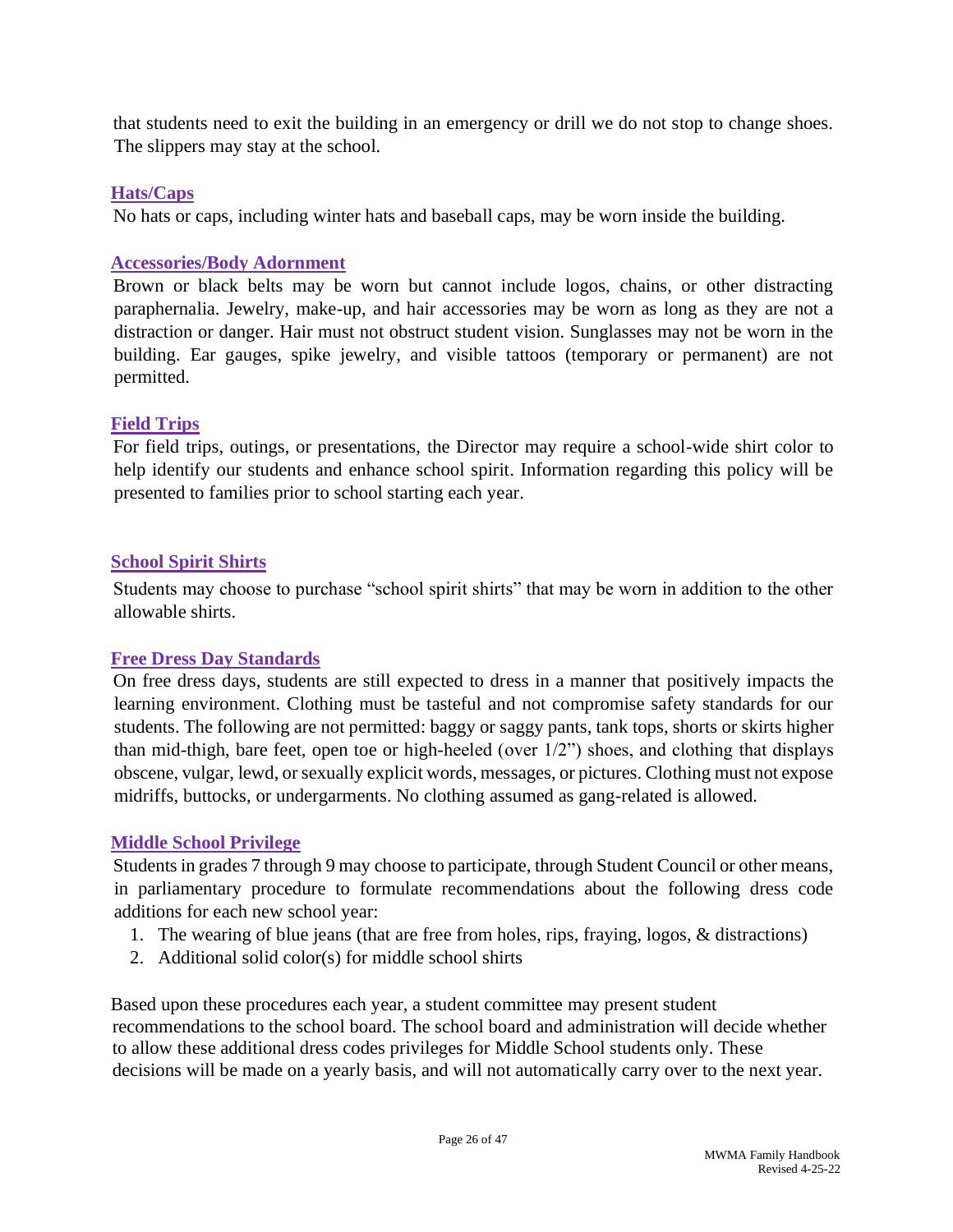# **Administration Has Discretion**

This policy is intended to create a framework to meet the purpose as stated at the beginning of this policy. As styles change, or if questions arise, the Director, as the Governing Boards' designee, has the authority to determine whether or not a student's dress is in keeping with this policy.

# **Fitness Dress Code**

Middle School students will be required to dress in approved fitness wear for fitness class. Students will have to change for PE classes.

• Approved Athletic shoes (ALWAYS required for PE in Middle School)

# *Consequences for not wearing proper dress code:*

When students choose not to comply with the dress code standards they will be sent to the front office to call home for the correct clothing. Continuing infractions will be dealt with on an individual basis. In all cases, the Director has the final authority regarding dress code decisions. Any variance of this policy must have prior approval.

# <span id="page-26-0"></span>**DROP-OFF & PICK-UP PROCEDURE**

As is the case with many charter schools MWMA anticipates a high number of students will arrive to and from school via carpool. To ensure the safety of your children and yourself, and to facilitate an efficient process, please keep the following in mind: We realize that drop-off/pickup can be somewhat complicated at times. We would like to offer a couple of suggestions to make it a little easier for everyone.

- Remember that we are models of **Grace and Courtesy** and our students are always watching how we react to difficult and stressful situations.
- The street in front of the school is extremely busy and unsafe for picking up students, please utilize the organized carpool plan or pick another location off the street to meet.
- The parking lot of the Church to the west of the school is also extremely busy and not supervised for pick-up and drop off. MWMA recommends that families use the organized carpool system to pick up and drop of students safely.
- Please be patient and courteous toward MWMA staff, students, and other drivers.
- Stay in your vehicle at all times.
- Refrain from mobile phone usage while driving on school grounds.
- Students will exit and enter from the **RIGHT SIDE** of the vehicle and at the **CURB.**
- **BE AWARE:** By law, all vehicle occupants must be secured in a seat belt and children **UNDER 8** must be secured into a car seat or booster seat **BEFORE VEHICLE IS IN MOTION**.

# **Drop off & Pick Up Plan**

The specific drop off and pick up plan is available in the office and will be emailed to each family.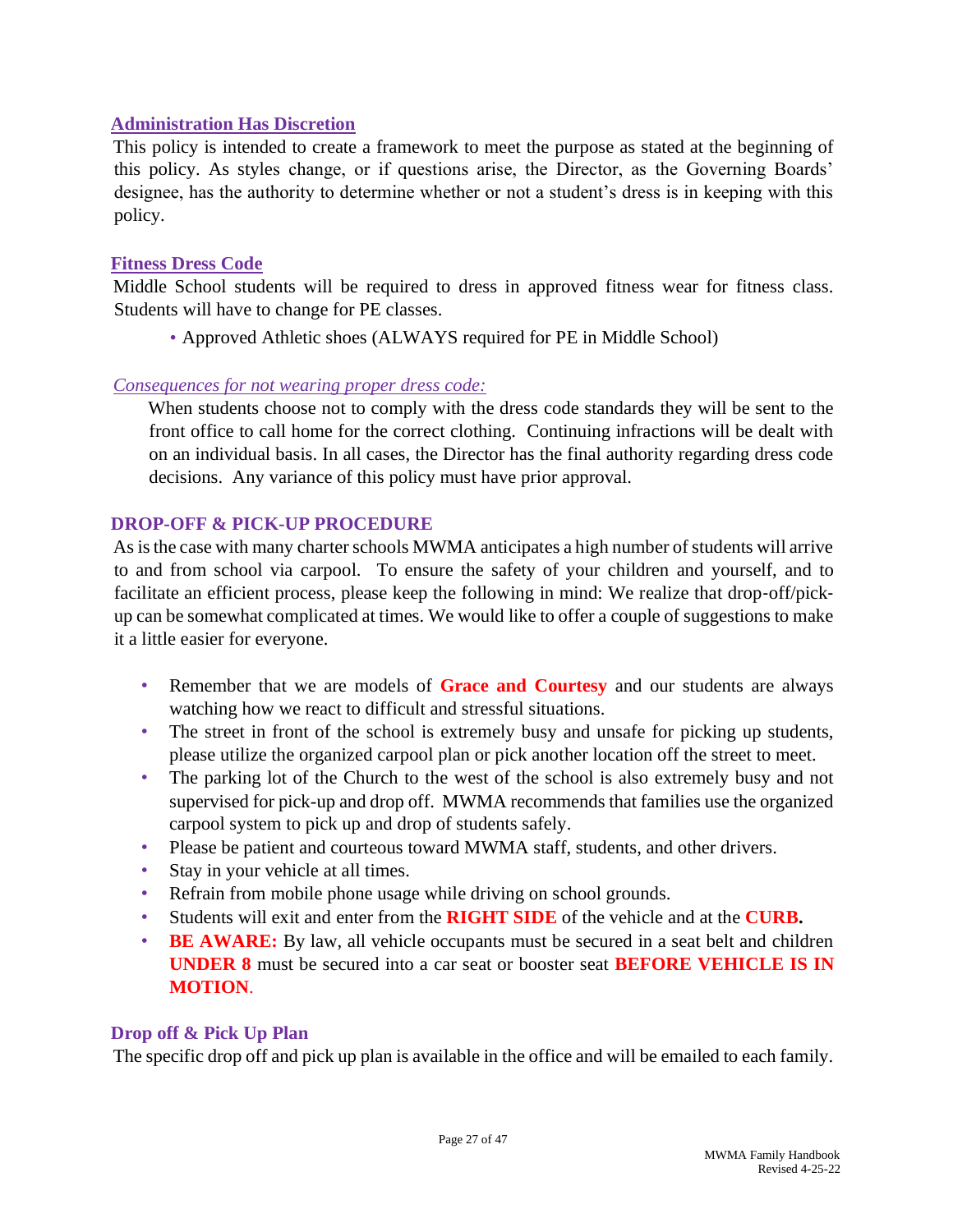# **Pick-up**

Students must be picked up at dismissal or immediately following an after school program. Student who are not picked up from the school in a timely manner and parents are unavailable by phone may be referred to DCFS or the local police for their own safety.

# <span id="page-27-0"></span>**DRUGS/ALCOHOL/TOBACCO**

Any student who possesses, controls, uses, sells or arranges the sale of real, look-alike or pretend illegal drugs or controlled substances, including alcohol and tobacco, may be suspended, expelled, referred for police investigation and/or prosecuted.

The following may result in mandatory suspension or expulsion and be reported to authorities;

- Possession or use of an alcoholic beverage within 1,000 feet of school property or school sponsored event or during school hours.
- Selling, giving or delivering or distributing tobacco products within 1,000 feet of school property or school sponsored event or during school hours.
- Being under the influence of alcohol within 1,000 feet of school property or school sponsored event or during school hours.
- Sale, control or distribution of a drug or controlled substance within 1,000 feet of school property or school sponsored event or during school hours.
- Sale, control or distribution of drug paraphernalia within 1,000 feet of school property or school sponsored event or during school hours.

# <span id="page-27-1"></span>**EDUCATIONAL LEAVE**

Vacations should be scheduled during natural breaks in the school year. This way, your child can experience the excitement of new places, while not missing any instruction. If you cannot schedule vacations during a natural break, we ask that you notify the school. The request for educational leave should be filled out before your child leaves. It is expected that the homework will be completed by the due date and concurrently the child is expected to complete on-going assignments and not fall behind.

# <span id="page-27-2"></span>**ELECTRONIC DEVICES**

# **Definitions:**

- "Electronic Devices" means beepers, pages, cell phones with or without video or picturetaking capability, MP3 players, iPods, and other electronic media, transmitters, receivers or players.
- "School day" means the hours that make up the school day according to the School's schedule.
- "School-sponsored activities" means field trips, curricular and extracurricular activities, and extended school-sponsored trips or activities, including school-provided transportation to and from such activities.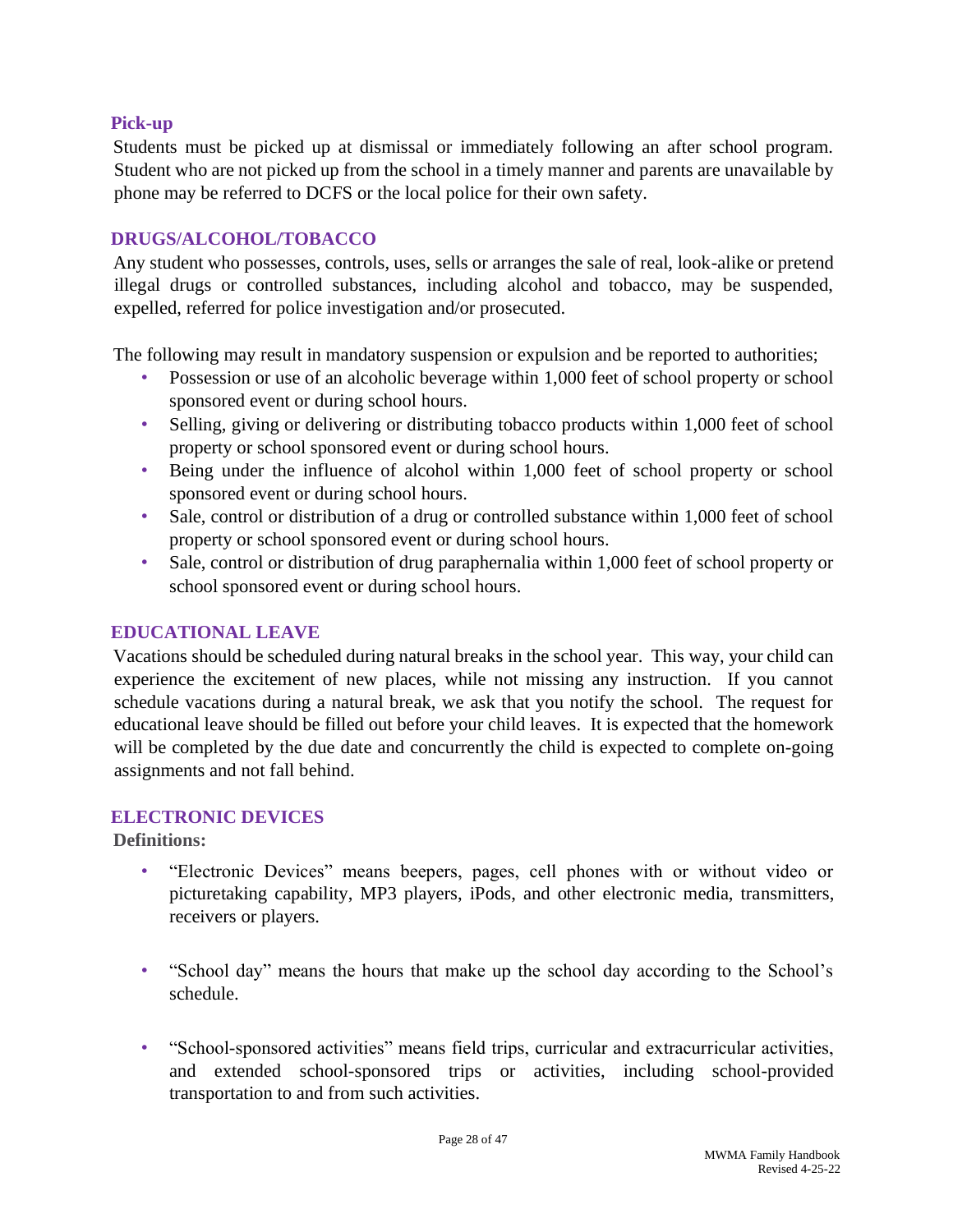Electronic devices may be possessed and used during the school day and during school-sponsored activities as follows:

- Individual teachers may approve the use of electronic devices for specific tasks throughout their class period. (This is for Middle School students. Elementary students should not have electronic devises in school.
- Electronic devices must remain out of sight in a bag or backpack and be turned off during times that teachers have not specifically designated for their use.
- Students may not use or respond to electronic devices during instructional time or during other times designated by teachers or the Principal. They may check devices during lunch provided that they do not cause a disruption to the learning environment.
- Electronic devices may not be used to threaten, embarrass, harass, or intimidate other students, teachers, volunteers, School guests, or School employees.

A student will receive one warning prior to discipline for violating this policy unless the violation involves cheating or constitutes a violation of the School's Safe Schools Policy or Bullying and Hazing Policy or at the discretion of the Principal. On the second violation of this policy, the electronic device will be confiscated, labeled, and held in a secure location. The Principal, teachers, and other individuals designated by the Principal may confiscate electronic devices according to this policy.

The School is not responsible for loss, damage or theft of any electronic devices.

The School will make reasonable efforts to notify parents/guardians that the School has a student's electronic device in its possession. Parents/guardians who show identification may retrieve confiscated electronic devices during school hours or by appointment. *The School will retain unretrieved electronic devices until the end of the school year, at which time all personal data will be cleared from the devices before their disposal.*

The Principal may impose other additional disciplinary consequences for a student's violation of this policy as the Principal determines is reasonable under the circumstances, including the nature of the violation and other disciplinary actions in which the student has been involved. Such disciplinary actions may include:

- Loss of the privilege to possess or use electronic devices
- Disciplinary letter to the student's parent/guardian that is placed in the student's file
- Community Improvement
- In-school suspension
- Suspension
- Expulsion
- Loss of the privilege of participating in school-sponsored activities or of receiving honor recognition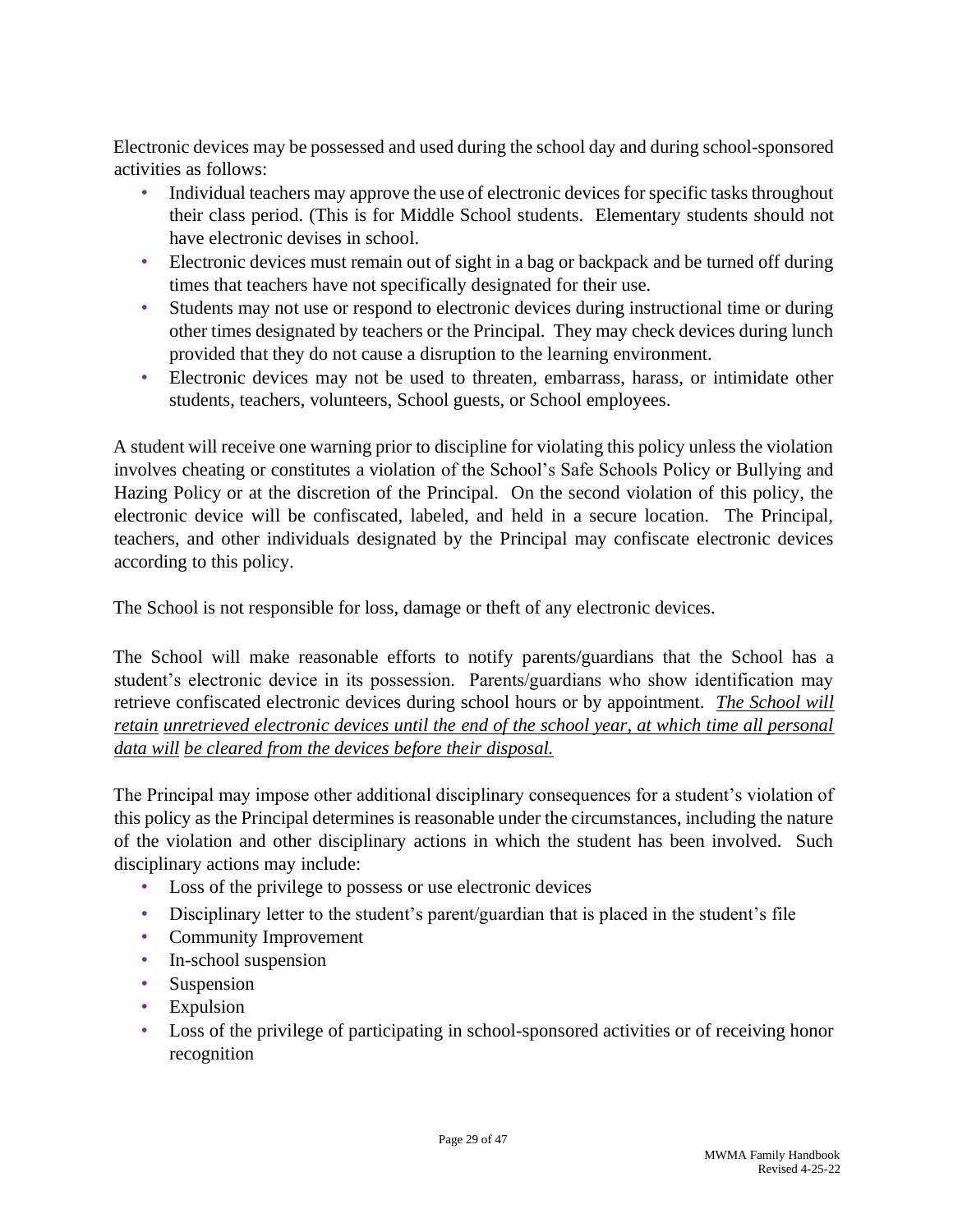#### <span id="page-29-0"></span>**EMERGENCY CONTACT**

The school uses the emergency contact information you provided for us when you registered online. If your child becomes ill or is injured at school, or there is an emergency evacuation this is the information we use as our reference. It is the responsibility of the parent/guardian to notify the school of any changes to home phone numbers, emails or contact names and phone numbers. If a child is in need of immediate medical assistance, 911 will be called and if necessary, they will be transported by ambulance to the nearest medical facility.

#### <span id="page-29-1"></span>**EMERGENCY PROCEDURES/DISASTER PLAN**

As an important safety precaution, fire, earthquake and other emergency drills are held at regular intervals as required by law. Instruction in safety procedures is given in all classrooms by the teacher at the beginning of the school year and reviewed periodically. Also, a campus exit route map is posted in each classroom.

# <span id="page-29-2"></span>**EXTRA-CURRICULAR PARTICIPATION POLICY**

A student needs to be present for 2 hours of a school day to participate in extra-curricular activities. Any student who has been suspended from MWMA for any reason shall also be suspended from attendance at or involvement in any extra-curricular activity during the full period of the suspension.

# <span id="page-29-3"></span>**FAMILY EDUCATIONAL RIGHTS & PRIVACY ACT (FERPA)**

MWMA has adopted policies for student records and information consistent with FERPA and PPRA, 20 U.S.C. 1232 g. In 2010-2011, notice in the student and parent handbook of the referral procedures and of the availability of services for eligible students with disabilities. Teachers implement research-based and/or peer-reviewed interventions and provide documentation of the results on the Documentation of Response to Intervention Form which is then reviewed by the school's problem-solving team: the Child Study Team (CST). The CST includes an administrator, at least one special and general education teachers, and others as necessary (see additional description of the CST in the Specific Learning Disabilities (SLD) evaluation process in Section II of this Manual). The CST reviews student progress, identifies recommendations for instructional and/or behavioral interventions as needed and considers the need for a referral. The team must determine whether interventions have been implemented with fidelity and for a sufficient amount of time. A referral is completed if an evaluation for special education is recommended. The referral form should document parent contacts regarding concerns about the student's educational performance. The review of existing data and evaluation determination is conducted in collaboration with the problem-solving team. If the action taken is to conduct a full evaluation, the Special Education Director is assigned to coordinate all areas to be assessed as part of the full evaluation. If the referral is not going to result in a full evaluation, the school's administrator in collaboration with the Special Education Director should send the parents a Written Prior Notice of Refusal to take the action of conducting a full evaluation and existing data; information should be placed in an inactive special education folder.

For more information see the school website.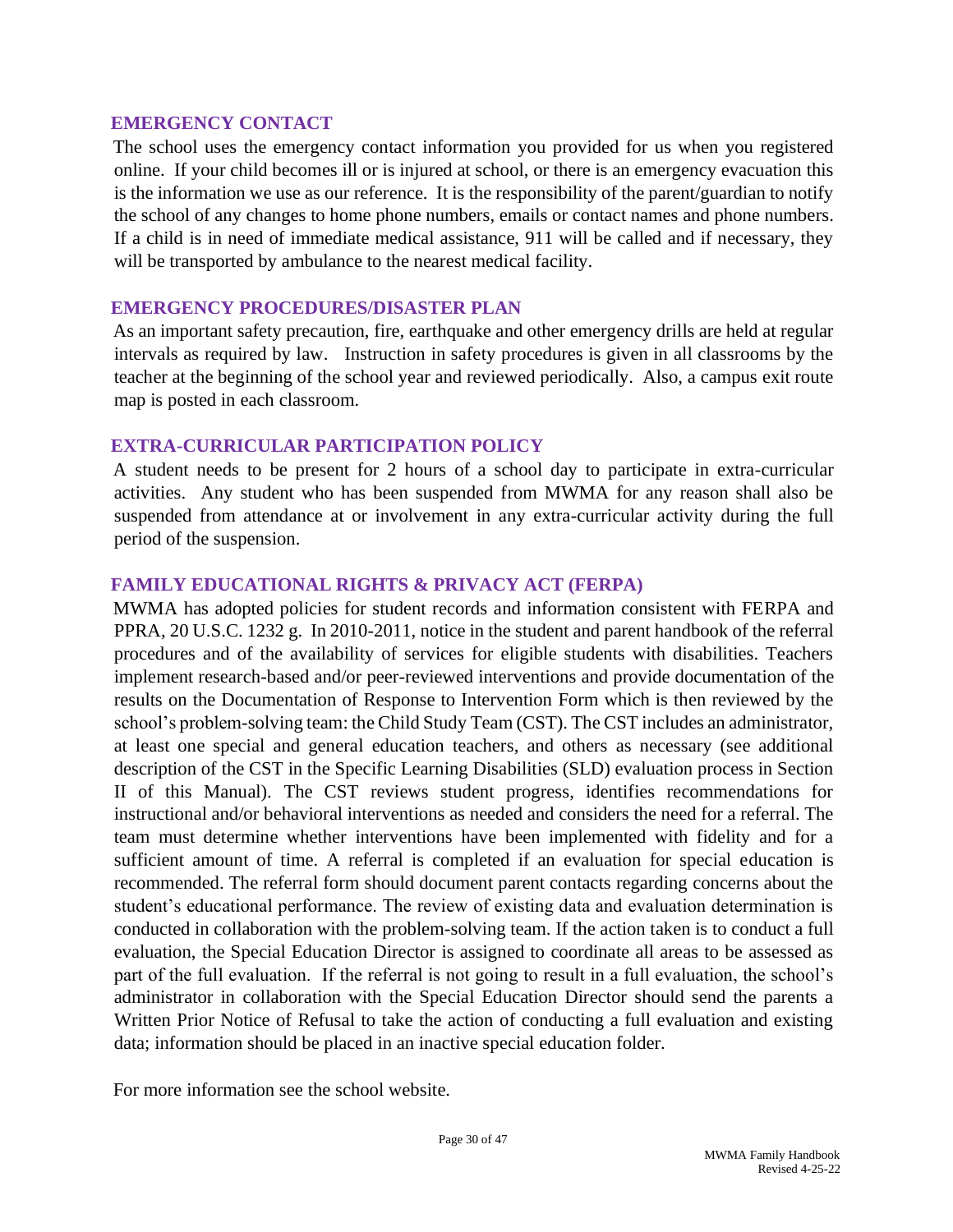#### <span id="page-30-0"></span>**FIELD TRIPS**

Teachers are encouraged to take their classes on educationally oriented or service learning field trips. Permission slips will be sent home whenever your child's teacher contemplates such a trip. Permission from parents is needed for participation in field trips. These slips must be signed by the parent and turned in to the school. If the slip is not signed and returned, your child will not go on the field trip. Teachers are asked to notify all parents about upcoming field trips in a timely manner. For safety purposes, students may be asked to wear a red polo for fieldtrips.

# <span id="page-30-1"></span>**FITNESS CLASS & OUTDOOR RECESS**

Children are expected to participate in outdoor and physical education activities with their class. Consideration will only be given to children who have a medical excuse with a doctor's or parent's note for not participating.

# <span id="page-30-2"></span>**FOOD/DRINK POLICY**

Food and drink are permitted only in designated areas. Students are encouraged to bring a water bottle with them so they can hydrate continually during the day. Teachers will be encouraged to identify their students' allergies and dietary restrictions and work with parents to address individual needs.

# <span id="page-30-3"></span>**FORGET SOMTHING**

If your student forgets something from home and you are delivering it to the school, please leave it with the front office. This allows us to respect the instructional time of the teacher and the students, so interruptions are minimized.

#### <span id="page-30-4"></span>**GRADING SCALE**

**Mountain West Montessori Academy Middle School Grading Scale:** 

| $100\% - 94\% =$ | $A \t 76\% - 74\% = C$                   |
|------------------|------------------------------------------|
| $93\% - 90\% =$  | $A - 73\% - 70\% = C$                    |
| 89%<br>$-87\% =$ | $B + 69\% - 67\% = D +$                  |
| $-84\% =$<br>86% | <b>B</b> 66% - 64% = <b>D</b>            |
| $-80\% =$<br>83% | <b>B</b> - 63% - 60% = <b>D</b> -        |
| 79%              | $-77\% = C + 59\% \& \text{ below } = F$ |

#### <span id="page-30-5"></span>**GUM**

No gum is allowed on campus at any time (this includes before and after school hours).

# <span id="page-30-6"></span>**HARASSMENT, HAZING, BULLYING AND INITIATIONS**

Harassment is defined as unwanted verbal or physical advances or threats. The difference between fun and harassment is how it makes the victim feel. Harassment, hazing, or initiations of any type are not permitted in school or extracurricular activities. Students guilty of harassment of any type; threats, hazing, intimidation or initiations, may be suspended and/or referred to law enforcement for disciplinary action. The school shall act to investigate all complaints of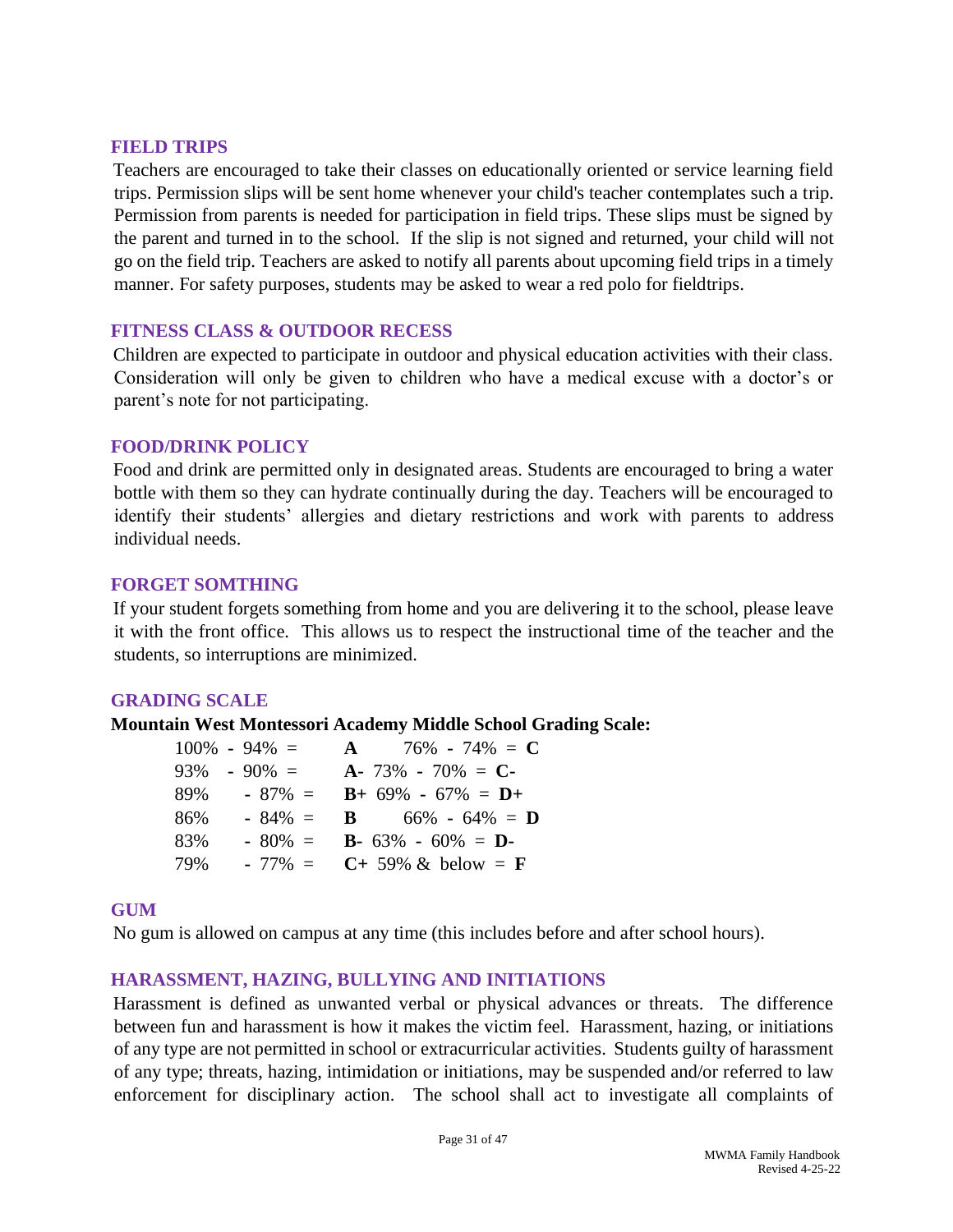discriminatory or other harassment, verbal or written, and to discipline or take other appropriate action against anyone who is found to have violated this policy.

*Bullying Prohibition and Prevention*: All students should feel safe at school. Mountain West Montessori Academy has no tolerance for bullying. Bullying is a form of harassment and is defined as: The repeated intimidation of students by the real or threatened infliction of physical, verbal, written, electronically transmitted, or emotional abuse, or through attacks on the property of another. It may include but is not limited to actions such as verbal taunts, name-calling and putdowns, including ethnically based or gender-based verbal put-downs, and extortion of money or possessions. Such conduct is disruptive to the educational process and therefore, bullying is unacceptable behavior. Students who engage in any act of bullying while at school, at any school function, in connection to or with any school sponsored activity or event, or while en route to or from school are subject to disciplinary action, up to and including suspension or expulsion. Consequences will depend on age, situation, and child's previous behavioral issues. Law enforcement officials shall be notified of bullying incidents, as required by law. This policy also applies to students who, by their indirect behavior, condone or support another student's act of bullying. Retaliation against a victim, good faith reporter, or a witness of bullying is prohibited. Since Utah is a NO BULLYING state, bullying will result in severe consequences.

# <span id="page-31-0"></span>**HEALTH AND RELATED ISSUES**

If your child has had a fever, has vomited, or had diarrhea, or has had any rash that may be disease related or if you do not know the cause, the child should stay home until you have been able to check with your family physician.

# *Becoming Ill at School*

If a student becomes ill at school, every effort will be made to contact the parents who should be available to come check the student out at the office and take the student home. We require that you, or someone you designate, pick up your child.

# *Chronic or Serious Conditions*

Chronic or serious conditions such as diabetes, epilepsy, asthma, etc., which could conceivably require emergency treatment, should be brought to the attention of school personnel immediately and noted on the registration card. The parent should also inform the child's teacher of any medical conditions.

# <span id="page-31-1"></span>**HOMEWORK**

Montessori is a very hands-on environment, as such we strive to provide students with meaningful learning experiences that are connected to the real world. We ask that you read with your child every night and take opportunities to engage with your student in projects and topics they are interested in exploring further. Research shows that students learn best when then world is their classroom, naturally home is the center of that world. Your elementary student will not come home with nightly worksheets or more "traditional homework," but they will, from time to time, have projects and other activities to work on at home as well as in the classroom. Students who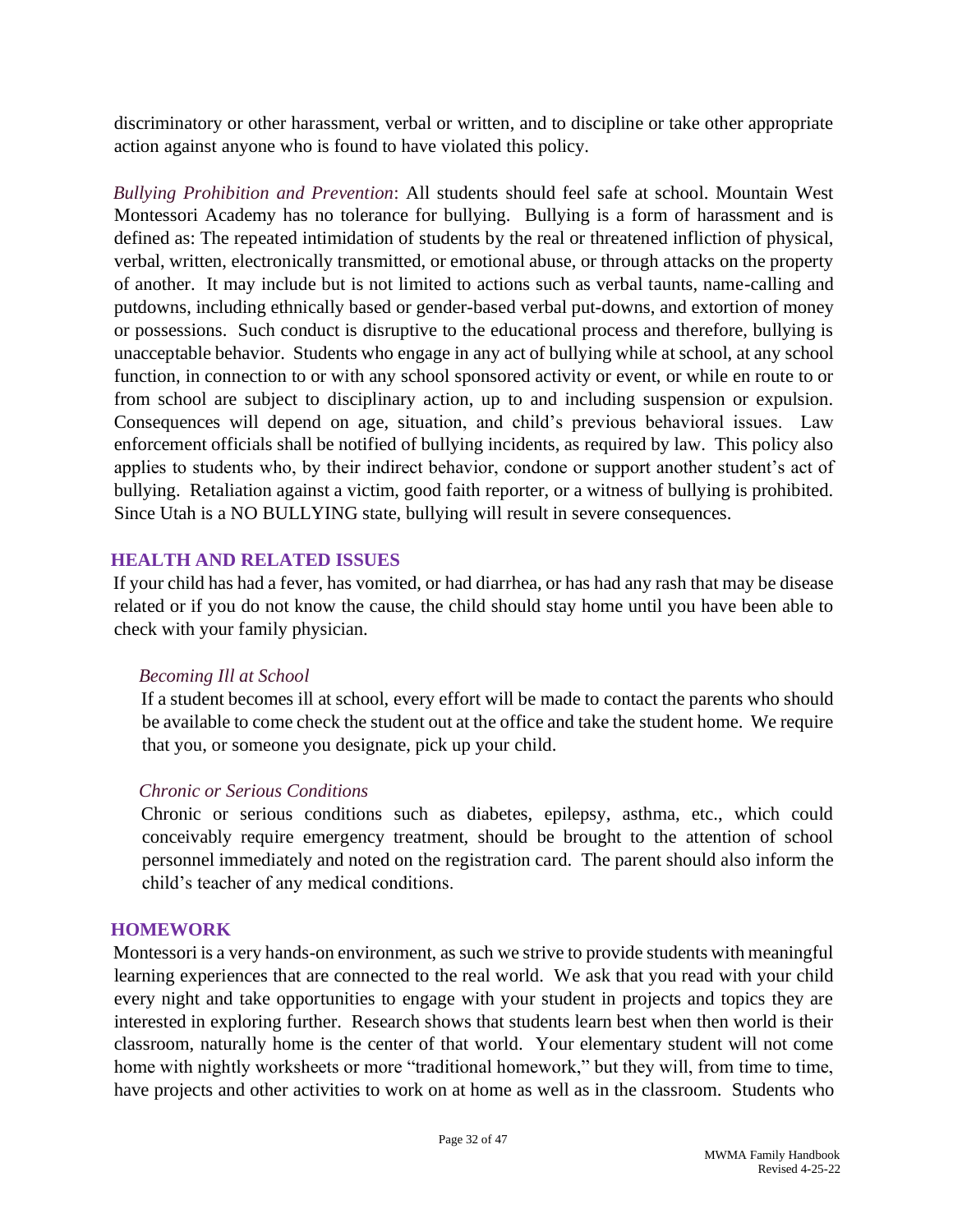are struggling academically may be given materials from their teacher to get additional practice with at home. Our middle school students will have service learning experiences, projects, math practice, and reading assignments that will need to take place outside the classroom.

# <span id="page-32-0"></span>**ITEMS FROM HOME**

The school cannot assume responsibility for any items brought to school. We ask parents to be observant in making sure that when valuables are brought to school, they are brought to the teacher for safe keeping. Valuables should never be left in the students' cubby or locker. If you feel your property has been stolen, contact an administrator; however, there is no guarantee your property will be recovered.

# <span id="page-32-1"></span>**LIBRARY DONATION OPPORTUNITY**

Mountain West Montessori Library will gladly accept gifts of new books and other solicited materials. Students are encouraged to donate a book to the library on their birthday.

# <span id="page-32-2"></span>**LIBRARY VOLUNTEER OPPORTUNITY**

Volunteers are welcome in the library. Time can be scheduled in regular weekly intervals, or we welcome parents who can drop by and give time here and there. The volunteers help with shelving the books, returning and entering books in the computer, putting labels and barcodes on books, creating Montessori materials for parent checkout, pulling books for teachers, straightening shelves, cleaning books, and assisting students in finding book choices. It is a warm, welcoming environment.

# <span id="page-32-3"></span>**LOCKERS**

Lockers are available to students in grades  $7 - 9$ . Lockers are school property and should be treated with respect. They are made available for student use to store school supplies and personal items necessary for use at school and may be used with the following conditions:

- No food should be left in a locker overnight. Stickers are not allowed on the inside or outside of the locker.
- Students should keep their lockers locked at all times.
- Students are not allowed to share a locker.
- Students are responsible for locker damage and condition.
- Students may not write in or on lockers or decorate with anything that is difficult to remove.
- Students must keep their lockers clean.
- Students must use the locker and lock assigned to them and should not share their combination with friends. (In the event that a student needs to make a change to lockers please notify the front office.)

Violation of locker usage will result in an appropriate consequence. MWMA retains the right to inspect the locker and its contents to ensure that the locker is being used for its' intended purpose, and to eliminate hazards, maintain sanitary conditions, attempt to locate lost or stolen material, and prevent the storage of prohibited/dangerous materials such as weapons, illegal drugs, alcohol,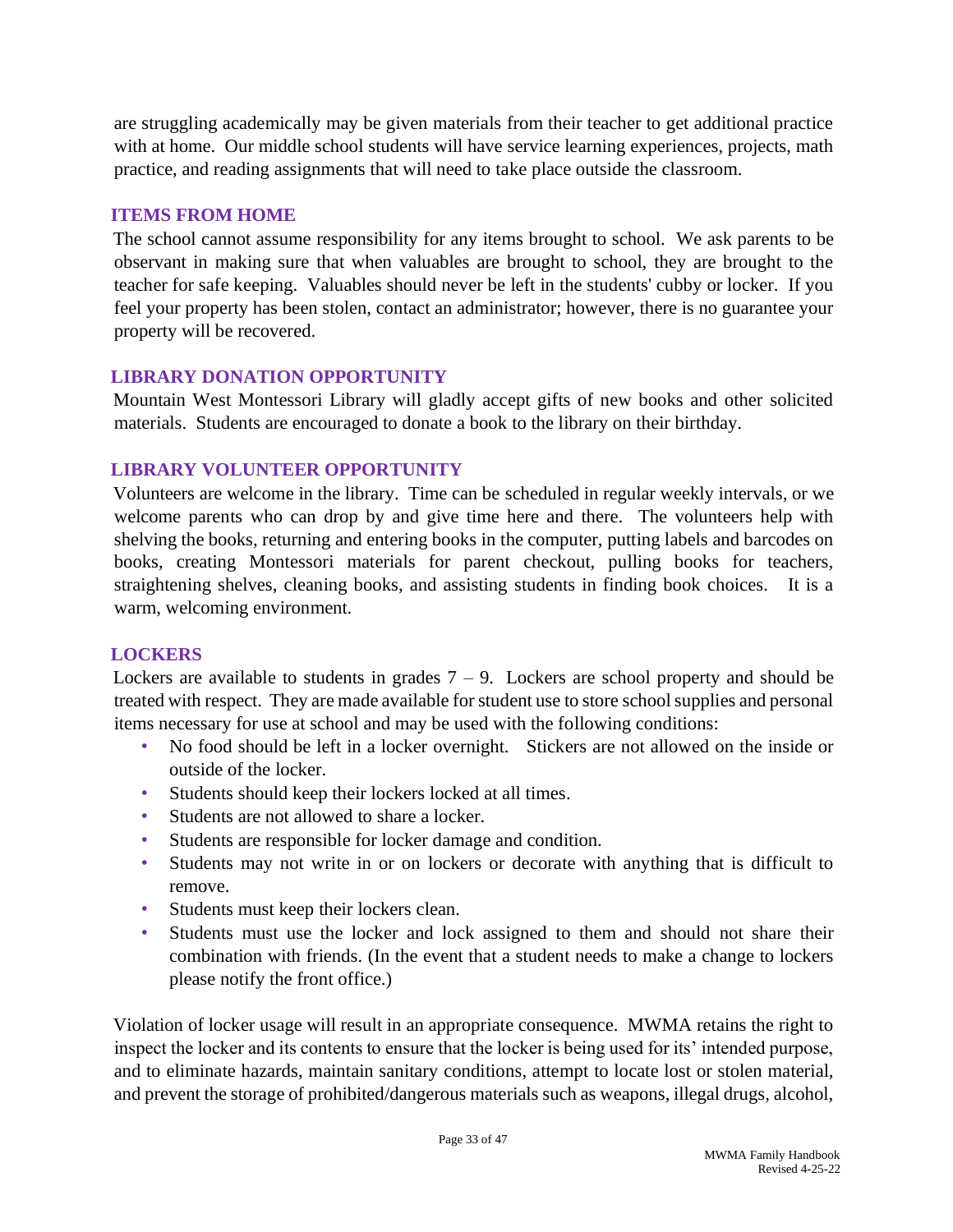or tobacco. Lockers remain school property and students will have no expectation of privacy. MWMA assumes NO responsibility for loss or damage to any item in a locker, locked or unlocked.

Any damages should be reported immediately to the office and any damage caused by misuse will be charged to the student occupying the locker. These lockers are not to be used to store items which cause or can reasonably be foreseen to cause, an interference with school purposes or an educational function or which are forbidden by state law or school rules. Repeated infractions may result in termination of the use of lockers in which the locker fee will be forfeited. Restitution will be made for any damage to lockers.

# <span id="page-33-0"></span>**LOST AND FOUND**

All "lost and found" articles such as clothing, lunch boxes, backpacks, glasses, etc. are to be brought to the office. Every effort is made to get students to check the "lost and found" area and claim their belongings. All major items of clothing, lunch boxes, and backpacks should be marked with your child's name. If your child is missing something you sent to school with him/her, please feel free to come and look through the "lost and found" boxes. All articles not claimed by the end of each month, will be donated to a local charity.

# <span id="page-33-1"></span>**LUNCH PROGRAM**

Students will need to bring a lunch every day or make arrangements to purchase lunch from the school cafeteria. Lunch balances may be paid online or by having your child bring money to school give it to the front office. Families with restricted household incomes may apply for free and reduced lunch with forms in the front office. Please make sure the lunch box is cleaned daily. Lunch boxes should be labeled clearly with the child's name. Please provide a nutritional lunch including juice or milk. **Soda, caffeinated beverages and candy are not permitted.** We encourage all students at our school to help reduce waste by bringing lunch in reusable containers. Please help us learn to keep our environment clean and healthy. Lunches cannot be refrigerated at school so include an ice pack if the lunch is perishable. In the case of a forgotten lunch, students will be allowed to call parents twice.

# <span id="page-33-2"></span>**MAKE-UP WORK**

Make-up work is permitted for students who have "excused" absences. It is the responsibility of the student to obtain the make-up work from the teacher. Make-up work must be completed within a reasonable time frame as determined by the teacher. If a student is absent, it is his/her responsibility to find out the work that was missed.

# <span id="page-33-3"></span>**MEDICAL INFORMATION**

**Medication --** The School will comply with applicable state and federal laws regarding the administration of medication to students by School personnel. Accordingly, pursuant to this policy, authorized School personnel may provide assistance in the administration of medication to students of the School during periods when the student is under the School's control.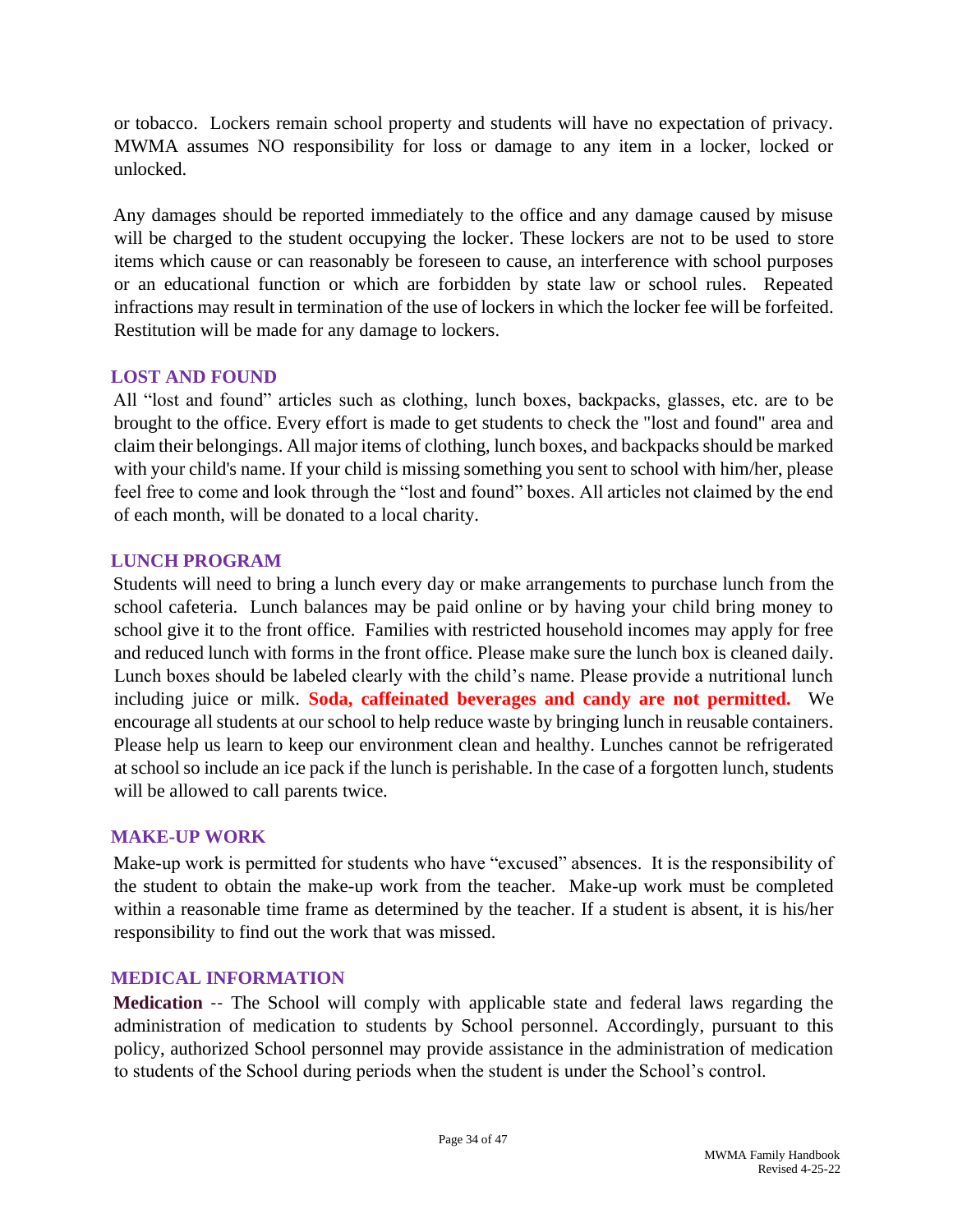The Director will consult with the local health department and/or a registered health care professional for assistance in developing procedures and training necessary for effective implementation of this policy. The School's Director will ensure that School personnel and parents are provided with information about this policy. In order to ensure safe administration of medication to students, the procedures outlined here must be followed.

- 1. The Director will designate a reasonable number of School employees who will be responsible for administering medication to students in the School.
- 2. The Director will arrange for the Director and all designated School employees to receive adequate training from a licensed health care professional prior to administering any medication. Training should include indications for the medication, means of administration, dosage, adverse reactions, contraindications, and side effects.
- 3. The student's parent or guardian must complete the parent/guardian section of the Student Medication Form requesting that medication be administered to the student during regular school hours. Parents are responsible for updating the Student Medication Form as necessary.
- 4. The student's health care provider must complete the Health Care Provider section of the Student Medication Form indicating the child's name, the name of the medication, the purpose of the medication, the means of administration, the dosage, the time schedule for administration, the anticipated number of days the medication needs to be given at school, and possible side effects. The practitioner must also affirm that giving the medication during school hours is medically necessary.
- 5. A Student Medication Log must be maintained for any student who has medication administered at school, and all employees authorized to administer medication will be notified regarding each student to whom they are authorized to administer medication.
- 6. Each time medication is given, the person who gave it must document the administration in ink on the Student Medication Log. If the medication is not administered as scheduled, a notation must be made on the Student Medication Log as to why the medication was not given, and the student's parent or guardian must be notified
- 7. The Student Medication Form and Student Medication Log will be retained in the student's records.
- 8. Teachers of the student receiving medication during school hours will be notified.
- 9. Medication (other than that carried by a student) must be delivered to the School by the student's parent or guardian or designated adult.
- 10. Medication should be delivered to the School in a container properly labeled by a pharmacy, manufacturer or health care provider. Labeling must include the student's name, the name of the prescribing practitioner, date the prescription was filled, name and phone number of the dispensing pharmacy, name of the medication, dose, frequency of administration, and the expiration date.
- 11. Medication must be stored in a secure, locked cabinet or container in a cool, dry place, except that: medications that require refrigeration must be stored appropriately; insulin or emergency medications such as EpiPens, Twinject Auto-Injectors, asthma inhalers and glucagon must not be stored in a locked area so that they are available when needed.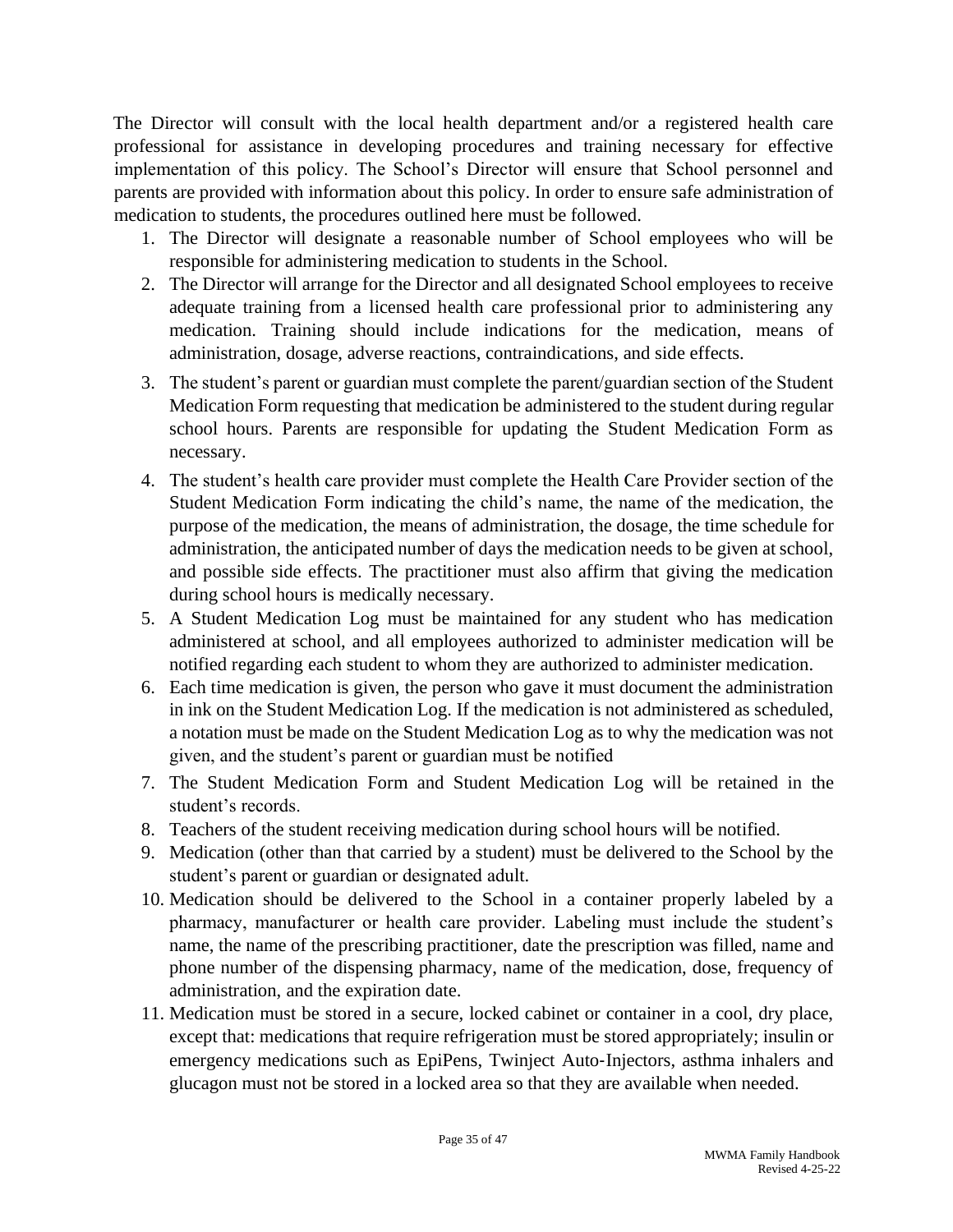12. Authorization for administration of medication by School personnel may be withdrawn by the School at any time following written or verbal notice to the student's parent or guardian, as long as this action does not conflict with federal laws such as IDEA and/or section 504 of the Rehabilitation Act. The Director may withdraw authorization for administration of medication in cases of noncompliance or lack of cooperation by parents or students unless the student's right to receive medication at school is protected by laws such as IDEA or section 504. Glucagon is an emergency diabetic medication used to raise blood sugar. The School will comply with the requirements of Utah Code Ann. § 53A‐11‐ 604 in the event the School receives a glucagon authorization request from the parent or guardian of a student.

The School will comply with the requirements of Utah Code Ann. §§ 26-41-101, et seq., regarding emergency injection for anaphylactic reactions, in the event any School personnel seeks to become a "qualified adult" under that provision.

# **Self-Administration of Medication by Students**

Students may possess and self‐administer asthma medication and/or diabetes medication, as the case may be, if:

The student's parent or guardian signs a statement:

- Authorizing the student to self-administer the medication; and
- Acknowledging that the student is responsible for, and capable of, self-administering the medication; and
- The student's health care provider provides a written statement that: *It is medically appropriate for the student to self*‐*administer the medication and be in possession of the medication at all times*; and
- The name of the medication prescribed for the student's use.

The School will provide an acceptable form for such requests.

Students are not prohibited from possessing one day's dosage of a non-prescription medication where the student's maturity level is such that he or she can reasonably be expected to properly administer the medication on his or her own.

# **Individual Health Care Plans**

If your child's health condition requires a Health Care Plan, please contact the office. A plan will be written with our attending nurse. It is vital that we be informed of health issues that affect your student's well-being while attending MMA.

# **Illness**

We are concerned about the health of all of our students. If your child is sick, keep him or her home; otherwise, your child will be expected to participate in all activities unless we have a physician's note. Keep your child home when he/she has a fever, has been on an antibiotic for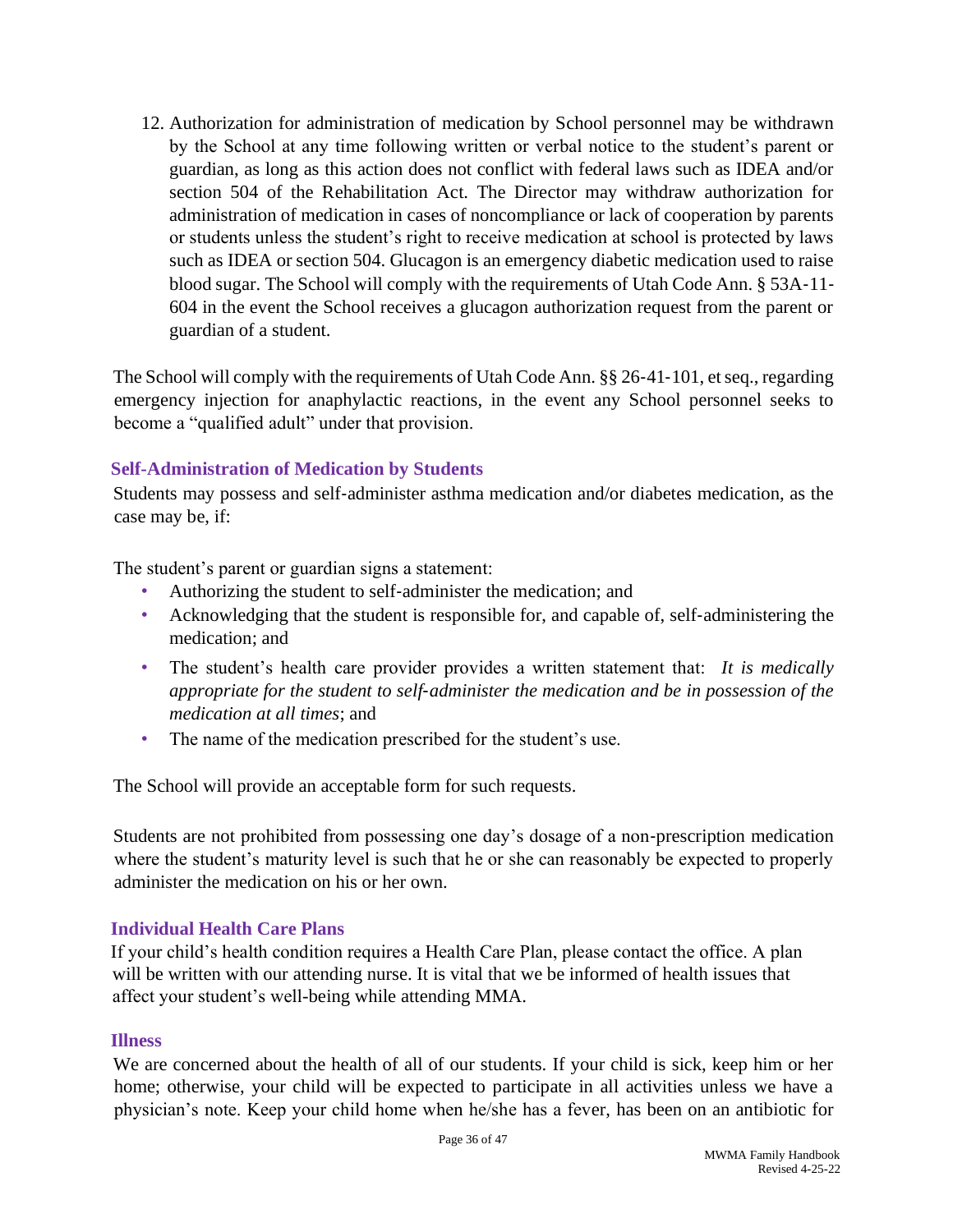less than 24 hours, the length of time identified by your doctor, etc. Remember, sending your sick child to school only spreads the "bug" to others. If a situation arises during the school day when a child becomes ill, or is sent to school sick, he/she will be sent home after parents have been notified and proper arrangements have been made to pick up your child. Again, we have the responsibility of providing a healthy learning environment and if a student endangers this environment, we have an obligation to send that child home.

### **Head Lice**

Head lice occur often in schools. When we encounter a case, we call the child's parents to remove the child from school for treatment. We also check children in the affected child's classroom, the child's brothers or sisters, and close friends from other classrooms if other infected students are substantiated. Isolated cases of head lice are treated as such; only the affected children's parents are notified. If we have several children in a classroom infected, we will send a notice of a head lice outbreak to the parents of all children in that classroom. If we encounter outbreaks in several classrooms, we will send a general notice out to all Mountain West Montessori Academy parents.

# **Injuries**

Students are instructed to report all accidents to their classroom teacher. Staff members are to report all accidents or injuries to the office. If the injury is an emergency 911 will be called. Parents will be notified immediately, and an ambulance summoned, if needed. It is important that parents keep contact information current with our office. In case of an emergency the school will release the student's medical information to emergency personal. On occasion students do not tell the teacher or office that they have had an accident. Parents who find out their child had an accident at school and know the student did not report should inform the office as soon as possible.

# <span id="page-36-0"></span>**MONEY AND OTHER VALUABLES**

Excessive amounts of money or other valuable items such as electronic devices, iPods, Jewelry, etc. should not be brought to school. There is no place in the classroom to safeguard items of value and children can be careless with money or expensive items. Cell phones must not be on or visible during instructional time – See Electronic Device Policy online. **The school will not be responsible for items brought by your child to school that become stolen or damaged**.

#### <span id="page-36-1"></span>**PARENT CONCERNS**

Parents are always free to bring any problems or questions to the attention of the Director. It is the policy of the school for parents to first discuss any classroom concerns with their child's teacher prior to involving the Director. In almost every instance, frankness and consideration of all points of view can bring an equitable solution. Should questions still remain, the parents are invited to bring the concern to the Director. Conversely, teachers will communicate with parents any concerns they may have about a student's progress or behavior. **Any concerns brought to the** Director **from a parent will be shared with the teacher.** It is only through open and honest communication that issues may be resolved.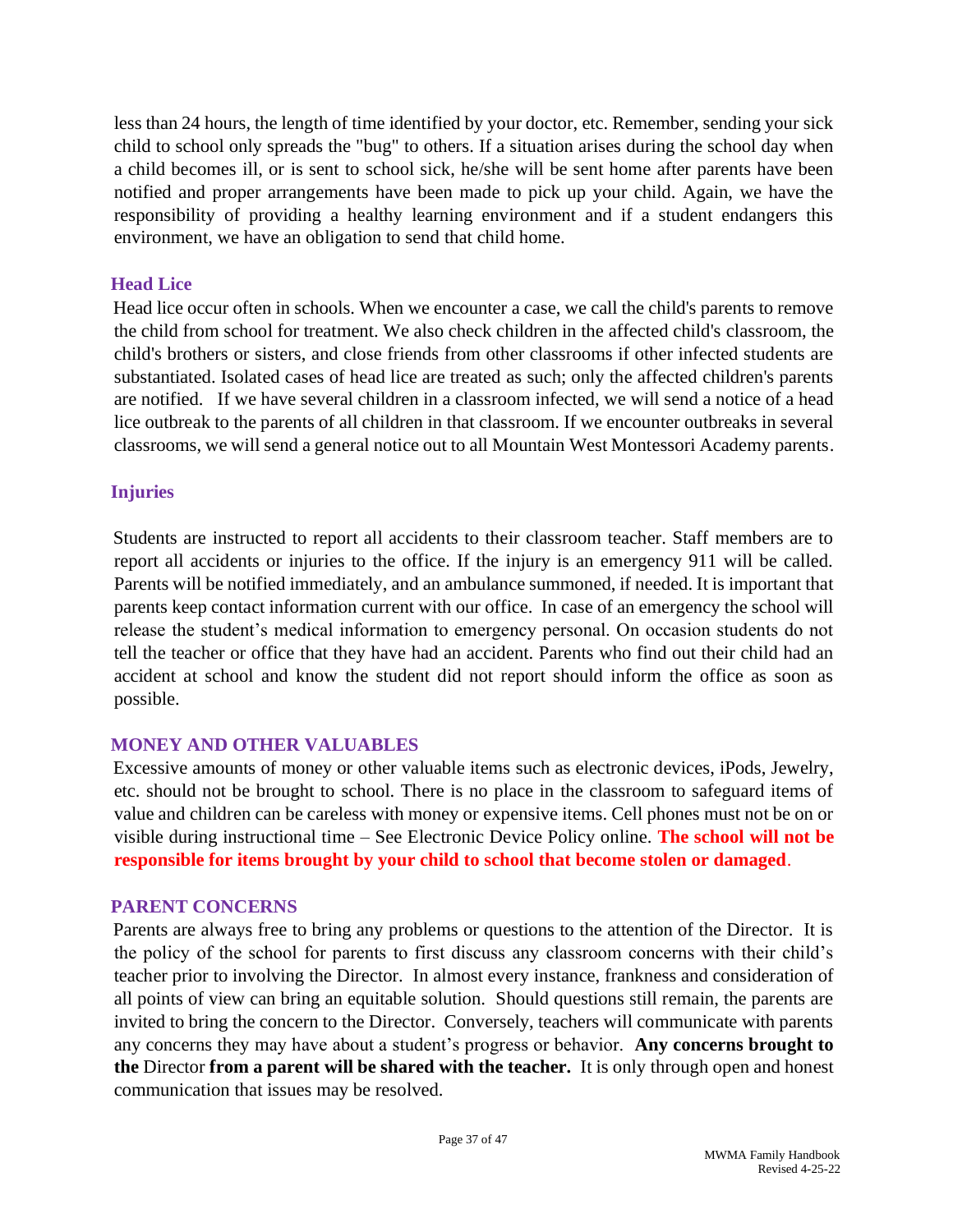# <span id="page-37-0"></span>**PARENT TEACHER CONFERENCES**

Conferences will be held twice each year (October and March), and an additional progress report will be sent out at the end of the school year. This is a time when students, parents, and teachers talk about the students' progress in the school and their individual needs. **Attendance is crucial!** Students will be released early on conference days and may plan on being involved in the conference. This time is considered an official school day and the conference may be led by the student, depending on age. If you need to meet with your teacher more than twice a year or if a problem arises please contact the teacher directly to set up an appointment. Parents may ask for an additional conference at any time.

# <span id="page-37-1"></span>**PHYSICAL CONTACT (FIGHTING & INAPPROPRIATE DISPLAYS OF AFFECTION)**

Fighting will not be tolerated at school, any school function or school-sponsored activity. Students who threaten to fight may be suspended. Any child who hits a student will be automatically suspended. People who promote, instigate or encourage fighting will likewise be held responsible. Consequences will be determined based on age and past behavior. Fighting is defined as any physical contact in aggression, which would include, but is not limited to: hitting, kicking, pushing, striking a person with any kind of object (i.e.: pencil, elastic band, etc.), or spanking.

Students who display inappropriate attention towards one another in and/or near school or at a school sponsored activity will be reminded to refrain from such behavior. It is distracting and will not be allowed. Examples of PDA (public display of affection) include but are not limited to: kissing, inappropriate hugging, etc. After one reminder, the students involved in inappropriate PDA will receive an office referral and will participate in a parent conference. Additional issues may result in additional consequences.

# <span id="page-37-2"></span>**PHYSICAL EDUCATION**

Students are provided physical education instruction each week and they are expected to participate unless they have an injury or severe misbehavior, which prevents them from doing so. An injury or illness requiring loss of more than three (3) days of gym class requires a doctor's written permit. Physical conditioning is stressed in physical education along with cleanliness, safety and having an enjoyable time. Incorporation of a wide range of interests along with activities that will carry over in future years is the basis of the physical education program.

# <span id="page-37-3"></span>**PLAYGROUND SUPERVISION**

School staff and parent volunteers will provide supervision on the playground at recess and lunch. Mountain West Montessori Academy does not provide student supervision on the playground before or after school. All students are expected to leave school or be picked up by a parent/guardian immediately following dismissal.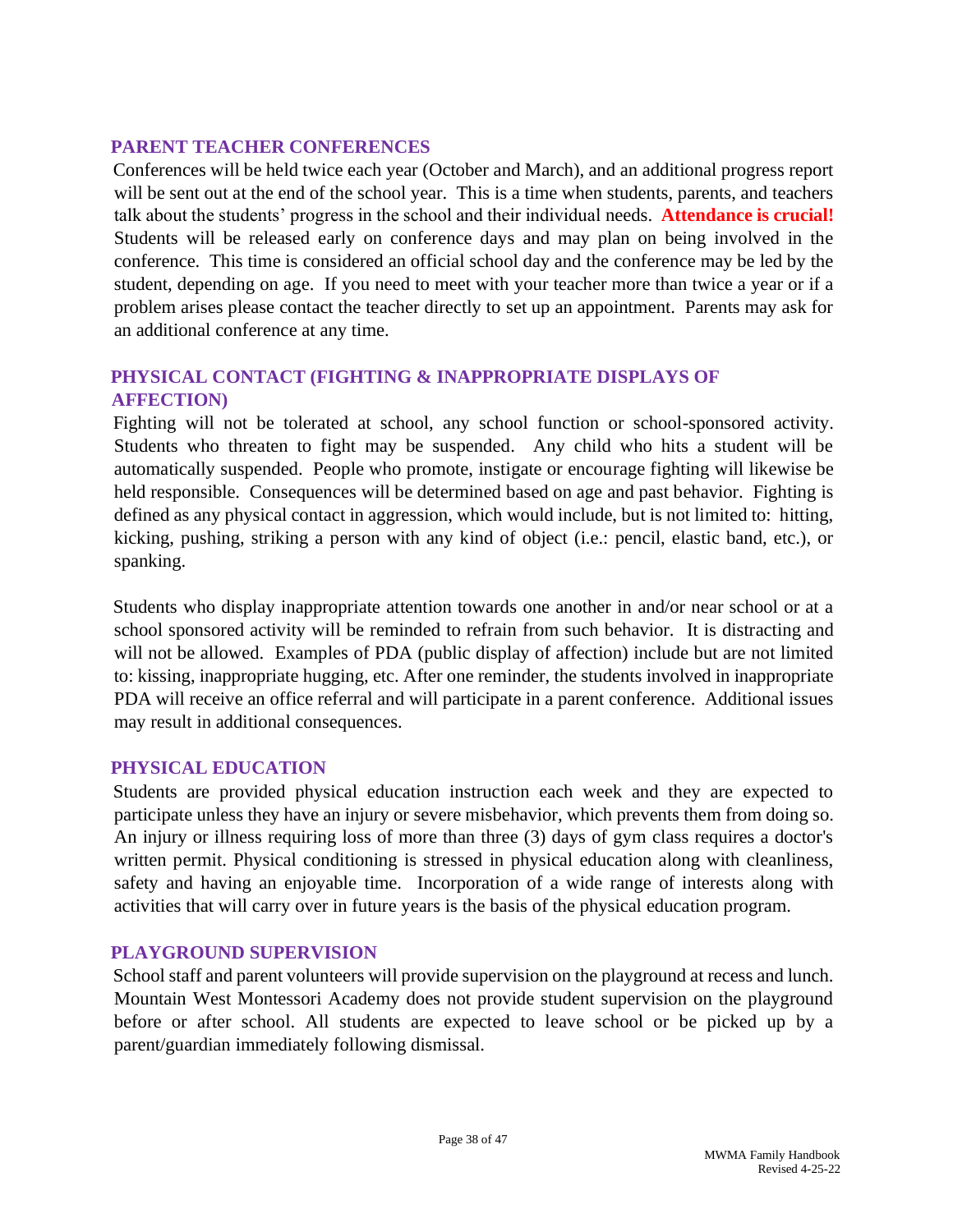#### <span id="page-38-0"></span>**PORNOGRAPHY**

Pornography consists of, but is not limited to (any image, whether still or video), story, or audio, that is sexually explicit in nature. Pornography is not permitted at school for any reason. Students who are found participating in any form of pornography will receive a referral to administrators and may be reported to legal authorities for further actions. Students who are participating in any form of pornography while using a computer, will lose computer privileges for the remainder of the school year.

#### <span id="page-38-1"></span>**PRIVACY RIGHTS**

Students possess the right of privacy of person as well as freedom from unreasonable search and seizure or property. This individual's right, however, is balanced by the school's responsibility to protect the health, safety and welfare of all students. School employees may conduct searches when they have reason to suspect the health, safety, or welfare of students may be in danger. Any school employee making a search or seizure will follow these guidelines:

- General searches of school property (including personal items found in or on school property may be conducted at any time when there is reason to believe that a violation of a law or school rule has occurred on school property.
- This search of school property may be made without the student being present.
- Illegal items (firearms, explosive devices, weapons, drugs) or other possessions reasonably determined to be a threat to the safety, security of other, or might possibly interfere with school purposes may be seized by school employees.
- Items, which are used to disrupt or interfere with the educational process, may be removed.
- A student may be searched by school employees when there is reason to believe that the student has illegal items or other items that may interfere with school purposes.
- School employees may search motor vehicles parked on school property when there is reason to believe the health, safety or welfare of students might be in jeopardy.

In the interest of student health, safety, and welfare the school may and will use dogs trained in detection of illegal drugs, explosives, and incendiary devises. Local law enforcement would be called to check backpacks, purses, clothing, vehicles in any school parking lot, and other items as appropriate on any school property and/or school sponsored event where dogs may be used.

# <span id="page-38-2"></span>**REPORT CARDS/GRADING POLICY**

Elementary School Progress will be recoded not in formal grade but in mastery of skills outline in the Utah State Common Core and Montessori Sequencing. Parents will be able to access reports of what their students have mastered as well as the skills expected for them to be performing on grade level through the Montessori Compass Program online. Teachers and parents will discuss these in detail at parent teacher conferences, parents are welcome and encouraged to e-mail teachers or set up additional parent teacher meetings to discuss student progress as needed.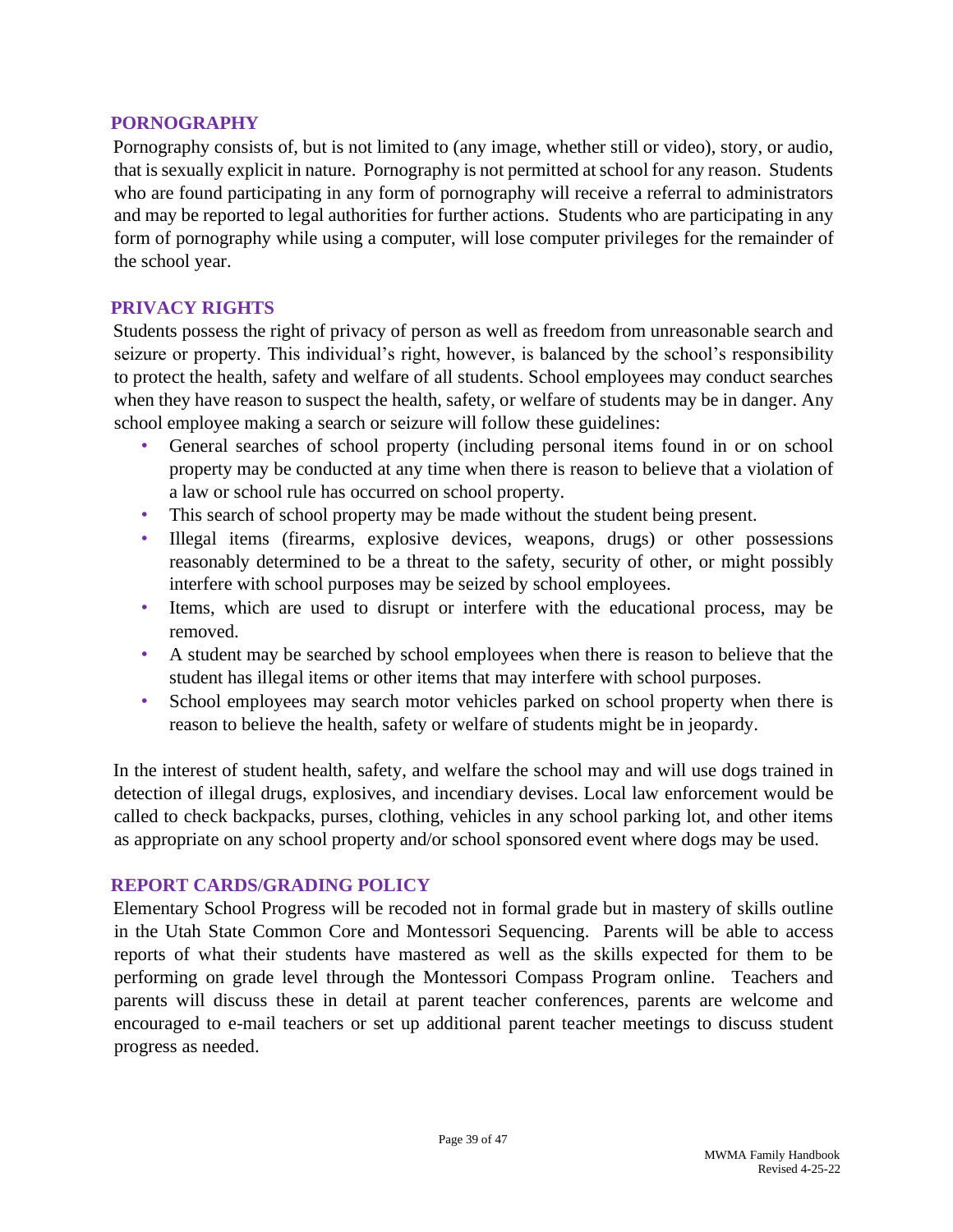Middle School Report cards will come out four times a year. Report cards may be accessed through ASPIRE unless otherwise requested.

# <span id="page-39-0"></span>**SAFE SCHOOL**

*The purpose of Mountain West Montessori Academy's (the "School") Safe Schools Policy is to help all students develop positive relationships with other students and adults, take responsibility for their actions and learning, and develop the self*‐*discipline necessary to create an environment that is characterized by physical and emotional safety in order to enhance learning for everyone.* 

The School will foster a school and community-wide expectation of good citizenship for students and a sense of responsibility in the school community for rules and standards of behavior.

The School will promote and require: student responsibility for learning and behavior in all grades; student conduct that produces a proper learning environment and respect for the personal, civil, and property rights of all members of the School community; parents and guardians of all students to assume proper responsibility for their students' behavior and to cooperate with School authorities in encouraging student self‐discipline and discouraging behavior that is disruptive to the School's educational program.

# <span id="page-39-1"></span>**SCHOOL PRIDE AND SERVICE**

It is the philosophy of Mountain West Montessori Academy to provide all students opportunities to learn benefits of service. As part of the school curriculum, students will have opportunity to participate in school sponsored projects such as school grounds beautification, tutoring, community service learning experiences.

# <span id="page-39-2"></span>**SCHOOL SUPPLIES**

Utah law requires that schools furnish students with necessary daily school supplies, such as pencils, crayons, paper, and rulers for elementary students. However, you may desire providing your child(ren) with a pencil box and other kinds of supplies. In addition, periodically there may be specific supplies needed from home for special projects. Classroom teachers will notify parents when this occurs. Check the website for teacher requested donations. A list of required supplies for Middle School students will be provided at the beginning of the school year and on the website.

# <span id="page-39-3"></span>**SCREENINGS**

Vision screenings will be conducted for the kindergarten students by the staff during the school year. Please contact the office if you have questions regarding these health screening programs.

# <span id="page-39-4"></span>**SELLING PRODUCTS ON CAMPUS**

Selling any products on campus not approved by the administration is prohibited.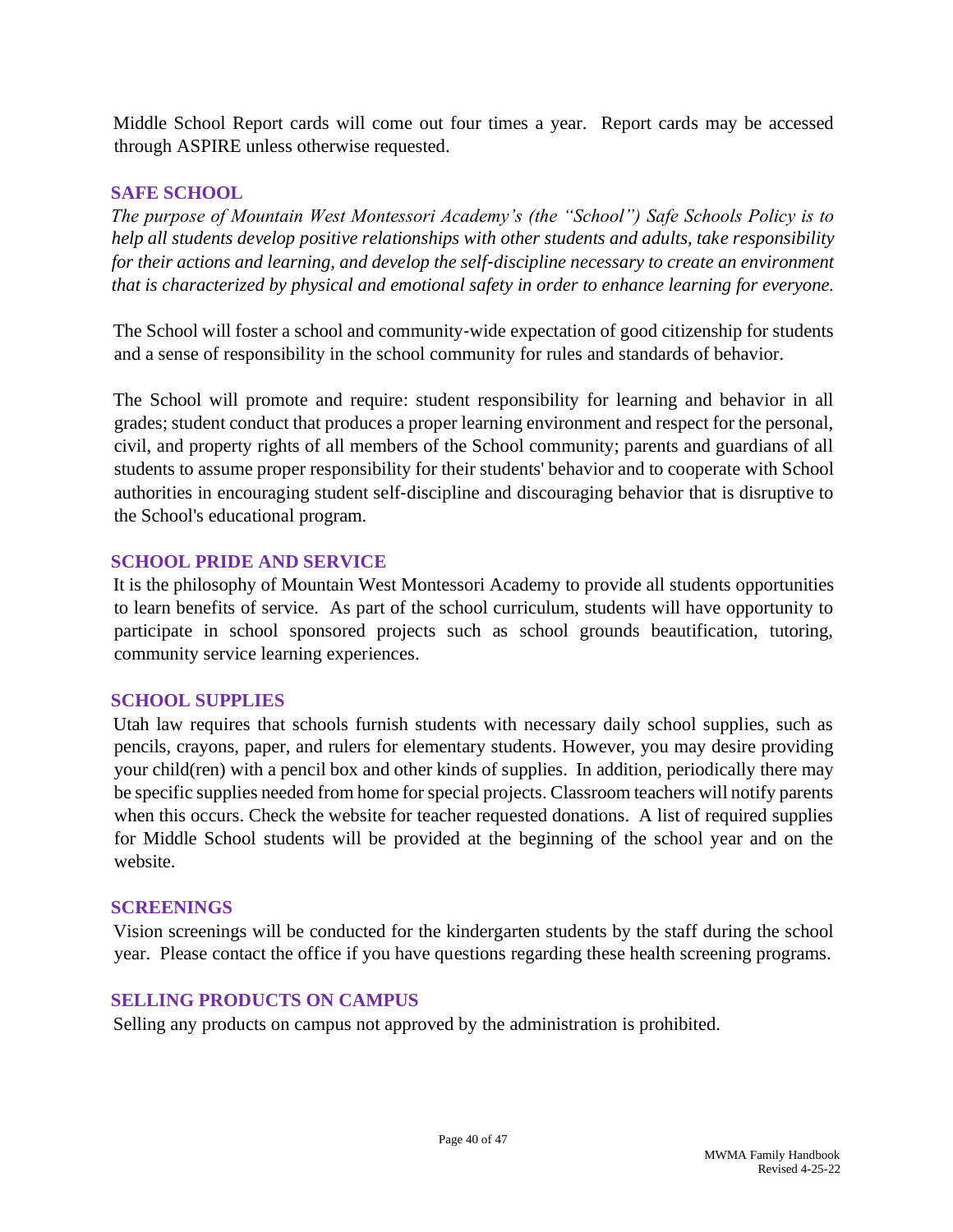#### <span id="page-40-0"></span>**STATEMENT OF NON-DISCRIMINATION**

Mountain West Montessori Academy admits students of any race, color, national, ethnic or religious origin to all the rights, privileges, programs, and activities available to students at the school. It does not discriminate on the basis of race, color, national or ethnic origin in the administration of its educational policies, admission or other school administered programs.

#### <span id="page-40-1"></span>**STUDENT CHECK –IN AND CHECK-OUT PROCEDURES**

If a student arrives at school after 9:00a.m., the supervising adult must personally escort and sign the student in at the front office. If it is necessary for a student to leave school during the school day, a parent/guardian or designated person on the emergency contact card must sign the child out at the front office. In the interest of student safety, please be ready to show photo identification when requesting to have contact with a student.

#### <span id="page-40-2"></span>**STUDENT RECORDS**

All student records are and information contained in them is privileged and strictly confidential. MWMA will not distribute or release information in a child's record to anyone not directly related to implementing the program plan for the child without the written consent of the child's parents. The school will notify the parents if a record is subpoenaed. All student records are open to parental inspection. Parents wishing to review their child's records will contact the school to arrange completion of the necessary form. The Director, after reviewing the completed form will schedule an opportune time for review. The Director or other designated school personnel will then explain and interpret the student's records to parents as is needed. MWMA will maintain a written log in each child's record indicating persons to whom information contained has been released. This log will be available to the child's parent and the school staff. In some instances when requesting school records, completion of a GRAMA Form may be required. The school will follow the Utah Government Records Access Management Act passed in 1991.

#### <span id="page-40-3"></span>**STUDENT VISITORS**

To provide for a safe environment, students are not allowed to have student visitors attend school with them at any time during school hours. This also applies to after school activities unless otherwise specified. A school administrator must approve all exceptions.

#### <span id="page-40-4"></span>**SUSPENSION**

Students who have been suspended from school must not come on campus during the suspension period and are not allowed at extracurricular activities during the suspension period.

# <span id="page-40-5"></span>**TEACHER QUALIFICATIONS**

Mountain West Montessori Academy is committed to educating the whole child by utilizing Dr. Maria Montessori's proven educational philosophy and methodology. The staff includes certified and trained teachers and assistants. Teachers at MWMA will have received or be in the process of receiving Montessori teacher certification from an accredited Montessori teacher education institution. Teachers will be certified on the level they are teaching and display expertise in all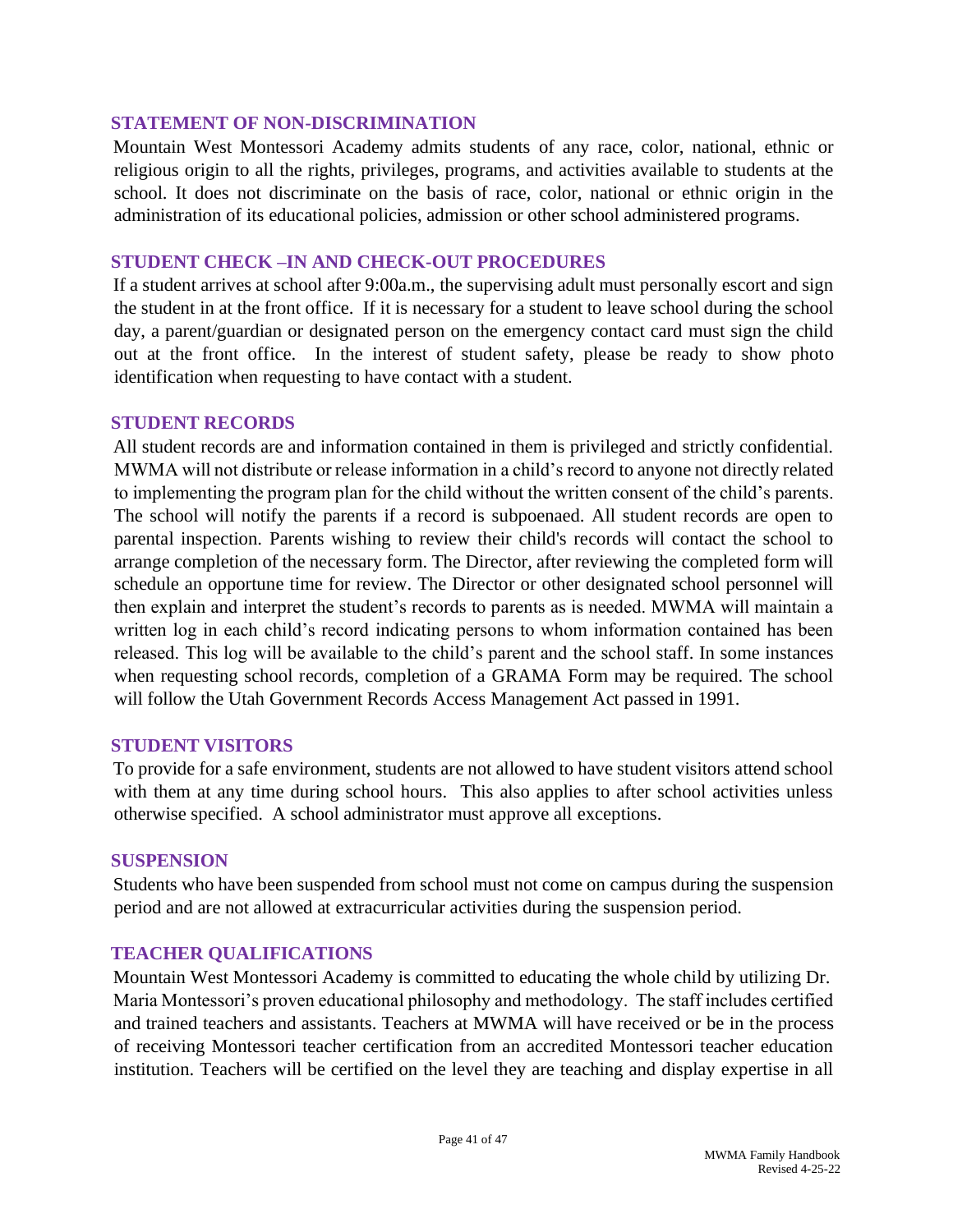aspects of the curriculum on this level. All teachers will hold appropriate license and endorsements as outlined in Utah rule.

In order to keep current in educational practices both within the Montessori community and out, the staff is required to complete continuing education credits annually. We as Montessorians have a life‐long love of learning; attending professional conferences and other classes and workshops is one of many ways this love of learning is manifested. MWMA will employ a special education teacher to ensure that students with special needs are experiencing success within the inclusion of the Montessori environment.

# <span id="page-41-0"></span>**TELEPHONE USE**

Students may only the office telephone if necessary for emergencies. Any student feeling sick and needing to call their parent/guardian must call from the front office phone.

# <span id="page-41-1"></span>**TESTING POLICIES**

Mountain West Montessori Academy's aim for any test or assessment is to use the results as a tool to better understand the specific needs of the students and improve our ability to meet individual student needs and ensure that they are prepared for the next level of education.

Please make sure that your student is in attendance during testing days.

Should a student have a planned absence at the time of these tests, they will be given an opportunity to take the tests at a specified time during the testing window. Students wishing to Opt Out of SAGE testing need to do so with the form approved by the USOE. In order to provide an organized learning/testing environment for all students we request that parents support the school by turning in forms BEFORE the day of the test. Students with forms turned in on the day of testing may be given a test that is later invalidated in the system. Please notify the teacher and front office as soon as possible if your child will be missing the testing. If a student is unable to take the test during that specified time, they will not be allowed to make up these tests.

# <span id="page-41-2"></span>**BOOKS /SCHOOL MATERIALS**

Books and other materials will be issued to each student. Mountain West Montessori Academy encourages students to cover their books with book covers to help protect them from damage. If a book/material is lost or damaged, it is the responsibility of the student and parents/guardians to pay for the book and notify the appropriate teacher or administrator.

# <span id="page-41-3"></span>**THEFT, EXTORTION, VANDALISM, AND ARSON**

Any student involved in stealing or extorting money, vandalizing school or personal property, or in causing fires of any nature may be suspended and/or expelled, and referred to law enforcement officers. Students found in possession of any incendiary device such as, but not limited to, matches and lighters are also in violation. Any student who destroys or defaces school or personal property will be responsible for restitution and may be referred to law enforcement officers.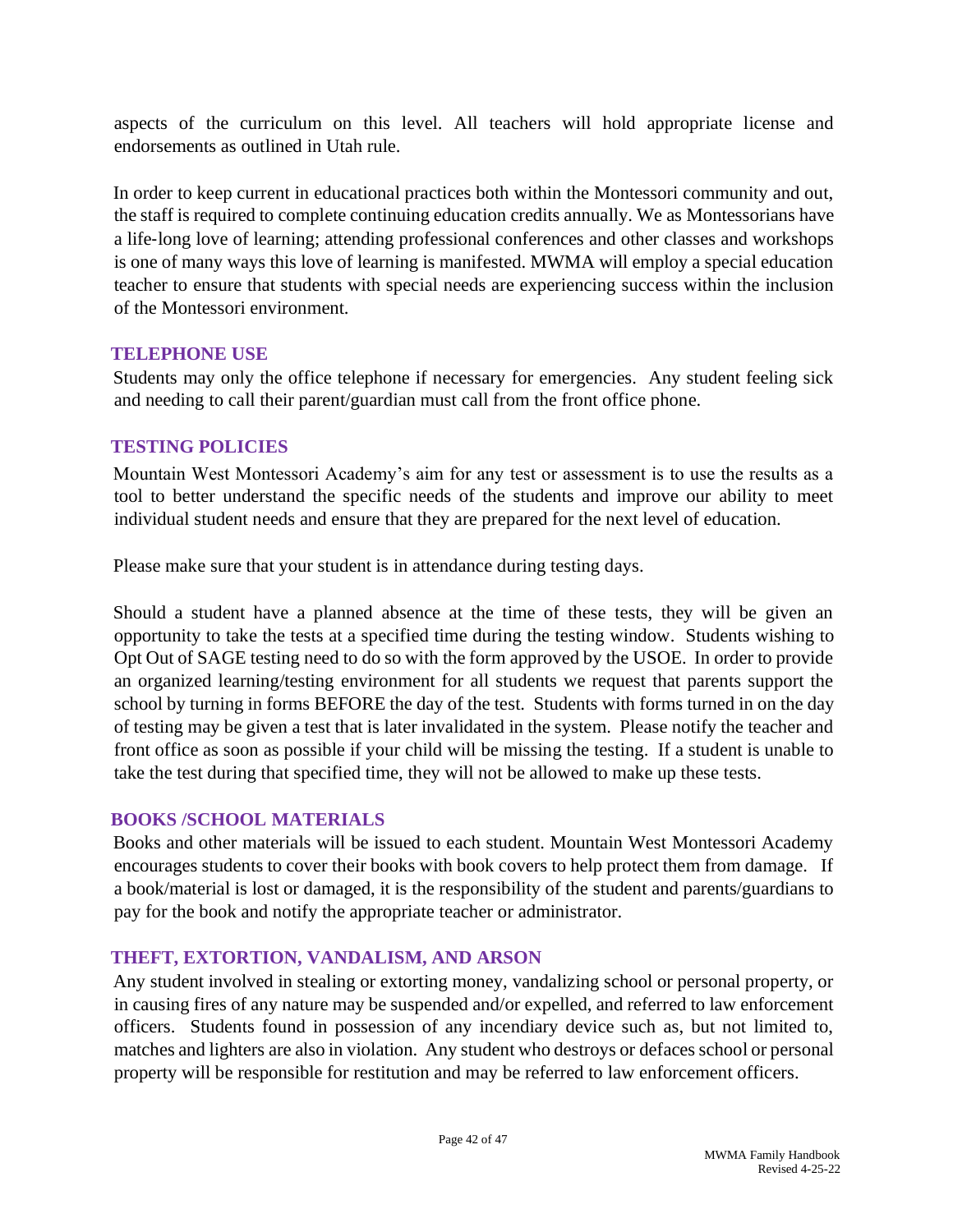#### <span id="page-42-0"></span>**VISITORS AND VOLUNTEERS**

Parents and guardians are encouraged to visit the school frequently and take an active role in the education of their children. Arrangements to visit a classroom may be made by contacting the teacher to set up a convenient time. All non-employee adults must sign in at the front office and pick up a visitor's badge upon entering the building. Any parent who wishes the option to work with students on an individual level must first take and pass a background check. Information regarding this check is available from the Office.

Please leave small children at home if you plan to assist in the classroom. Teachers may not conduct private conferences with parents during instructional time unless a prior arrangement with the teacher has been made. Visitors should also remember to sign out and return the visitor's badge prior to leaving the school.

#### <span id="page-42-1"></span>**VOLUNTEER HOURS**

Studies show that parent participation is directly related to student success. Mountain West Montessori Academy recognizes that parents want to be actively involved in the education of their children. MWMA recognizes that volunteers make a profound difference in creating a learning environment. We appreciate all the work the volunteers do to make our school successful. Volunteer hours can be hours worked on campus or hours worked at home.

#### <span id="page-42-2"></span>**WEAPONS**

The School recognizes a responsibility to provide a safe environment where students and employees are free from unlawful and violent acts. A student may be suspended or expelled from school when the Administration has determined that he/she represents a threat to the health and/or safety of other students and/or school employees by:

- Possessing, using, threatening to use, selling or attempting to sell any firearm, facsimile of a weapon, knife, explosive, chemical/weapon/device, martial arts weapon or other dangerous object. A student who is found to have brought a weapon (as defined under section 921 of title 18, United States Code), to school or to a school-supervised activity or to be in possession of such a weapon while at school or when involved in any school supervised activity, or who has threatened the use of a weapon at school or in connection with any school-supervised activity, shall be expelled from school.
- Causing, attempting, or threatening to cause, personal harm, damage to personal or school property, and/or disrupting school activities or transportation. Such actions include, but are not limited to the following:

Arson - The willful and malicious burning of any part of a building or its contents.

Vandalism – The willful act of damaging or altering the physical appearance or property of the school, staff, or students.

#### <span id="page-42-3"></span>**WITHDRAWAL/TRANSFERRING STUDENTS**

If a student is transferring to another school, the parent/guardian must fill out the official withdrawal form (located at the front office). A withdrawal form (needing parent/guardian signature) will be generated, grades will be assigned, and textbooks and library materials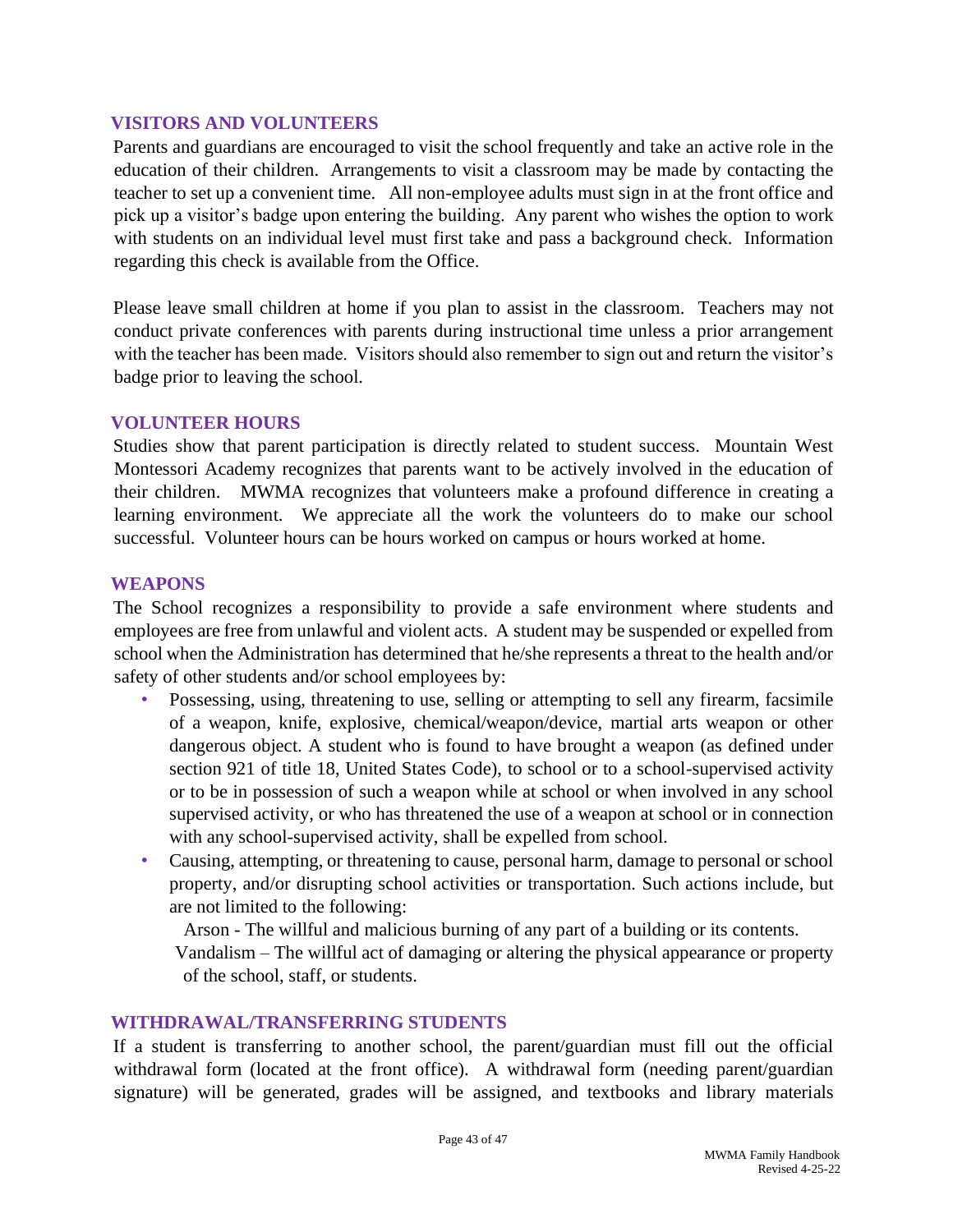collected. Student transcripts and health records will be forwarded, once requested from the new school. We cannot send official school records with the family. **In order to facilitate transfer of records and a successful transition, students not returning the next year need to withdraw prior to June 30, this is particularly helpful if they are planning to attend a boundary school within the Jordan School District.**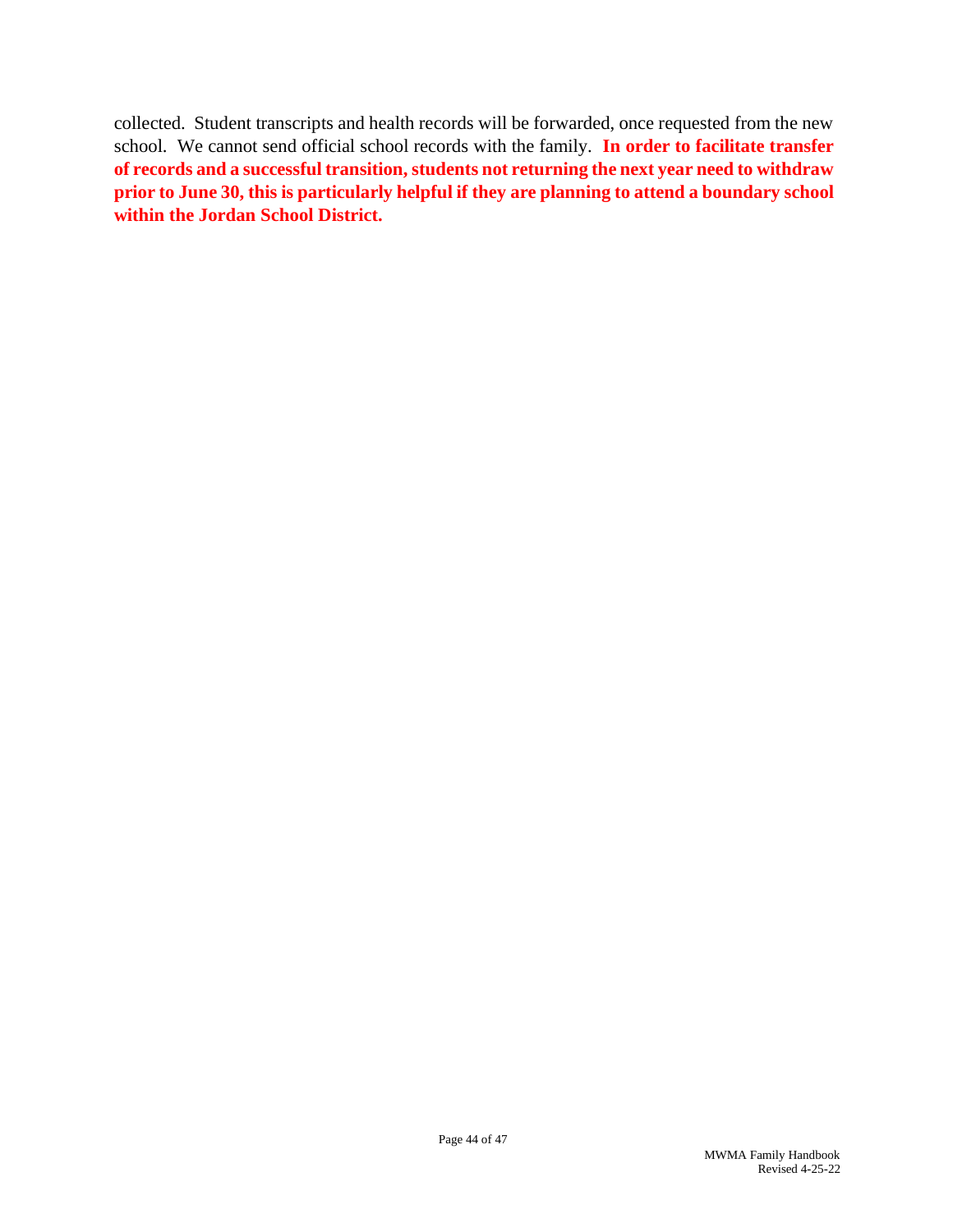

# **Field Trip Administrative Procedures**

<span id="page-44-0"></span>Montessori philosophy emphasizes "going out"—the act of bringing learning outside the classroom. This can range from a kindergarten nature walk around the school to a weeks-long out-of-country experience for the middle schoolers. Experiential learning outside the classroom, in all its forms, is an exploration of the world and all the amazing things it has to offer. Our students' brains are formed and changed by the stimulus they receive. Being out in the world offers a broad range of learning benefits because it broadens experience.

Field trips are a primary way to get students learning outside the school. Our goal is to provide our students with field trips each year that support and enhance our curriculum. The School recognizes the importance of field trips as a connection to, and an extension of, the regular curriculum. Fees for field trips cannot be charged for students in grades K-6; however, donations for field trips may be solicited. Students in grades 7-9 may be requested to pay a field trip fee. Fee Waiver policies apply. No student will remain behind during a field trip simply for failure to provide a donation or field trip fee.

**FIELD TRIP COORDINATORS** – Teachers will serve as Field Trip Coordinators for all field trips. They will be responsible for estimating costs to formulate the field trip budget as well as scheduling bus transportation if needed and providing permission forms. Additionally, the Field Trip Coordinators will ensure that all procedures are followed in order that field trips are well planned and are enjoyable and educational experiences for all.

**SUPERVISION** – Field Trip Coordinators are responsible for ensuring that adequate adult supervision is maintained on all field trips. Proper ratios of adult chaperones (parent volunteers or school staff) to students for typical field trips are as follows:

K and  $1st - 1: 5$ 2nd and  $3rd - 1:6$ 4th thru  $6th - 1:6$ 7th and  $8th - 1 : 8$  $9th - 1 : 8$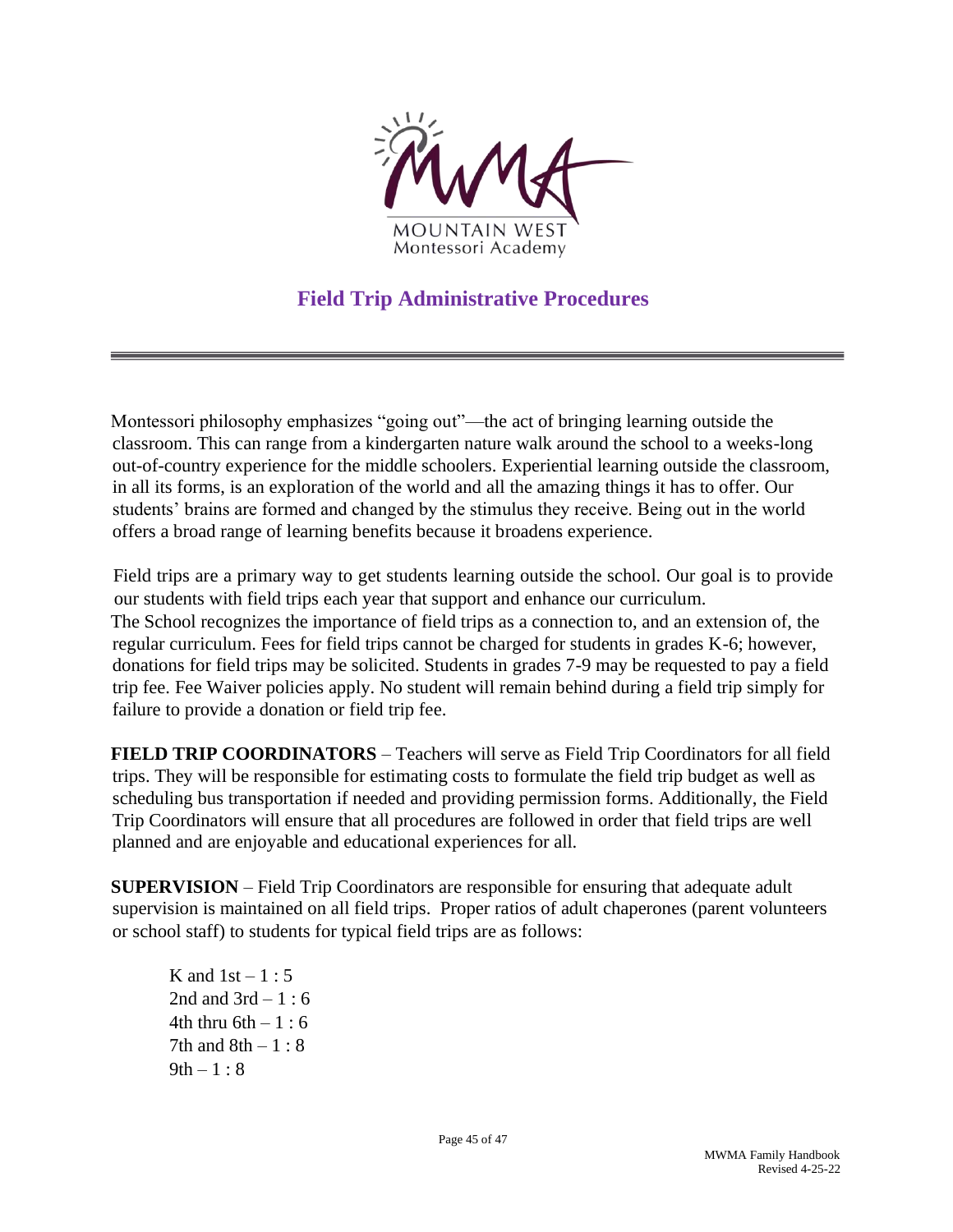The nature of some field trips may require additional supervision as determined by the Director.

**LUNCH** – The School may provide sack lunches for students on field trips, with advance notice on the permission form. Students may also provide their own home lunch. This must be communicated to parents and students.

**DRESS CODE** – Students are required to comply with the School's Dress Code while on School-sponsored field trips. Exceptions may include if the School Dress Code apparel is not appropriate for the activities of the field trip, such as swimming or skiing.

**PERMISSION** – Parents or guardians must provide written permission prior to their student attending a field trip. A scanned, faxed or other form of a written signature is acceptable. Phone calls and emails are not acceptable forms of signed, written permission. Permission forms must be returned prior to the day of the field trip and must be approved by an administrator before being distributed to students and parents.

**PAYMENT** – All donations or fees must be made to the office. The front office staff will track the money collected and issue receipts. It is the responsibility of the scheduling teacher to arrange payment with the field trip venue. If payment must be made by check or credit card, the scheduling teacher must notify the administration at least two weeks prior to the field trip.

**FIELD TRIP AUTHORIZATION FORM** – Each scheduling teacher must complete the School's Field Trip Authorization Form and submit it to the Director for review and approval prior to any field trip.

**STUDENTS WITH DISABILITIES** – The School does not discriminate on the basis of disability in its educational programs or activities, including with respect to field trips, as demonstrated by the following:

- A. The School provides non-academic and extracurricular services and activities in such manner as is necessary to afford students with disabilities an equal opportunity to participate in such services and activities;
- B. The School provides non-academic and extracurricular services and activities in such manner as is necessary to afford students with disabilities an opportunity to participate, to the maximum extent appropriate, in such services and activities with students without disabilities:
- C. Students' Individualized Education Programs (IEPs) and Section 504 Plans are in effect for field trips; and
- D. If a parent or guardian of a student with a disability believes the student has been discriminated against by the School with respect to a field trip, the parent or guardian may contact the U.S. Department of Education for Civil Rights